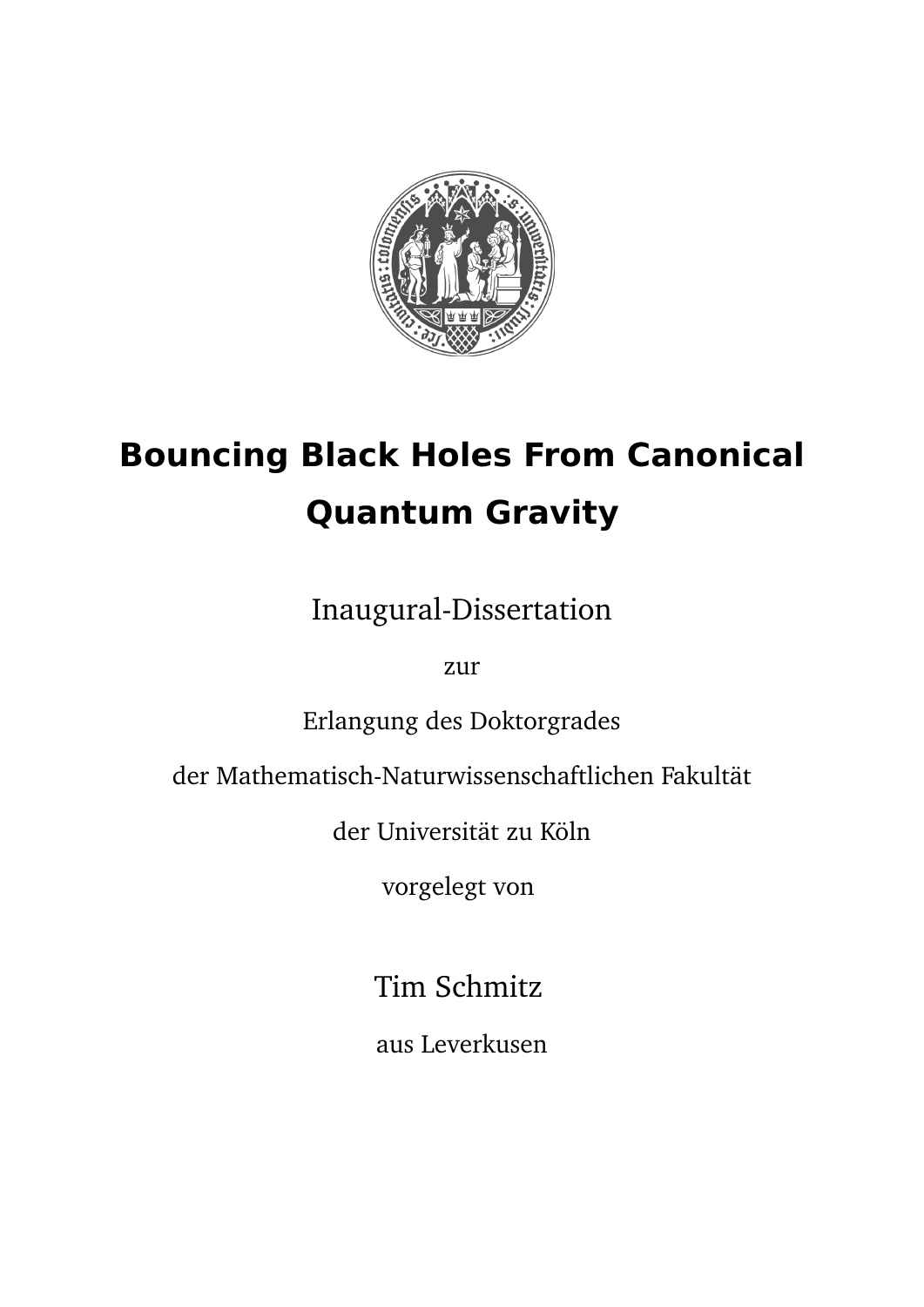Diese Dissertation wurde im Jahr 2021 von der Mathematisch-Naturwissenschaftlichen Fakultät der Universität zu Köln angenommen.

1. Gutachter: **Prof. Dr. Claus Kiefer** Institut für Theoretische Physik Universität zu Köln 2. Gutachterin: **Jun.-Prof. Dr. Nele Callebaut** Institut für Theoretische Physik Universität zu Köln

Tag der mündlichen Prüfung: 19.10.2021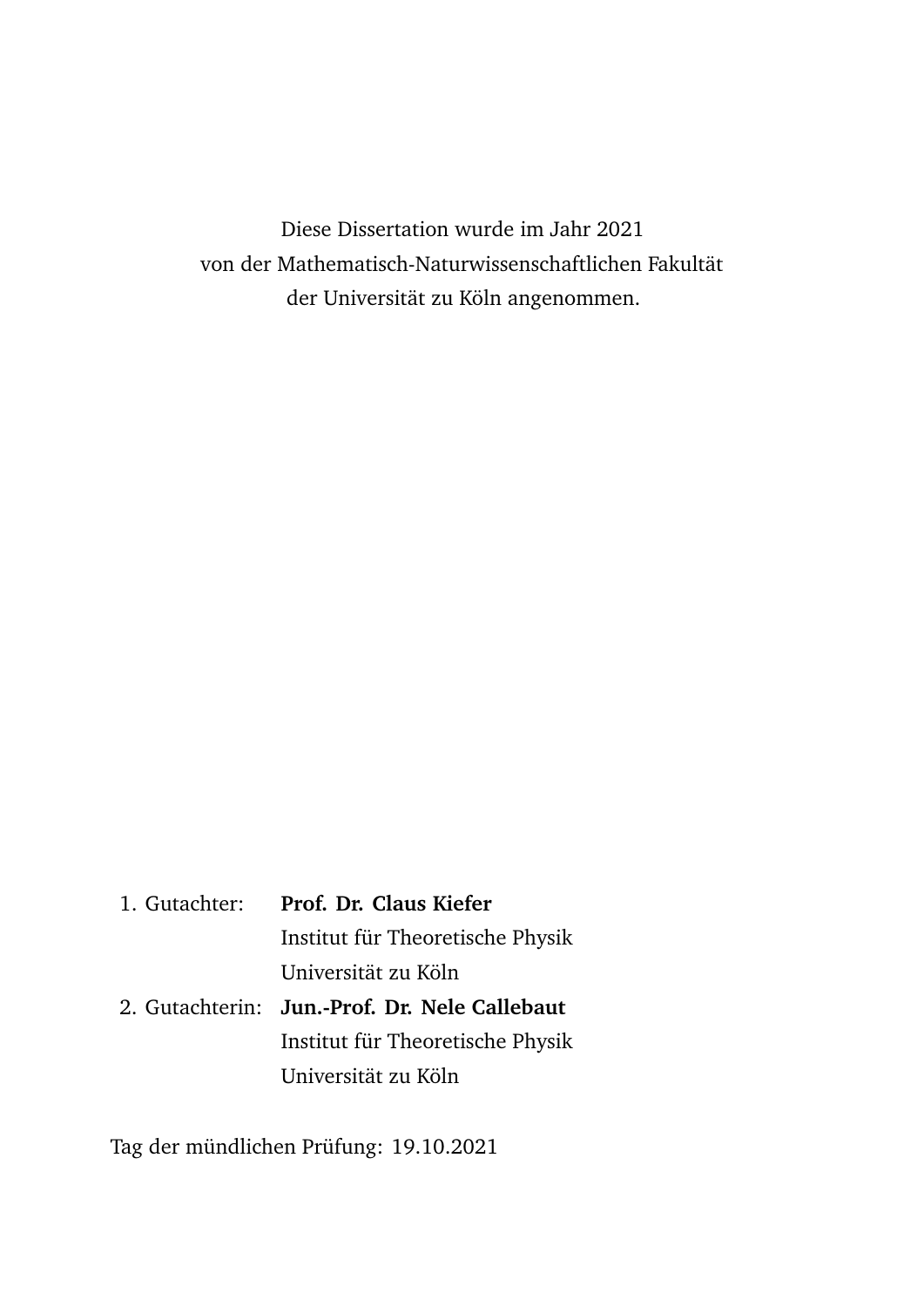I would still go there if only to await the once-in-a-lifetime opening of truth's flower;

if only to escape such bought freedom, and live, prisoner of the keyless sea, on the mind's bread and water.

> – R.S. Thomas, "Island", *No Truce with the Furies*

To represent his tangled ball of musings in a nutshell, he surmised from one side of his mouth that Time existed to make eternity pass more quickly, and from the other side that it served to make it pass more slowly. We gave him a standing ovation and then started drinking.

– Jeffrey Ford, "At Reparata"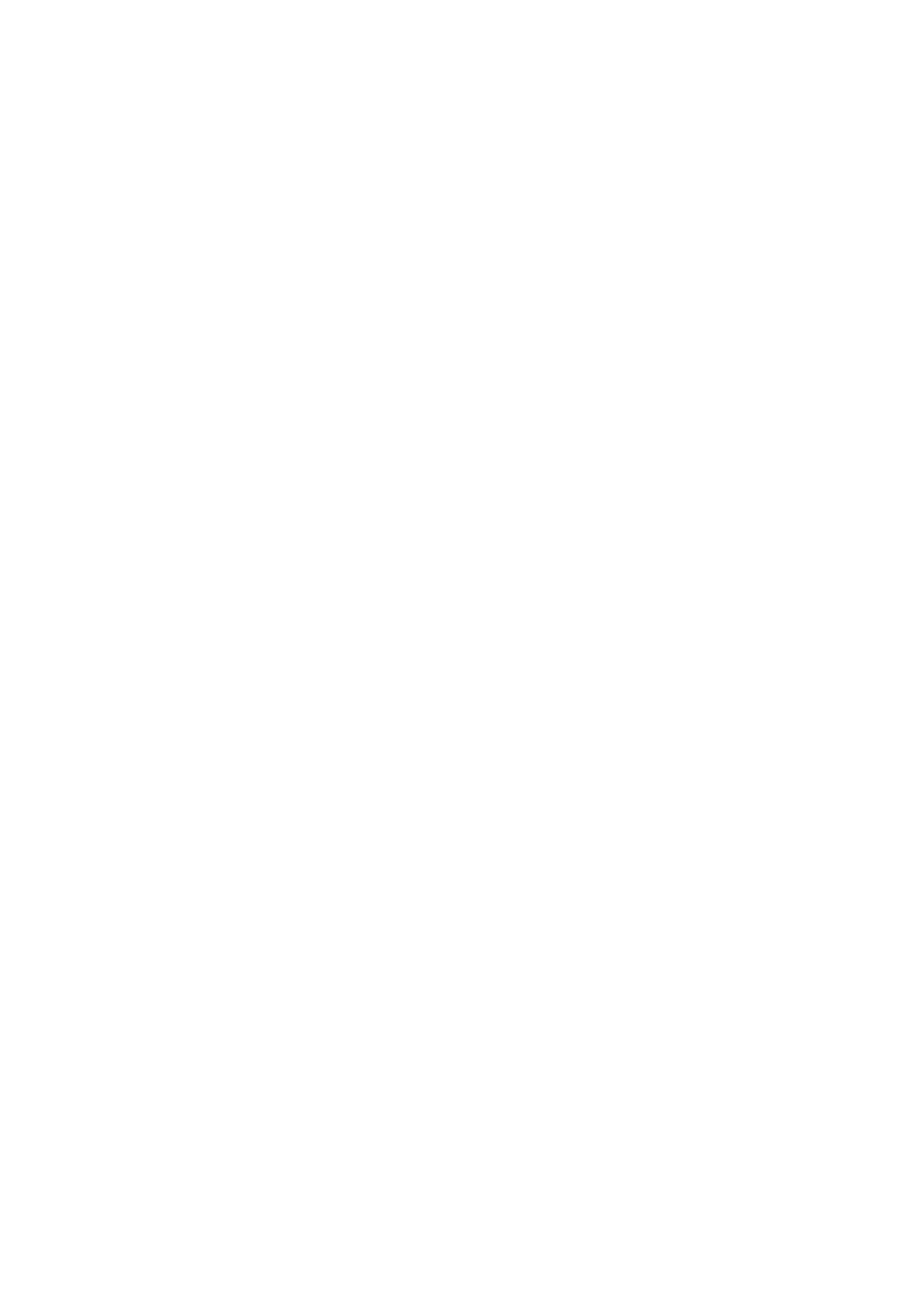#### **Abstract**

It is commonly believed that the ubiquitous singularities of general relativity will be cured in a theory of quantum gravity. In the absence of a complete such theory, one can still employ reduced toy models to investigate how an avoidance of singularities could be facilitated. One particular scenario for this is bouncing gravitational collapse: in it, quantum gravitational effects prevent the matter from fully collapsing to a singularity, and instead cause it to re-expand.

In the discussion of such bounces two aspects turn out to be of particular importance. First, the bounce necessitates quantum corrections not only in the high curvature region, but also at the horizon. The question is then how the behavior of the horizon is modified to accommodate the bounce. Second, since the 'black hole' is not the end result of the collapse anymore but an intermediate state, its finite lifetime is crucial as a consistency check for bouncing collapse models. In this thesis we construct and explore such models, especially with regard to these aspects.

We present a quantization of the marginally bound Lemaître-Tolman-Bondi model for inhomogeneous, spherically symmetric dust collapse, in which the model is split up into individual shells of dust and reassembled after quantization. We show that this leads to singularity avoidance via a bounce, a result that proves to be fairly robust under the quantization ambiguities. The problem is explicitly formulated from the point of view of an observer comoving with the dust, which avoids some notorious conceptual issues of quantum gravity but limits investigations of horizon behavior and lifetime.

In order to go beyond these limitations, we construct a marginally bound quantum Oppenheimer-Snyder model in which both the comoving observer and an observer exterior to the collapsing matter are included. In preparation for this, we present a phase space formulation of the classical Oppenheimer-Snyder model. The switch between the two observers is implemented by promoting the transformation between their adapted coordinates to a canonical transformation. Due to the complicated functional form of the Hamiltonian for the exterior observer an integral quantization method is used, namely affine coherent states quantization, and we focus on the investigation of quantum corrected phase space dynamics. For both observers a bounce emerges. However, for the exterior observer the minimal radius of the bounce is so large that no horizon forms.

Finally, we investigate what exterior geometries can be matched classically to a bouncing dust cloud. In particular, we show that static exteriors necessarily have a more involved causal structure, and we discuss a specific dynamic exterior in which the horizon retracts into the collapsing body at the moment of the bounce. The black hole lifetime for the latter turns out to be proportional to the mass of the cloud, and we argue that this result also applies to a larger class of dynamic exteriors.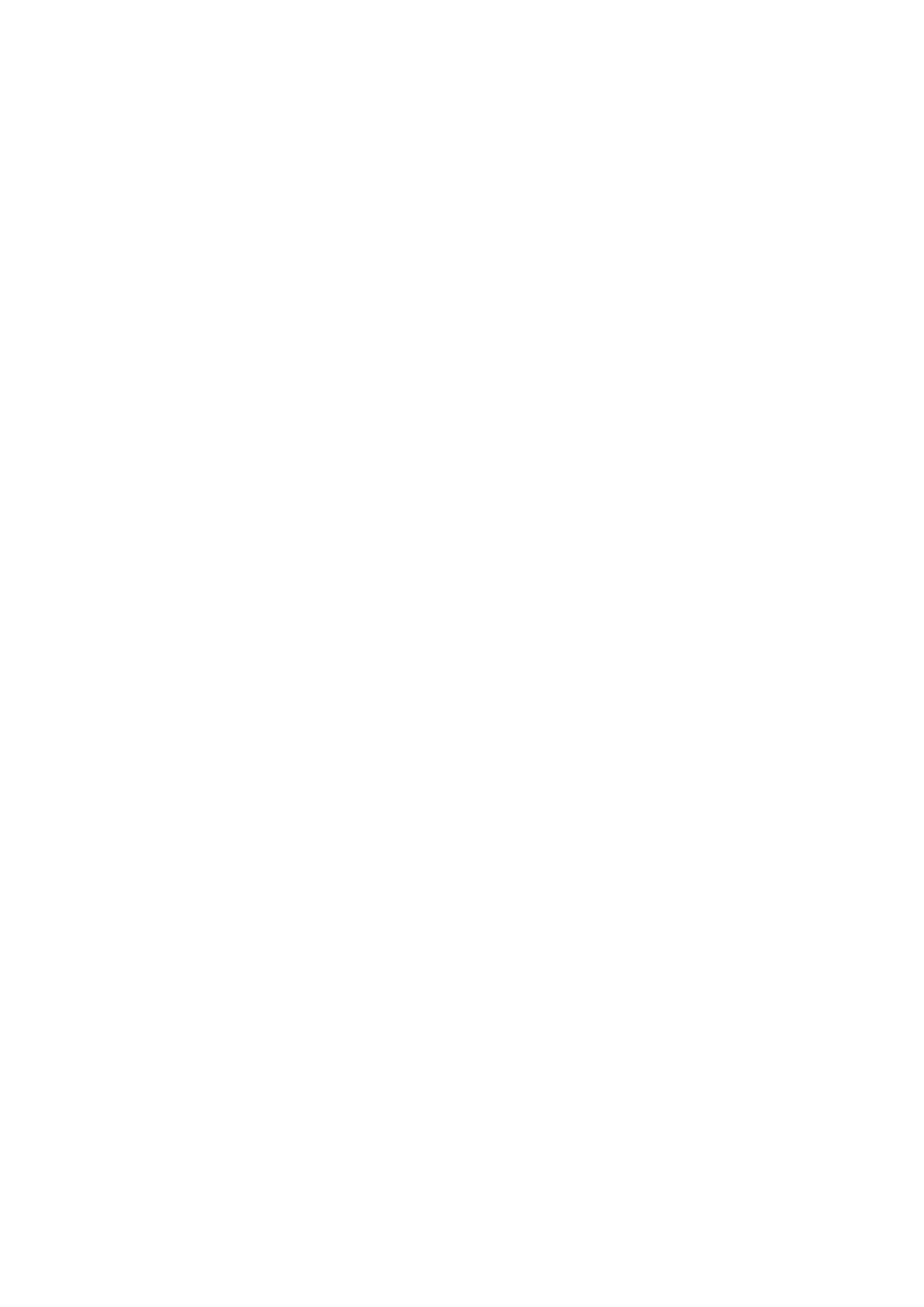# **Contents**

| 1. Introduction                                                              | 8  |
|------------------------------------------------------------------------------|----|
|                                                                              | 9  |
|                                                                              | 13 |
|                                                                              | 17 |
|                                                                              | 21 |
| 2. Singularity avoidance for collapsing quantum dust in the                  |    |
| Lemaître-Tolman-Bondi model                                                  | 31 |
| C. Kiefer and T. Schmitz, Phys. Rev. D 99, 126010 (2019)                     |    |
| 3. Towards a quantum Oppenheimer-Snyder model                                | 32 |
| T. Schmitz, Phys. Rev. D 101, 026016 (2020)                                  |    |
| 4. Quantum Oppenheimer-Snyder model                                          | 33 |
| W. Piechocki and T. Schmitz, Phys. Rev. D 102, 046004 (2020)                 |    |
| 5. Exteriors to bouncing collapse models                                     | 35 |
| T. Schmitz, Phys. Rev. D 103, 064074 (2021)                                  |    |
| <b>6. Conclusions</b>                                                        | 36 |
| <b>Acknowledgements</b>                                                      | 41 |
| <b>Appendices</b>                                                            |    |
| A. Hamiltonian formulation of dust cloud collapse                            | 42 |
| N. Kwidzinski, D. Malafarina, J. J. Ostrowski, W. Piechocki, and T. Schmitz, |    |
| Phys. Rev. D 101, 104017 (2020)                                              |    |
| B. Dependence of the affine coherent states quantization on the              |    |
| parametrization of the affine group                                          | 43 |
| A. Góźdź, W. Piechocki, and T. Schmitz, Eur. Phys. J. Plus 136, 18 (2021)    |    |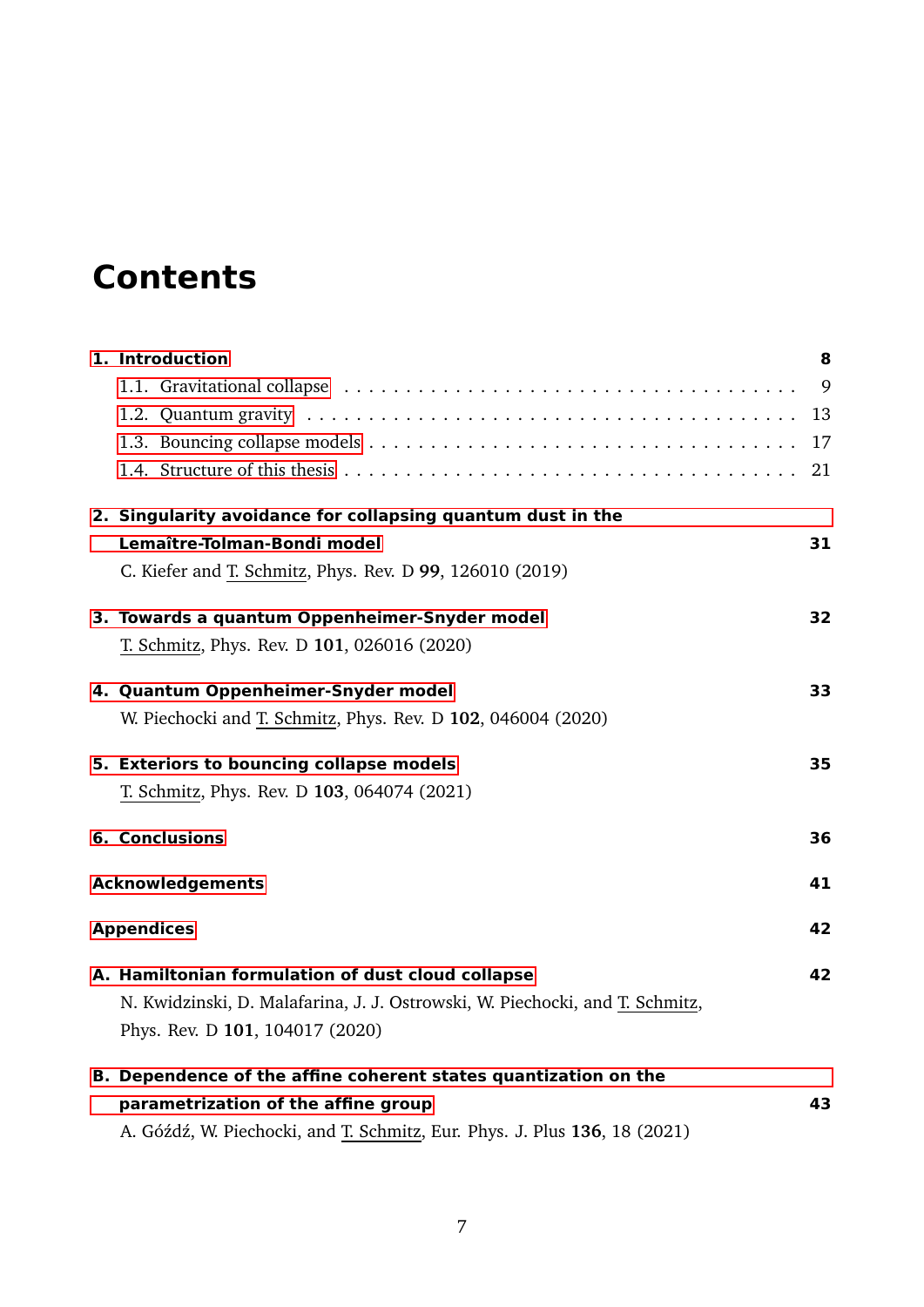# <span id="page-7-0"></span>**1. Introduction**

The successes of the theory of general relativity (GR) are undeniable; from explaining the perihelion motion of mercury [[1](#page-26-0)], to the direct observations of its more decided departures from Newtonian gravity, such as the detection of gravitational waves [[2](#page-26-1)] and the imaging of a black hole's shadow [[3](#page-26-2)], it has proven to be an exceptionally effective theory of gravity at astrophysical and cosmological scales. And yet, in a sense GR is also a theory that predicts its own failure: when in a region of spacetime the curvature grows too large, up to the point where even light can't escape anymore, that spacetime is according to GR necessarily *singular*.

A singular spacetime is one in which the free fall of a test particle can abruptly come to an end; one also says that the spacetime is *geodesically incomplete*. In the cases we are interested in this occurs because in certain regions the curvature of spacetime diverges. These regions, so-called *singularities*, then have to be cut out of the spacetime, leading to sudden endpoints for the trajectories of test particles that run into them. There are also other mechanisms for the occurrence of singularities than diverging curvature, see e.g. Ref. [[4](#page-26-3)], but those will not be of further importance here.

If one takes this aspect of GR at face value, the test particle would not just stop falling, it would cease to exist entirely at this endpoint (or equivalently, come into existence there). Obviously this is not physically reasonable, so one usually considers the existence of singularities as a breakdown of GR. Remarkably, as the Hawking-Penrose singularity theorems tell us [[5](#page-26-4)], singularities are not just mathematical curiosities restricted to a specific niche of spacetimes, maybe those with a high degree of symmetry; they are rather a generic feature of GR, found in spacetimes used to describe important facets of gravitational physics, such as cosmology and the study of black holes.

These two at first sight antithetical statements – singularities are a ubiquitous prediction of GR, but are in themselves a bound on the predictive power of the theory – are what makes the study of singular spacetimes in GR so interesting. The prevailing wisdom is that this tension will be resolved in a theory of *quantum gravity*. Such a theory should contain classical gravity, but go beyond it and be able to make predictions where GR can not.

It is then reasonable to assume that the classical singularities will be cured in some way when quantum gravitational effects are taken into account. This poses an important question: what replaces those singularities? When a singularity would form, what happens instead? In this thesis,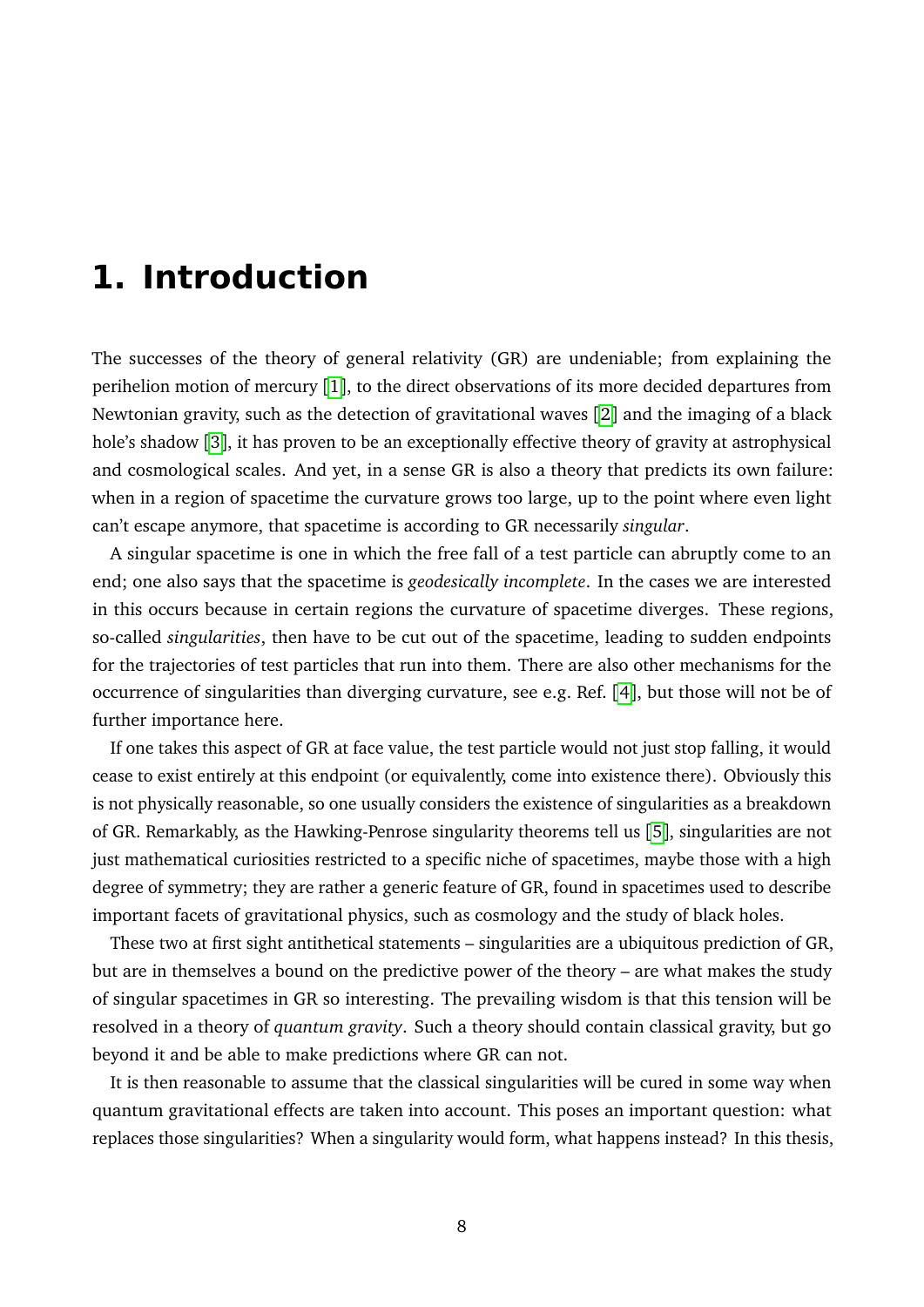I will present my work on one particular scenario that strives to offer an answer, in particular for singularities arising during gravitational collapse. Before I describe this scenario, let us first cover the two ingredients that make up its construction: gravitational collapse and quantum gravity.

### <span id="page-8-0"></span>**1.1. Gravitational collapse**

Gravitational collapse is the process of an object getting compressed more and more by its own gravitational pull, eventually leading to the formation of a black hole complete with a singularity. It will be helpful for what follows to explain this phenomenon with a simple example, along with a few useful technical details. The most instructive model for gravitational collapse is the *Oppenheimer-Snyder* (OS) model [[6,](#page-26-5) [7](#page-26-6)], which describes the collapse of a spherically symmetric dust cloud with homogeneous mass density. Actually it was Datt who found this solution to the Einstein equations shortly before Oppenheimer and Snyder, see Ref. [[6](#page-26-5)], and accordingly the model is sometimes called Oppenheimer-Snyder-Datt. I will stick here to the former, more commonly used name.

Let me first explain the advantages of using dust as matter. In this context, dust means an ideal fluid with vanishing pressure, only interacting with itself gravitationally. Its appeal lies in this simplicity; using dust allows one to investigate purely gravitational phenomena without additional matter-related effects. This makes it particularly well suited for the use in models for gravitational collapse, since there one anyways expects gravity to eventually dominate over all other forces. Another useful feature of dust is that it naturally provides a preferred notion of time: thinking of the dust as a continuum of dust particles, one can pick out one of them, follow it along its trajectory, and measure its proper time. Repeating this for all dust particles one can then extend the *dust proper time*  $\tau$  to a global time coordinate.

In the case of the OS model, there is a concise geometrical picture for this construction. Because the model is spherically symmetric, the dust cloud does not rotate; more precisely we can say that the velocity field tangential to the dust trajectories is non-rotational. One can show that for every non-rotational vector field in a four-dimensional spacetime there exists a family of three-dimensional hypersurfaces everywhere orthogonal to the vector field. This is essentially a consequence of the so-called Frobenius' theorem, see for example appendix B.3 in Ref. [[8](#page-26-7)]. The global dust proper time can then be defined in such a way that it is constant on any given hypersurface from this family. In this way one can synchronize the proper times of all these individual dust particles, and merge them into *τ*.

The key insight of Datt, and shortly thereafter Oppenheimer and Snyder, was that dust proper time is extremely useful for solving the Einstein equations for the collapsing dust cloud. They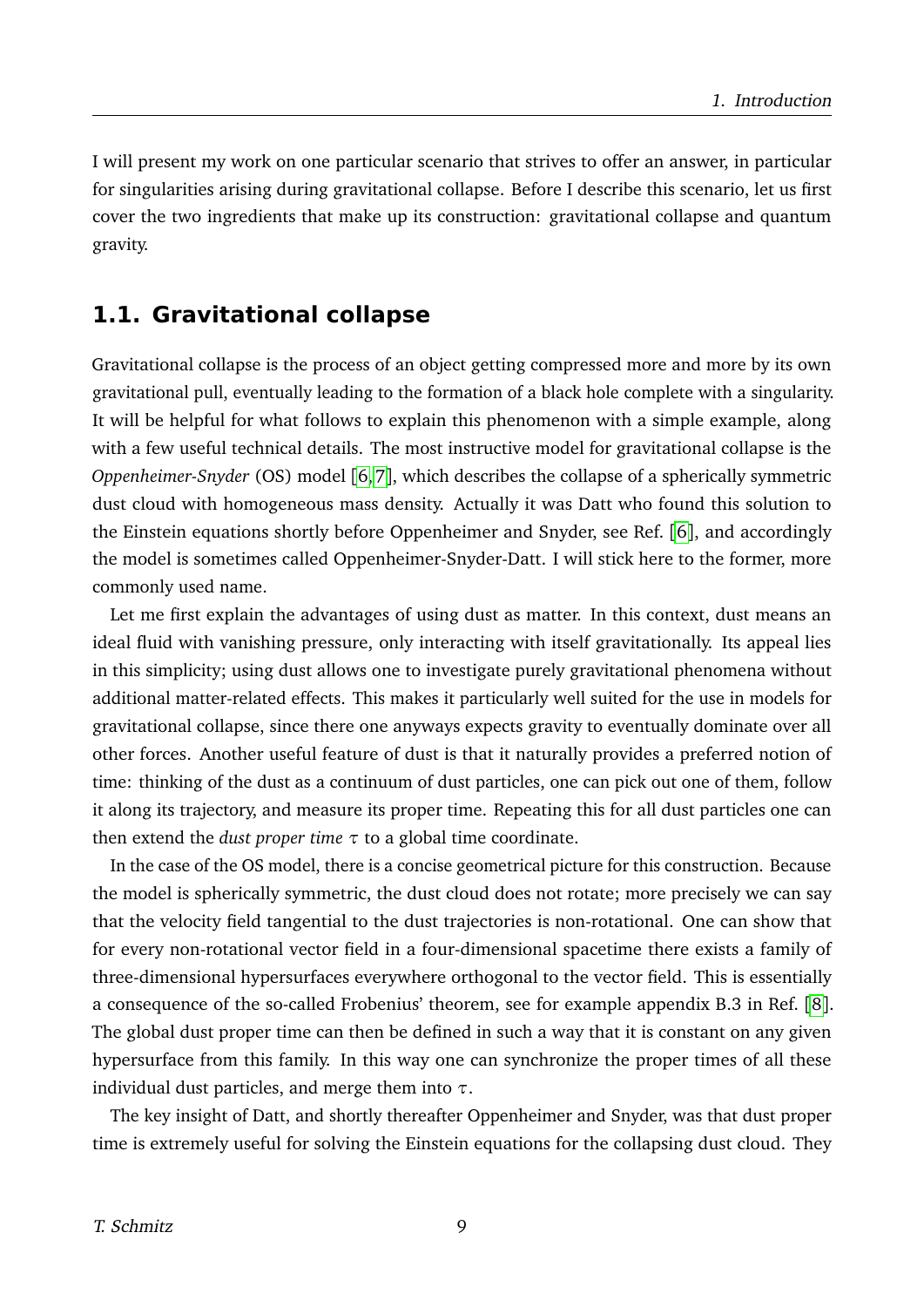can be reduced to an equation of motion for the radius of the surface of the cloud  $R_S$ ,

<span id="page-9-0"></span>
$$
\left(\frac{dR_S}{d\tau}\right)^2 = \frac{2GM}{R_S},\tag{1.1}
$$

where *M* is the dust cloud's total mass, and *G* is the gravitational constant. For simplicity we will use units in which the speed of light is unity. Note that here we are only considering the special initial condition that the dust cloud is marginally bound, meaning it is at rest for  $R_s \to \infty$ . We will come back to this shortly. Since we are using *τ* as a time coordinate, this equation describes the collapse of the cloud from the point of view of the dust, or rather an observer co-moving with it. That observer sees the dust cloud collapse with ever increasing velocity, until at  $R_s \rightarrow 0$  the cloud is condensed into a single point with diverging mass density, and the singularity appears.

Eq. [\(1.1\)](#page-9-0) and its solution can be understood in two different ways. First, since the interior of the dust cloud is homogeneous, so is its geometry. This geometry is then described by the *Friedmann-Lemaître-Robertson-Walker* (FLRW) metric. The FLRW metric appears prominently in cosmology, and the equations of motion for its remaining degree of freedom, the scale factor, are well explored for various kinds of matter. Eq. [\(1.1\)](#page-9-0) is simply the case of these so-called Friedmann equations for that matter being dust. The collapse described above is then the time-reversal of a dust-filled universe's expansion: the formation of the singularity is a big bang in reverse.

The initial condition mentioned above can also be understood through this cosmological lens. Readers acquainted with the basics of cosmology will know that the FLRW metric comes in three different variations; spatial hypersurfaces of constant *τ* can be either positively or negatively curved, or they can be flat. These three cases then correspond to three different classes of initial conditions for the OS model. The dust cloud can start its collapse at rest from a finite radius, or it can start from infinity either with non-vanishing or vanishing initial velocity.

According to the initial conditions chosen in Eq. [\(1.1\)](#page-9-0), I will only consider the flat OS model. From an astrophysical standpoint the closed (meaning positively curved) OS model, starting at rest at a finite radius, is more interesting: before a star starts collapsing because it is burned out, it is usually in a stationary state. However, at least qualitatively the behavior of the simpler flat OS model as it approaches the singularity does not differ significantly from the closed case. Further, there are some surprising technical difficulties one encounters in the closed case, which I will comment on shortly.

While the analogy to the Friedmann models is obviously useful for understanding the OS model, it cannot be exhaustively investigated via this avenue; the OS model describes the dynamics of an isolated object, hence it is not complete without an exterior to this object. Imposing vacuum and a vanishing cosmological constant in the exterior, the geometry outside of a isolated spherically symmetric object has to be the Schwarzschild geometry, and uniquely so. This is known from a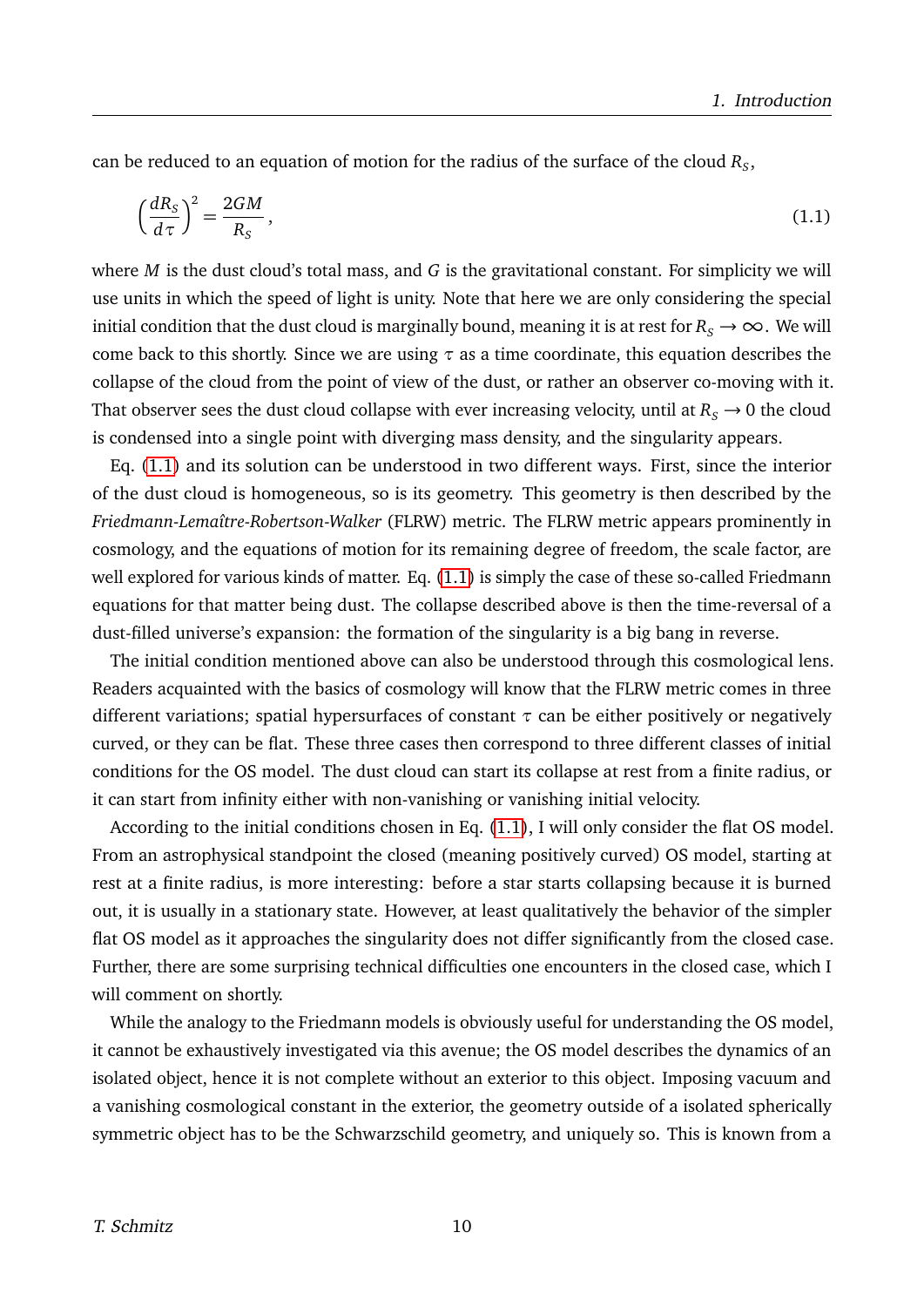uniqueness result called Birkhoff's theorem, see for example §32.2 in Ref. [[9](#page-26-8)]. The full geometry of the OS model is then constructed by stitching together, or matching, the FLRW interior and the Schwarzschild exterior across a hypersurface with curvature radius  $R_S(\tau).$  Details for how this matching works on a technical level can be found in Ch. [5,](#page-34-0) see also Ref. [[10](#page-26-9)].

At this point a second way to understand Eq. [\(1.1\)](#page-9-0) emerges: it also describes the trajectory of a marginally bound dust particle, radially falling towards a spherically symmetric body with mass *M*, see for example Eq. (25.16a) in Ref. [[9](#page-26-8)]. The connection between OS collapse and these trajectories, which are geodesics in the Schwarzschild geometry, can be found in yet another interesting feature of non-rotating dust: the dynamics of every spherically symmetric thin dust shell is only determined by its initial velocity, and by the total mass of the dust contained inside it. Every shell then moves as if under the influence of a spherically symmetric body with that mass, which is exactly what Schwarzschild geodesics describe. This decoupling between different shells of dust will be very useful in Ch. [2,](#page-30-0) see there for more details.

With the Schwarzschild metric another preferred notion of time besides *τ* enters the picture. The Schwarzschild geometry is stationary, and with that there exists a time coordinate that makes this stationarity explicit: the so-called *Schwarzschild* or *Killing time T*. This time coordinate is of particular importance, because it is usually considered to be the time experienced by an observer far away from the object in the center of the Schwarzschild geometry; it is for example the time corresponding to us on earth observing a spherically symmetric black hole far away from us. In Schwarzschild time *T*, the equation of motion for OS collapse is given by

<span id="page-10-0"></span>
$$
\left(\frac{dR_S}{dT}\right)^2 = \left(1 - \frac{2GM}{R_S}\right)^2 \frac{2GM}{R_S} \,. \tag{1.2}
$$

As compared to Eq. [\(1.1\)](#page-9-0), this equation leads to a very different behavior of  $R_{\scriptstyle S}$ . However, before explaining this behavior one more concept needs to be brought up: that of a horizon.

There are quite a few different notions of horizons in GR, sometimes interchangeable but not equivalent, see for example Ref. [[11](#page-26-10)]. Due to its simplicity many of them are in fact interchangeable when applied to the OS model. Here I will center the discussion on so-called *apparent horizons* in spherically symmetric spacetimes. Such an apparent horizon is the boundary between two regions in spacetime. In one region light rays behave like one would expect: outgoing light rays move outwards, ingoing light rays inwards. However, on the other side of the horizon, both out- and ingoing light rays move in the same direction. Regions where both families of light rays move inward are called *trapped*, and regions where they move outward *antitrapped*, and their associated horizons *trapping* and *antitrapping*.

What one calls the inside of a black hole is usually a trapped region (and the inside of a white hole an antitrapped region), and a trapped region indeed forms during the collapse of the OS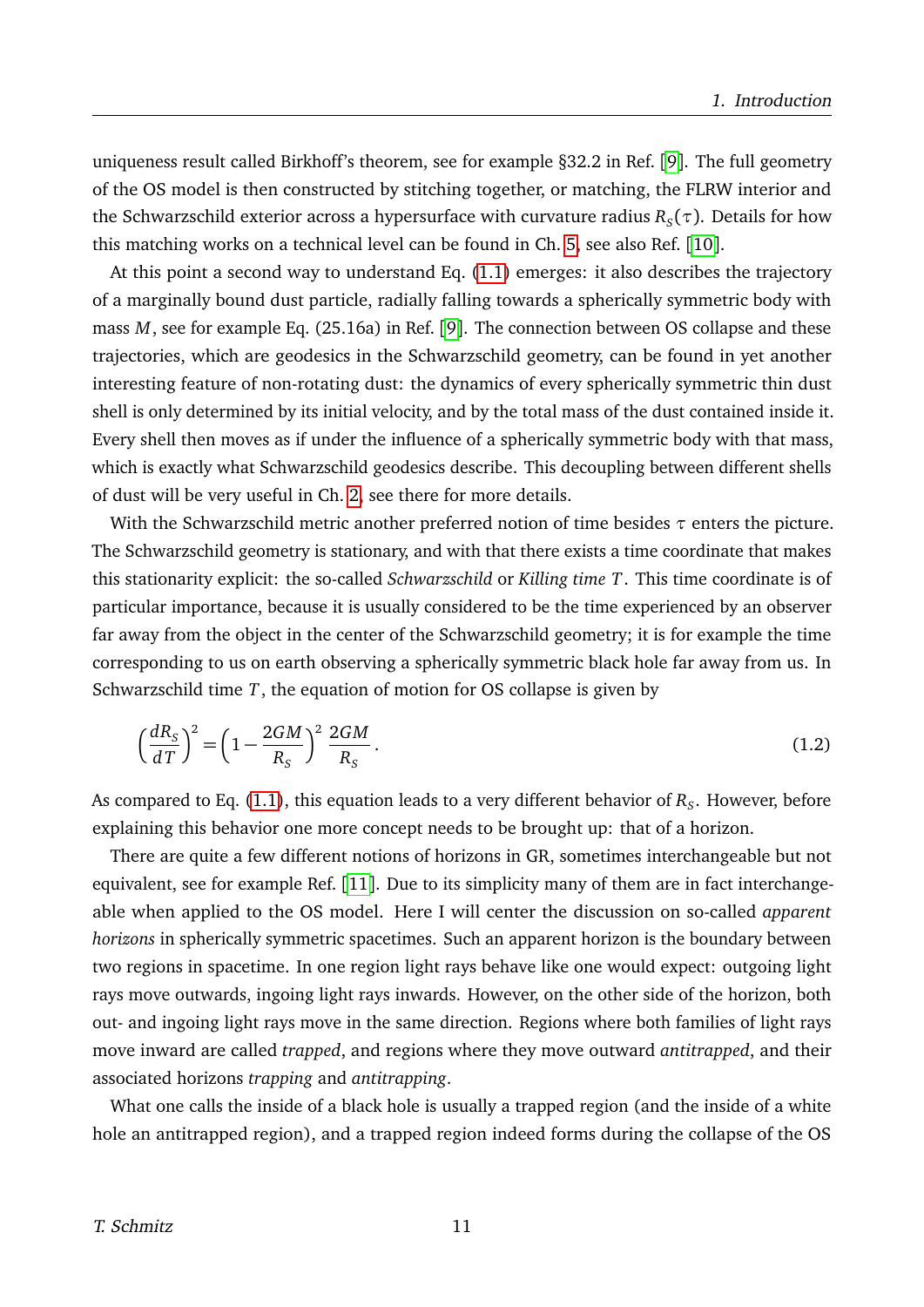model: since the Schwarzschild geometry is also used to describe a spherically symmetric black holes, it contains a trapped region. When the dust cloud collapses past  $R<sub>S</sub> = 2GM$  that trapped region, and with that its horizon with radius 2*GM*, is not covered by the dust cloud anymore and emerges into the exterior. As one can see in Eq. [\(1.2\)](#page-10-0), the horizon is of particular relevance to the dynamics of the dust cloud as seen by the exterior observer.

According to [\(1.2\)](#page-10-0) the dust cloud will not collapse fully, but only asymptotically approach  $R_s = 2GM$ ; from the point of view of the exterior observer, the dust cloud freezes right before a horizon would form. Of course the dust cloud does fully collapse to a singularity, a horizon will form at  $R = 2GM$  as soon as the dust cloud crosses that radius. All of this can be confirmed by the comoving observer, but these events in the collapse are simply not visible from the perspective of the exterior observer. To fully understand the collapse, one thus needs to consider the viewpoint of both of these observers. Let me briefly emphasize the importance of this insight; it is one of the central threads running through this thesis, and has guided much of my work shown here. We will come back to it a bit further below, and discuss why it is so significant.

Once again identifying the trajectory of the dust cloud's surface with geodesics in the Schwarzschild spacetime, one can connect the two observers, or rather their corresponding time coordinates, via a coordinate transformation on that spacetime. This transformation, called Painlevé-Gullstrand transformation for the marginally bound case (see Ref. [[12](#page-27-0)] for a pedagogical introduction), will play a crucial rule in Chs. [3](#page-31-0) and [4,](#page-32-0) and to a lesser extent in Ch. [5.](#page-34-0) One can also find analogous coordinate transformations for the other initial conditions for the OS model: see again Ref. [[12](#page-27-0)] for the transformation relevant for the open OS model, and Ref. [[13](#page-27-1)] for the closed one. However, they are more cumbersome to work with, and in particular the latter is only defined up to a finite maximal radius. For this reason, extending the works in this thesis past the marginally bound case is a more involved task than it might initially seem.

There are also two other models for gravitational collapse I want to mention briefly. The first one is arguably even simpler than the OS model: it consists of an isolated spherical dust shell, essentially the OS model hollowed out. Of particular importance is the limit in which the dust moves at the speed of light, so-called null dust. For a concise summary of the collapse of such a null dust shell (as well as some other simple collapse models) see Ref. [[14](#page-27-2)].

Further, there is also a generalization of the OS model to dust with inhomogeneous mass densities. This goes by the name *Lemaître-Tolman-Bondi* (LTB) model [[15](#page-27-3)[–17](#page-27-4)]. Originally intended for and extensively used in cosmology [[18](#page-27-5)], it can also straightforwardly be applied to gravitational collapse. In a certain sense it is a more elegant construction than the OS model, since there is no need to strictly distinguish between interior and vacuum exterior; one can simply let the density of the dust go to zero over a finite range around the surface of the collapsing object, which leads to the geometry smoothly approaching Schwarzschild.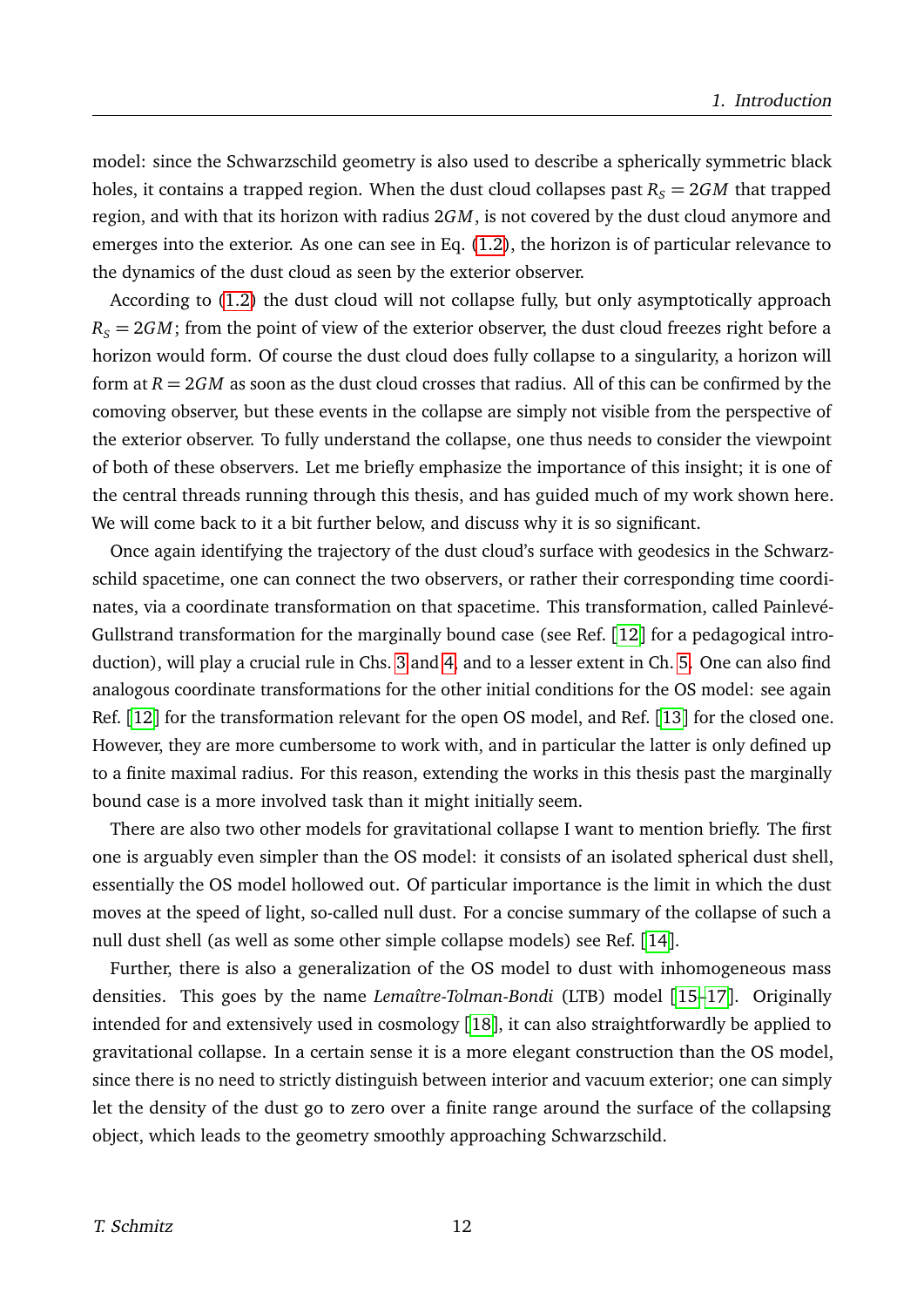The dynamics of the LTB model are directly related to those of the OS model. As we have seen above, every shell in a spherically symmetric dust cloud moves according to how much mass is contained inside it, hence every individual shell in the (marginally bound) LTB model behaves according to Eq. [\(1.1\)](#page-9-0), but instead of the total mass of the dust cloud, *M* denotes the total mass of the dust contained in the shell. It is then necessary to consider the mass as a field, varying over these shells, which immediately hints at a drawback of the LTB model when it comes to quantization: the OS model can essentially be treated as a mechanical theory, with its degree of freedom  $R<sub>S</sub>$  only varying in time, whereas the LTB model is manifestly a field theory, and is as such much harder to quantize. In Ch. [2](#page-30-0) the LTB model and its quantization are discussed in more detail.

## <span id="page-12-0"></span>**1.2. Quantum gravity**

As of yet, there is no fully consistent theory of quantum gravity, but there are quite a few contenders. There are approaches that aim to unify GR with the standard model of particle physics, such as string theory, and approaches that are content with quantizing gravity on its own as a first step towards unification. Some approaches such as causal set theory [[19](#page-27-6)] start from speculative assumptions about the fundamental nature of spacetime, and attempt to construct a theory with the correct classical limit from there. Others start from classical gravity and try to quantize it. Of these, there are covariant approaches often based on a path integral, such as the asymptotic safety program [[20](#page-27-7)], causal dynamical triangulation [[21](#page-27-8)], and spin foam models [[22](#page-27-9)], as well as canonical approaches starting from a phase space formulation, such as loop quantum gravity and quantum geometrodynamics. Further, there are also approaches that do not quite fit this categorization and make use of different windows to the problem, such as the AdS/CFT correspondence [[23](#page-27-10)].

For an introduction to some of these approaches see also for example Ref. [[24](#page-27-11)], and for a more complete exploration of the quantum gravity landscape see Ref. [[25](#page-27-12)]. Here I want to very briefly introduce one approach, quantum geometrodynamics (QGD). In this introduction I will largely follow Ref. [[24](#page-27-11)], but will focus on those aspects of the theory that are relevant for the rest of this thesis. The interested reader can find the full story in Ref. [[24](#page-27-11)] and the references therein.

QGD, also referred to as the Wheeler-DeWitt approach, is one of the more conservative approaches to quantum gravity. It is the canonical quantization of a phase space formulation of GR. While this sounds straightforward at first – and compared to other approaches it is – there is an inherent tension in this statement: GR is manifestly covariant, it is not sufficient to only consider a single coordinate frame, but a phase space formulation requires a choice of an external time parameter. This conceptual obstacle will grow into the infamous *problem of time*, but for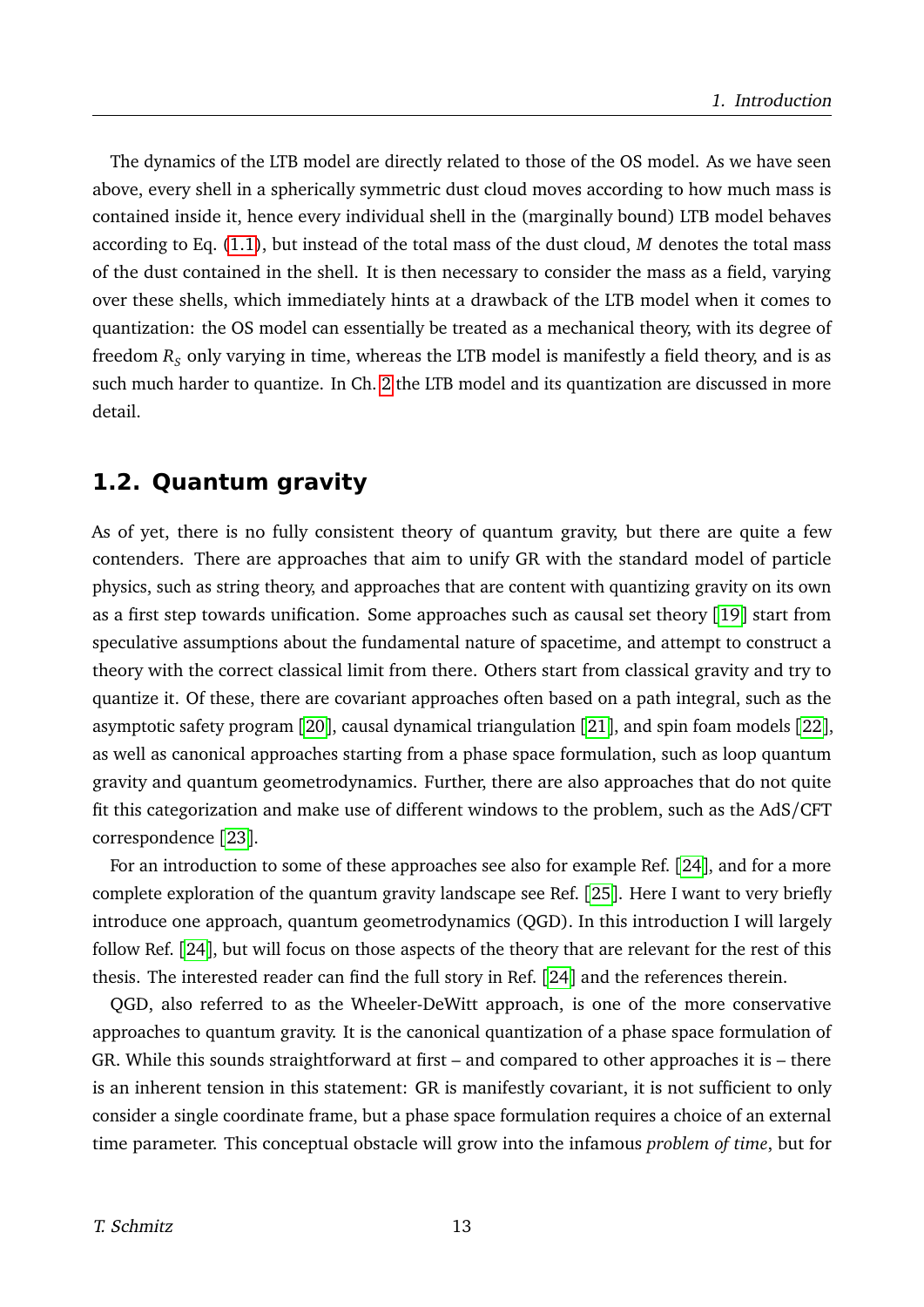now let us solve it as follows.

In a construction similar to that of the dust proper time, one can decompose any spacetime with a benign enough causal structure into a family of spatial, non-overlapping hypersurfaces. This is called a *foliation* of the spacetime, and the individual hypersurfaces its *leaves*. There then exists a coordinate frame adapted to this foliation: spatial coordinates *x i* adapted to each leaf, and a time coordinate *t* that labels the leaves from past to future. At this point this constructions may seem like it singles out this adapted coordinate frame. The key to keeping the theory explicitly covariant is to not specify the foliation any further, to keep it as general as possible. In this way, we have a distinguished time coordinate for the canonical formulation, but since this time is arbitrary there is still the freedom to switch between coordinate frames.

According to the foliation one can now split up tensors on the spacetime into their spatial and temporal parts. For example, the spacetime metric can be decomposed as

$$
g_{\mu\nu} = \begin{pmatrix} N_i N^i - N^2 & N_j \\ N_k & h_{jk} \end{pmatrix},
$$
\n(1.3)

where greek letters denote spacetime indices, and latin letters purely spatial indices. Therein  $h_{ij}$ is the spatial metric on the leaves of the foliation, and  $N$  and  $N^i$  are called the lapse and the shift vector. The latter are closely related to the foliation, see Ref. [[24](#page-27-11)] for a nice geometric illustration, and different choices for lapse and shift correspond to different foliations of the spacetime.

Accordingly one can also decompose the Einstein-Hilbert action for GR, a process called *Arnowitt-Deser-Misner* (ADM) decomposition [[26](#page-27-13)], and bring it into canonical form, here with vanishing cosmological constant,

$$
S_{\rm EH} = \frac{1}{16\pi G} \int dt \, d^3x \left( p^{ij} \dot{h}_{ij} - NH - N^i H_i \right), \tag{1.4}
$$

where dots denote derivatives with regard to label time  $t$  ,  $p^{ij}$  is the canonically conjugate momentum to the spatial metric  $h_{ij}$ , and  $H$  and  $H_i$  are called *Hamiltonian constraint* and *momentum* or *diffeomorphism constraints*, defined as

$$
H = 16\pi G \mathcal{G}_{ijkl} p^{ij} p^{kl} - \frac{\sqrt{h}}{16\pi G} \mathcal{G}_{ik} \mathcal{G}_{ik} \tag{1.5}
$$

$$
H_i = -2\nabla_k p^k_i,\tag{1.6}
$$

where <sup>(3)</sup> $\mathcal{R}$  is the spatial Ricci scalar computed from  $h_{ij}$ , and  $\mathcal{G}_{ijkl}$  is called the DeWitt metric. It depends only on  $h_{ij}$ , but its precise form is of no further importance here. What I want to focus on is the general structure of the total Hamiltonian density  $NH + N^iH_i$ .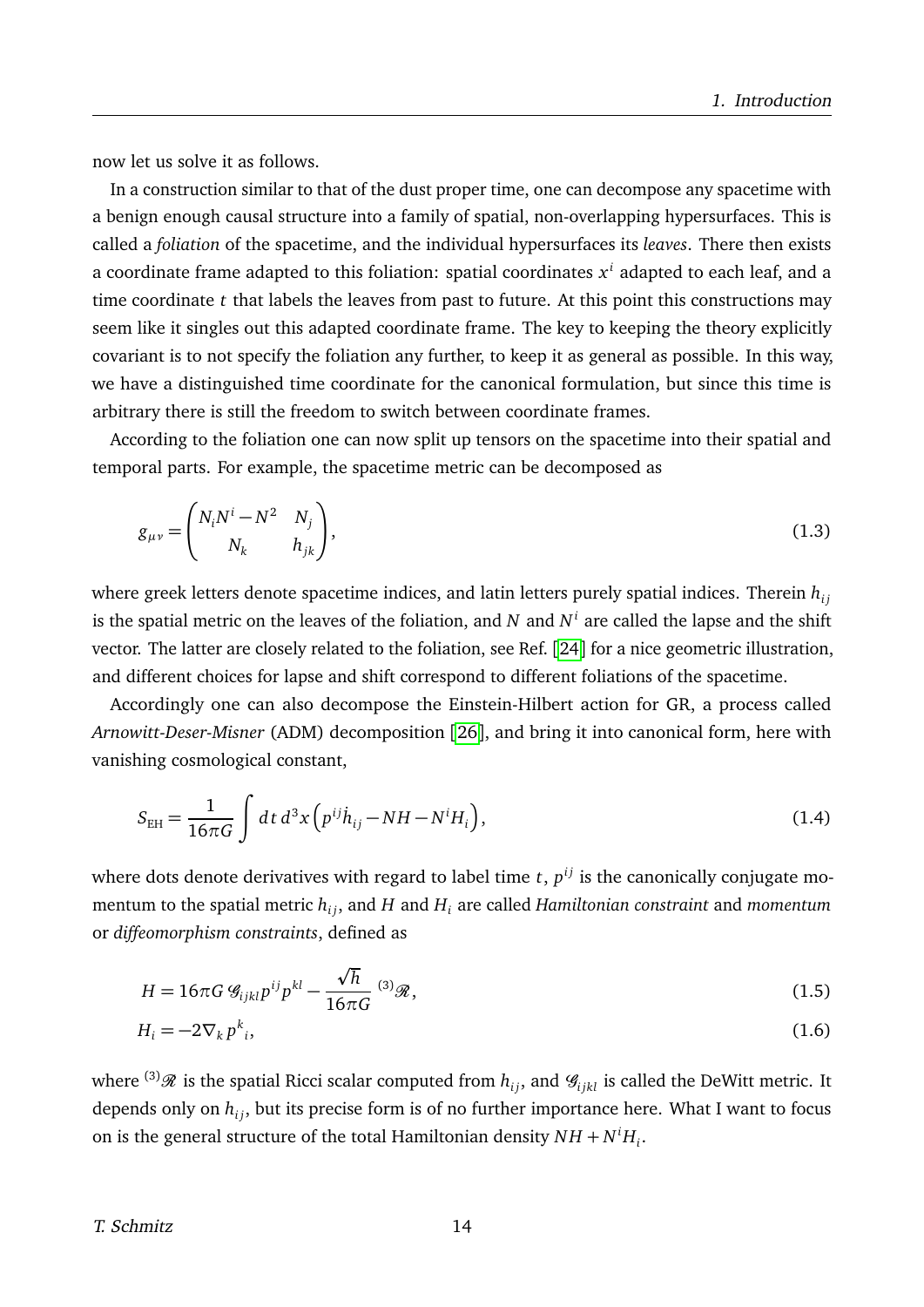The first thing to note is that lapse and shift are not dynamical quantities. They are arbitrary, which makes sense given their connection to the foliation; a particular evolution of *N* and *N i* with *t* would break GR's general covariance. That is not to say that lapse and shift do not play a role in the canonical theory. Varying the action with regard to them gives the equations  $H = 0$ and  $H_i = 0$ , illustrating why the constraints are called constraints: they restrict the phase space to what is called the *constraint surface* on which the dynamics of the theory take place. We can then note that  $H$  and  $H_i$  fulfill a dual purpose; they form the total Hamiltonian, and they define this constraint surface.

With  $N$  and  $N^i$  out of the picture, the only dynamical quantity left is the spatial metric  $h_{ij}.$ Classical geometrodynamics is thus a formulation of GR in terms of three-dimensional, spacelike geometries evolving with time. Making the jump to QGD, this then informs the arena it takes place in: QGD deals with wave functionals  $\Psi[h_{ij}]$  defined over this space of spaces, for which Wheeler coined the term *superspace* [[27](#page-27-14)]. Since we are dealing with a constrained system, not every wave functional can be a physically viable state; one needs a quantum equivalent to the constraint surface. To this end one can turn the constraints into operators  $\hat{H}$  and  $\hat{H}_i$ , for example using Dirac's prescription of replacing the momenta by functional derivatives, and only allow states for which

<span id="page-14-0"></span>
$$
\hat{H}\Psi[h_{ij}] = \left(-16\pi G\hbar^2 \mathcal{G}_{ijkl}\frac{\delta}{\delta h_{ij}}\frac{\delta}{\delta h_{kl}} - \frac{\sqrt{h}}{16\pi G}\,^{(3)}\mathcal{R}\right)\Psi[h_{ij}] = 0,\tag{1.7}
$$

<span id="page-14-1"></span>
$$
\hat{H}_i \Psi[h_{ij}] = 2i\hbar \nabla_k h_{ij} \frac{\delta}{\delta h_{kj}} \Psi[h_{ij}] = 0.
$$
\n(1.8)

Eq. [\(1.7\)](#page-14-0) is called the *Wheeler-DeWitt equation* [[27,](#page-27-14) [28](#page-27-15)], while Eq. [\(1.8\)](#page-14-1) does not have a special name, and that is for good reason: going back to the classical diffeomorphism constraints for a moment, one can show that acting on phase space functions via the Poisson bracket they generate spatial diffeomorphisms – coordinate transformations on the leaves of the foliation. (It is then tempting to think that all four constraints taken together would generate spacetime diffeomorphisms, but the full story is a bit more complicated, see Ref. [[24](#page-27-11)].) When one quantizes the constraint as we did above, the corresponding operator fulfills the same role when acting on wave functionals. Hence, Eq. [\(1.8\)](#page-14-1) imposes that *Ψ* should be a constant spatial scalar.

Using a more precise definition of superspace, the equation can even be fulfilled automatically; strictly speaking, superspace only refers to the space of all spatial geometries, and not all spatial metrics, the difference between the two being that a metric depends on coordinates, while the corresponding geometry is an invariant object. One should thus consider equivalence classes of metrics connected by spatial diffeomorphisms as the elements of superspace. *Ψ* as a functional over that space would then necessarily fulfill Eq. [\(1.8\)](#page-14-1). However, technical difficulties make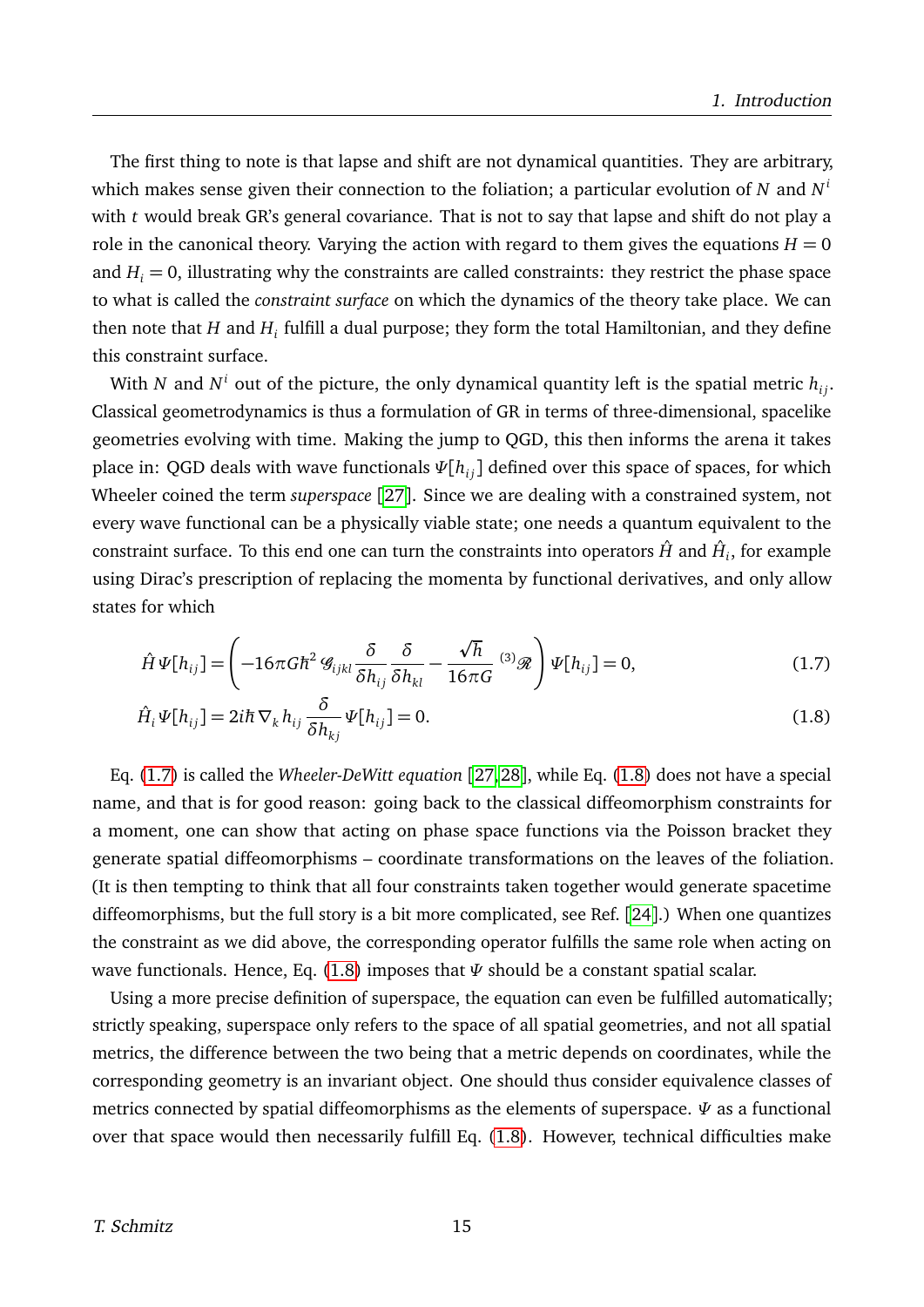explicitly carrying out this construction infeasible; in practice one simply has to choose an ansatz for  $\Psi$  that solves [\(1.8\)](#page-14-1).

Unfortunately, implementing the Wheeler-DeWitt equation [\(1.7\)](#page-14-0) turns out to be a bigger hurdle. To start with, in it there is a product of two functional derivatives evaluated at the same point in space, which is not well defined and requires some form of regularization. Further, since the DeWitt metric contains  $h_{ij}$  there is a factor ordering ambiguity that has to be resolved. Yet, arguably the biggest obstacle one faces in QGD is of a more conceptual nature: time evolution in QGD would be governed by a Schrödinger equation, but since the total Hamiltonian is a sum of the constraints, any wave functional fulfilling Eqs. [\(1.7\)](#page-14-0) and [\(1.8\)](#page-14-1) simply vanishes when being acted upon by it. Thus, time disappears from QGD entirely. This is the problem of time.

Obviously time has to reemerge at some point, and in fact one can show that in a semiclassical approximation one can reclaim quantum field theory in a curved background from QGD. However, the question still remains whether time should be present in the fundamental theory, and how it could be reintroduced. On this depends the basic structure of the theory, and how its results should be interpreted. Should observables be self-adjoint operators? Should the constraints be? Is it even necessary to have a Hilbert space? Can one still interpret the wave functionals probabilistically? The Klein-Gordon-like form of the Wheeler-DeWitt equation [\(1.7\)](#page-14-0) (the DeWitt metric turns out to be indefinite) certainly calls the latter into question. It is in any case rather difficult to apply the standard Copenhagen interpretation to a quantum theory that aims to describe the whole universe – there can hardly be an external measurement apparatus sharply divided from it.

These issues are by no means exclusive to QGD. Since the problem of time is rooted in the fundamentally conflicting concepts of time in quantum theories and GR, most approaches to quantum gravity have to contend with it in some shape or form, even the covariant ones. As long as this problem is not solved, along with the various other conceptual and technical difficulties of the different approaches to quantum gravity, and there is no fully formed theory, one has to resort to constructing various toy models to find indications how quantum gravitational effects could feasibly change physical scenarios of interest.

This is exactly what we will concern ourselves with in this thesis: I will present my work in which I have explored how quantum gravity could resolve the singular endstate of gravitational collapse, and how those effects imprint themselves onto the spacetime regions further away from the would-be singularity. Crucially, it is not primarily an investigation of QGD itself, I am rather using methods from QGD to build toy models to help with this investigation. QGD turns out to be very well suited to this task due to its straightforwardness. Once one circumvents the aforementioned technical problems, it's easy to see what happens during quantization if one is familiar with standard quantum mechanics, and the problem of time notwithstanding, the use of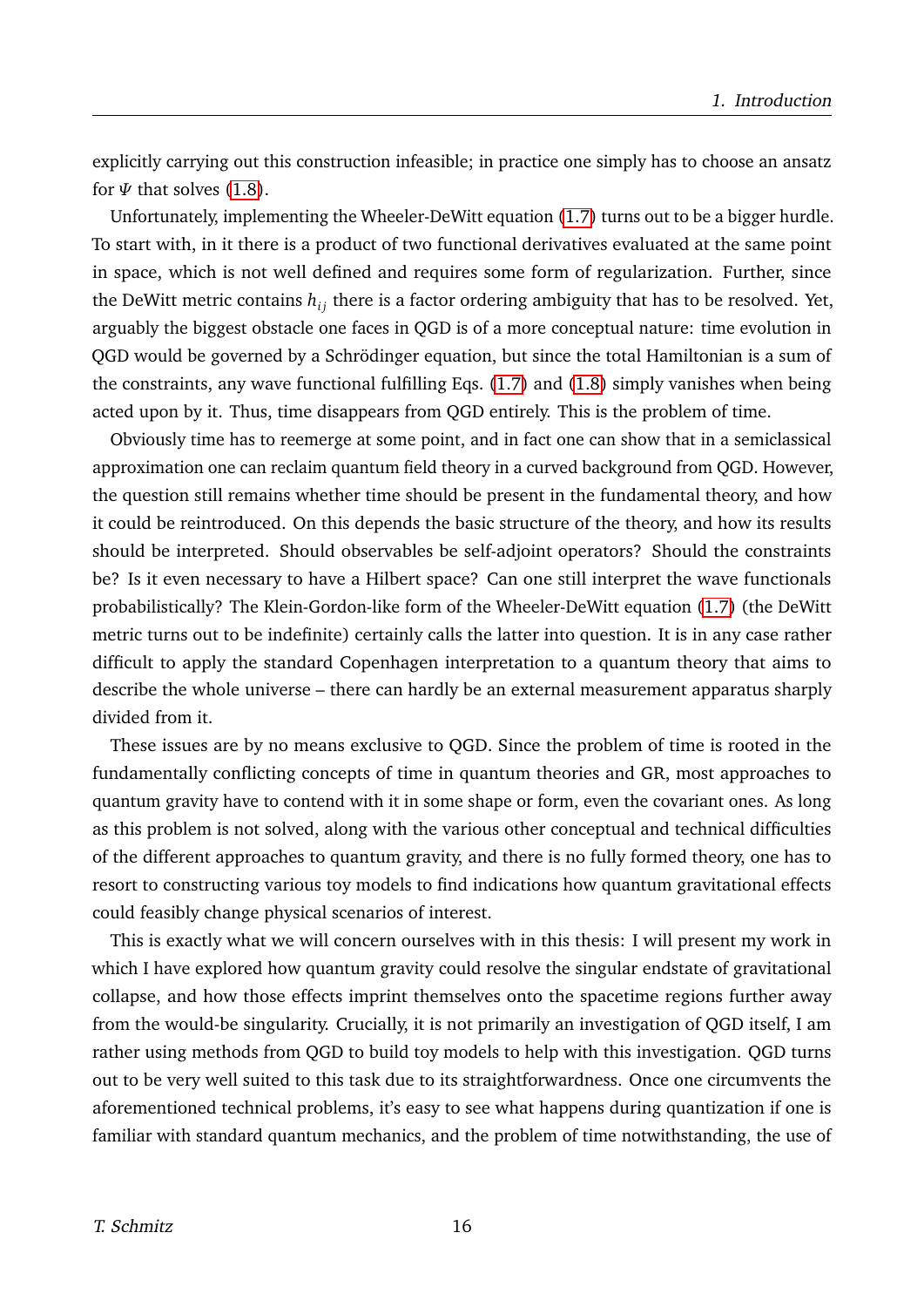metric variables makes results comparatively simple to interpret.

Similar investigations by way of toy models, also those based on different approaches to quantum gravity, often share some aspects of their construction that help evade the issues of the full theories mentioned above. First, one often restricts the geometries considered in the model to those with a particular symmetry, for example spherically symmetry or homogeneity and isotropy; one then speaks of midi- or minisuperspaces. Especially the latter case simplifies matters quite a lot. As we have mentioned in the last section, a homogeneous and isotropic spatial geometry has only one degree of freedom, which only varies with time. The model thus loses its field theoretic nature, and along with it many of its technical problems.

Further, one often sidesteps the problem of time by declaring one of the degrees of freedom of the model, in most cases one associated with the matter content, as an internal time parameter. That makes it possible to identify from the constraints a physical Hamiltonian, which generates time evolution with regard to that parameter. In addition, particularly for gravitational collapse models where one only aims to describe an isolated object, the interpretational issues become less pressing. All of this combined makes it possible to construct and evaluate toy models for quantum gravitational collapse completely analogous to standard quantum mechanics, as we will see in Chs. [2](#page-30-0) and [4.](#page-32-0)

Before we move on to that, let me first briefly highlight some results from similar related investigations. In quantum cosmology, a particular scenario that has garnered interest in recent years is one where the big bang singularity is replaced by a so-called *bounce*, see for example Refs. [[29–](#page-27-16)[35](#page-27-17)]. Therein, the expansion of the universe is not preceded by that singularity, but by the collapse of a previous iteration of that universe. Where the classical singularity would be, there is now the transition between collapse and expansion, induced by quantum gravitational effects when the universe is small. Together with for example Refs. [[36,](#page-27-18) [37](#page-27-19)], where it is shown that eternal black holes might decay into white holes through quantum effects, the attentive reader can probably guess what scenario presents itself for gravitational collapse.

## <span id="page-16-0"></span>**1.3. Bouncing collapse models**

In a variety of toy models for quantum gravitational collapse, based on different approaches to quantum gravity, a similar picture has emerged: initially, the object collapses as it would classically, but when it becomes small and dense enough quantum effects start to become relevant and slow down the collapse. Eventually a turning point is reached, and the object starts expanding outwards from its minimal size. The collapse does not end in a singularity anymore, instead the object bounces. As examples, see Refs. [[38](#page-27-20)[–51](#page-28-0)] and for a review Ref. [[52](#page-28-1)]; due to the close connection between collapse and cosmology one can also charitably add some of the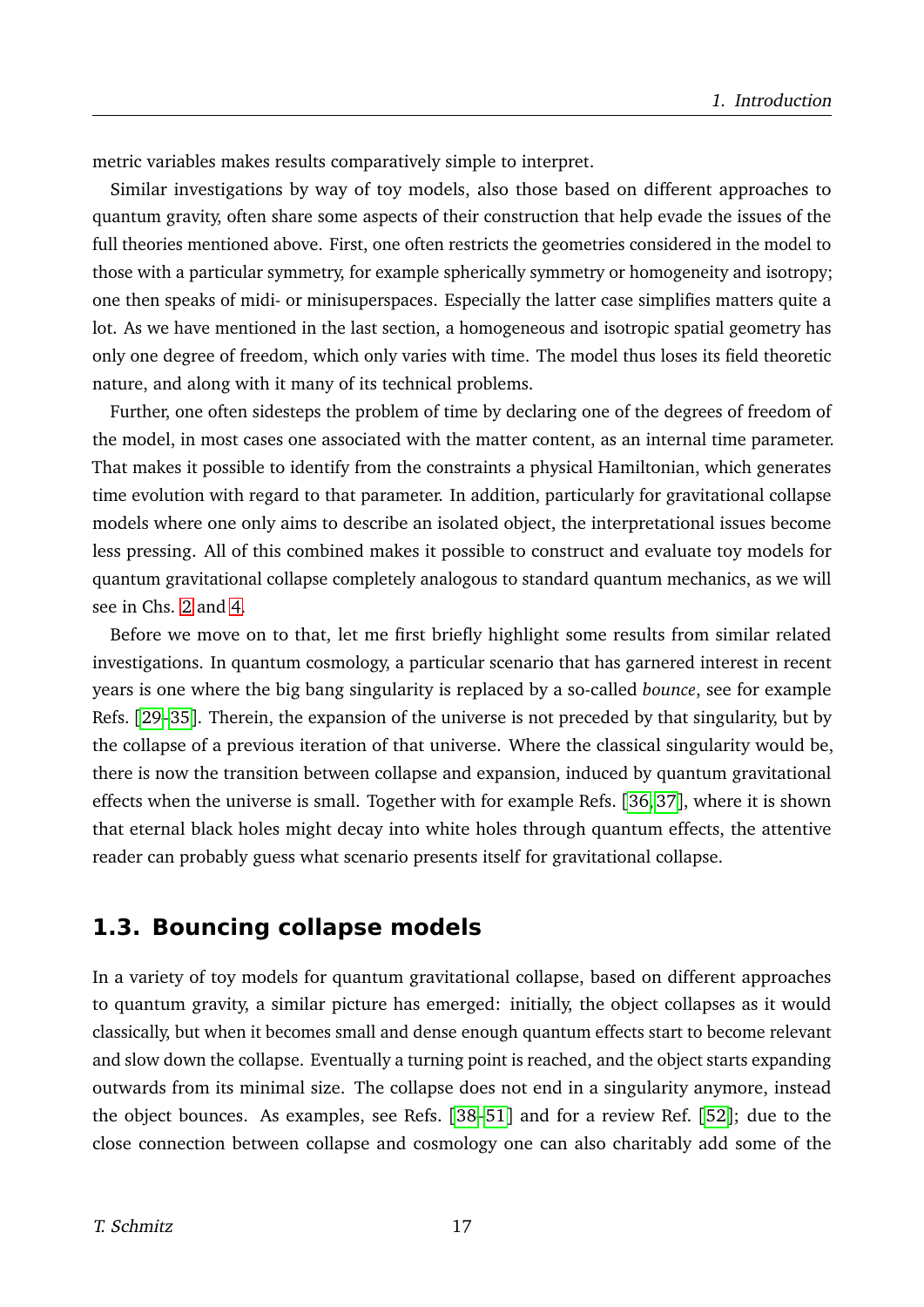aforementioned quantum cosmological bounces to this list, although this application of these models is not always made explicit.

Despite the variety of different bouncing collapse models, the underlying mechanism for the bounce can be understood along similar lines: from a quantum mechanical perspective one can say that the bounce is a superposition of the collapsing and expanding modes, while from a spacetime perspective it is facilitated by effective negative pressures and energy densities near the bounce, briefly turning gravity repulsive. Due to the simplicity of all of these models, that bounce is almost always time-reversal-symmetric, the expansion is just the collapse in reverse. However, it seems reasonable to assume that, when one moves towards more realistic models, dissipative processes would introduce an asymmetry.

Let us look at a few examples of these bouncing collapse models. Already in 1979, Frolov and Vilkovisky found that one-loop-corrections to the Einstein-Hilbert action consisting of a square of the Weyl tensor, the traceless part of the Riemann tensor, can lead spherically symmetric null shells to bounce [[38](#page-27-20)]. The shells in fact reach  $R = 0$ , but the geometry does not become singular and they expand out again. Apart from the behavior of the null shells, Frolov and Vilkovisky also discuss how the exterior geometry is modified. Most importantly, this geometry significantly differs from the classical case not only near the would-be singularity, but also far away from it where the curvature is usually fairly small: at the horizon. Frolov and Vilkovisky speculate that accumulated quantum effects cause the horizon to eventually retract inwards. In fact, they predict the formation of an inner horizon in addition to the classical outer horizon. After the bounce both horizons would start to approach each other and eventually meet up and disappear. Unfortunately, the complexity of the equations prevented the discussion of an exact complete spacetime for the bounce, and especially post bounce many aspects of it remain speculative.

The issue of horizons is one I will keep returning to throughout this thesis. It is straightforward to see that the horizon cannot behave like it does classically: it cannot be a trapping horizon throughout the bounce, otherwise the initially collapsing matter would not be able to fully expand out again. In addition to the scenario of Frolov and Vilkovisky, a few resolutions to this issue have been proposed in the literature, along with mechanisms for how quantum gravitational effects can reach the horizon. We will comment on those in later chapters.

Similar results emerged in a model due to Hájíček and Kiefer, where a collapsing null shell (and the resulting geometry) was quantized  $[40-42]$  $[40-42]$  $[40-42]$ . The construction of that quantum theory was undertaken along geometrodynamical lines, but goes further in reducing the canonical theory at the classical level: not only spherical symmetry was directly implemented, but also further symmetries of the full classical solution, in order to make the action as simple as possible without being trivial. Helpful in this procedure is that a subgroup of those symmetries is singled out, which is connected to an exterior observer at asymptotic infinity. Hájíček and Kiefer are then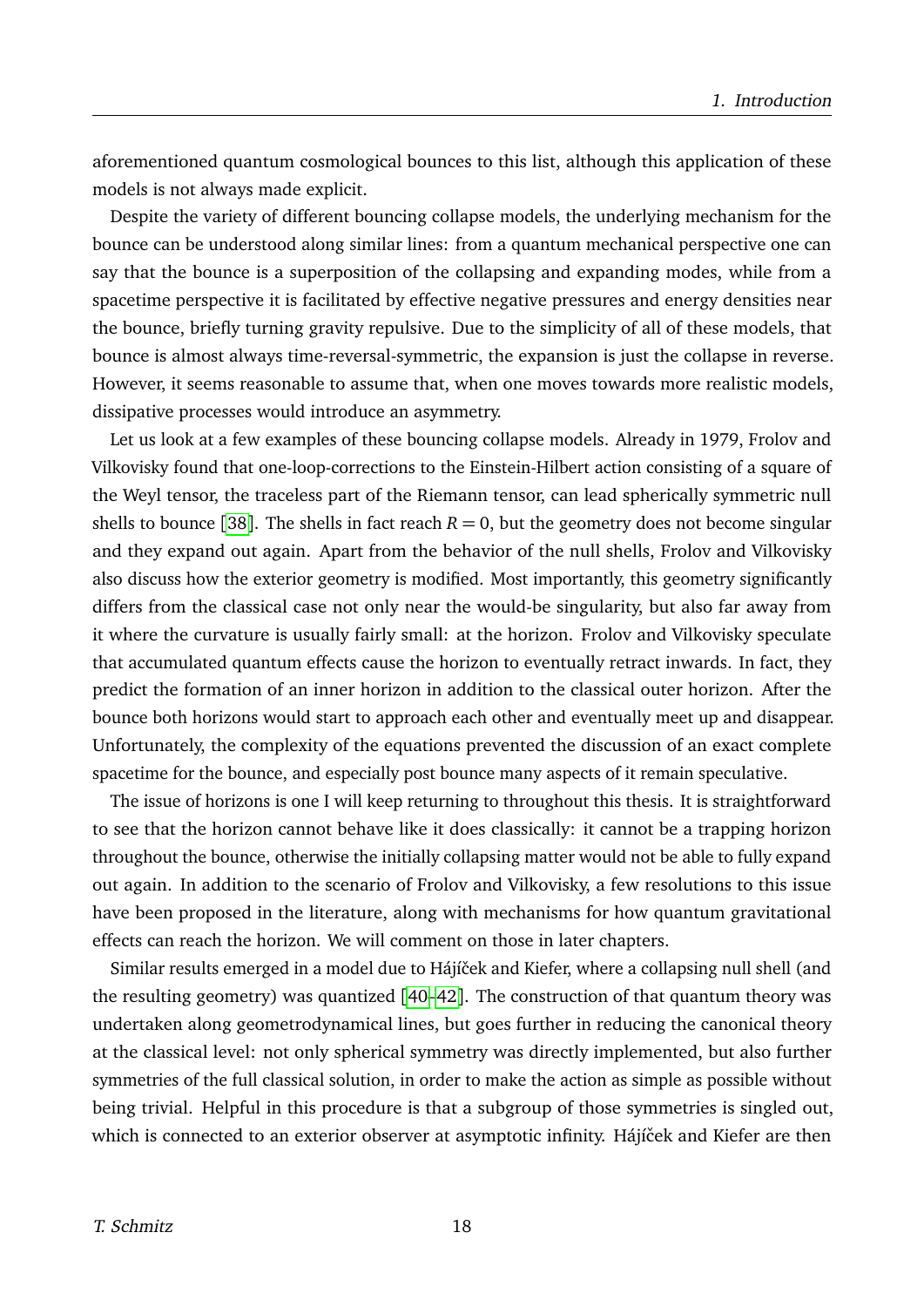able to construct a wave packet that vanishes at  $R = 0$ . From the expectation value of R with regard to that wave packet the bounce then emerges.

Unfortunately, since the theory is reduced down to the bare essentials before quantization, this result cannot tell us much about the exterior geometry. One can infer from the wave packet that the bounce can take place inside of the Schwarzschild radius, and hence a horizon should form. Hájíček and Kiefer then speculate that the horizon should be 'grey', in a superposition between the horizons of a black and a white hole.

Ambrus and Hájíček have further investigated the model with regard to another important aspect of bouncing collapse models [[53](#page-28-3)]. Since the 'black hole' is only an intermediary state in the process, it has a finite lifetime. This lifetime is important: the black hole should exist for long enough to be consistent with astrophysical observations. However, Ambrus and Hájíček have found that the black hole's lifetime is proportional to its mass. Assuming a factor of proportionality of the order of one, that is of the order of microseconds for a solar mass black hole, and with that unfortunately much too short. One of the most disconcerting aspects of bouncing collapse scenarios is that this estimate for the lifetime appears with worrying regularity [[37,](#page-27-19) [54,](#page-28-4) [55](#page-28-5)].

These two big open questions of bouncing collapse, the behavior of the horizon and relatedly the black hole lifetime, illustrate that it is crucial to understand how the exterior geometry is affected by quantum gravitational effects to arrive at a fully consistent picture; only focusing on the bouncing interior itself is not sufficient. Going back to OS collapse, this can be transferred to the two observers that we discussed previously: not only in the classical, but also in the quantum case it is important to consider the viewpoints of both a comoving and an exterior stationary observer. This is what my work in bouncing collapse centers on, informing almost all aspects of what is presented in upcoming chapters.

This idea is of course not new. It has for example recently been implemented in some of the literature in a somewhat roundabout way: since it is significantly easier to just quantize the collapsing matter and the geometry in its immediate vicinity, one can take this bouncing solution, and investigate how it can be classically extended to a full geometry. This has been done for a bouncing null shell, see Refs. [[56–](#page-28-6)[59](#page-28-7)], and to convert quantum cosmological bounces into bouncing collapse models [[60–](#page-28-8)[64](#page-28-9)].

The other option is to directly introduce quantum gravitational effects into a full collapse model with interior and exterior. Since quantum gravity is not advanced enough to simply directly quantize such models, one has to resort to effective methods. This was done recently in Ref. [[49](#page-28-10)], where an improved dynamics scheme, in which loop quantum gravity inspired corrections to the Hamiltonian lead to quantum corrections, is applied to the LTB model. The resulting equations of motion can be solved exactly when restricted to the OS model, and lead to a bounce. A trapped region complete with horizon forms, but intriguingly after the bounce this region only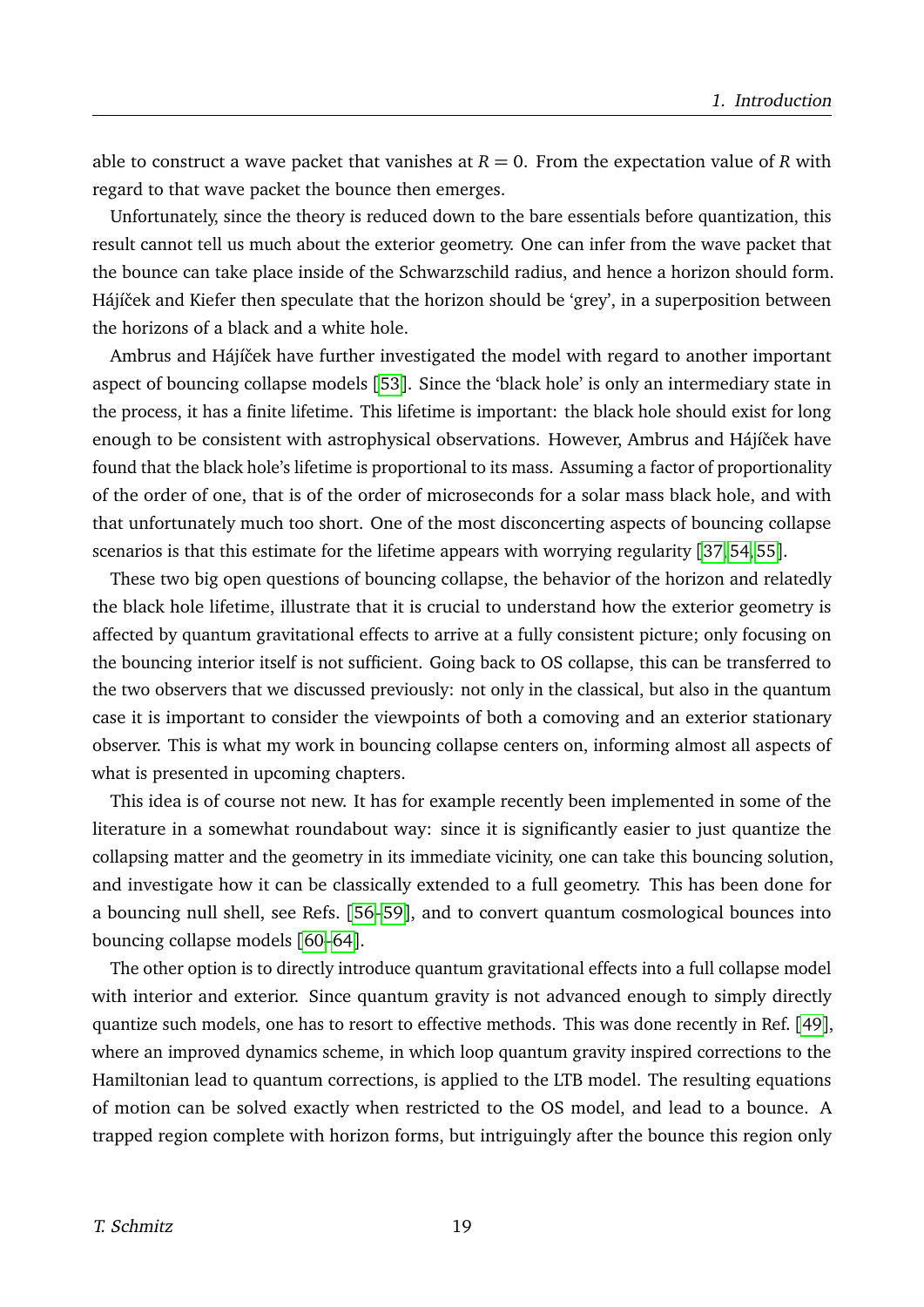turns antitrapped in the interior of the dust cloud, but remains trapped outside of it. The causal structure of this model was investigated in more detail in Ref. [[65](#page-28-11)].

Further, the black hole lifetime was found to be proportional to the mass of the dust cloud *squared*; long enough to pass the basic consistency check, but short enough for a bounce of a small black hole formed during the early universe, a so-called *primordial black hole*, to be observable today [[66](#page-28-12)]. The same estimation for the lifetime was also suggested on dimensional grounds in Ref. [[56](#page-28-6)]. The price one has to pay for these nice features is that the spacetime is only approximately covariant: spacetime scalars depend on the lapse and shift through terms that vanish in the classical limit. Taking this model seriously would hence mean treating general covariance as an emergent notion, rather than a fundamental one.

Of course bounces are not the only possible scenario for singularity avoidance. Other suggestions are for example that the spacetime signature could change as the spacetime approaches the singularity, see Ref. [[67](#page-28-13)], or that instead of fully collapsing the matter configuration can stabilize at some minimal size, either at the horizon or somewhere within it, see for example Refs. [[68](#page-28-14)[–71](#page-29-0)]. The latter is not necessarily incompatible with a bounce; it could be that the bounce is followed by another recollapse, leading to a cycle of collapses and bounces that stabilize into a new equilibrium configuration through dissipative effects [[47,](#page-28-15) [48](#page-28-16)]. Further, there are also other discussions of gravitational collapse in quantum gravity with a focus not on singularity avoidance, but rather on the mass spectrum and entropy of the resulting black hole [[72–](#page-29-1)[74](#page-29-2)].

Related are also other quantum modifications of black holes, not necessarily connected to the collapse process. From various regularized black holes [[75](#page-29-3)[–77](#page-29-4)] to horizonless compact object such as gravastars [[78](#page-29-5)] and fuzzballs [[79](#page-29-6)], the proposals range from comparatively benign corrections to GR to rather drastic diversions from what one would usually call a black hole. On a similar note, and more relevant to our current considerations, there is also the notion of a Planck star [[80,](#page-29-7) [81](#page-29-8)], essentially a slowly bouncing matter configuration that evaporates away some of its mass via Hawking radiation before expanding out of its horizon.

In the following, I will not directly consider Hawking radiation. Whether this omission is justified remains to be seen: if the black hole lifetime is significantly smaller than its evaporation time, proportional to its initial mass *cubed*, then it seems reasonable to assume that Hawking radiation will only be a small dissipative effect. If the lifetime is long enough, then it is clear that Hawking radiation could potentially alter the scenario quite significantly. For a discussion of backreaction of quantum fields in a bouncing collapse model, see for example [[57](#page-28-17)].

As done in much of the existing literature in bouncing collapse, I operate under the assumption that the two processes can be considered separately, but I am convinced that there is much to be learned from the interplay between bouncing collapse and Hawking evaporation. On the one hand, it would seem like a bounce would in principle be capable of resolving the information loss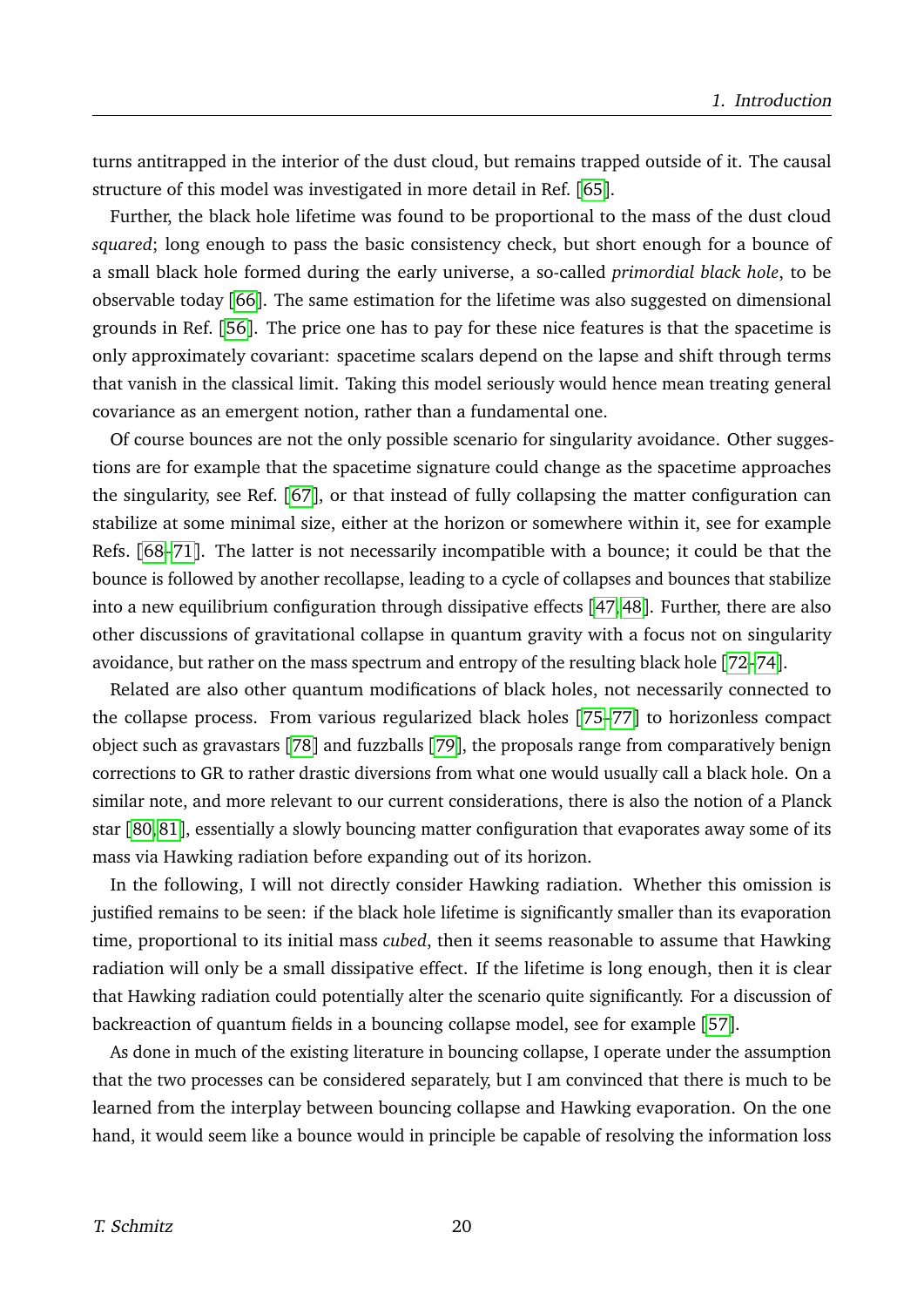paradox: if what is inside the black hole escapes it again, the information previously thought lost could be regained. This is in fact one of the main motivations to consider a scenario like Planck stars. On the other hand, as mentioned above, Hawking radiation might be capable of changing the course of the collapse. It might for example introduce a new equilibrium configuration for the collapsing matter that does not feature in the models I will present here. I will leave this for future investigations.

### <span id="page-20-0"></span>**1.4. Structure of this thesis**

This thesis is organized as follows. It is cumulative; in Chs. [2,](#page-30-0) [3,](#page-31-0) [4,](#page-32-0) and [5](#page-34-0) I briefly introduce a published article that I am the or an author of [[82–](#page-29-9)[85](#page-29-10)], as well as explaining my contribution to the article. I conclude in Ch. [6.](#page-35-0) The Appendices [A](#page-41-0) and [B](#page-42-0) consist of two further articles [[86,](#page-29-11) [87](#page-29-12)], to which my contribution is either smaller than to the articles in the main text, or for which it is harder to separate my contribution from those of my co-authors due to particularly close collaboration. Further, the results of these articles are somewhat less consequential. I still include them here for completeness.

Ch. [2](#page-30-0) deals with a quantization of the marginally bound LTB model. The article, Ref. [[82](#page-29-9)], co-authored by Claus Kiefer and me, is based on my master thesis, written under the supervision of Prof. Dr. Claus Kiefer at the University of Cologne. The material was slightly reworked and written up as the article as part of my doctoral studies. In it, we make quantizing the LTB model as simple as possible. First, we note that the dynamics of the individual dust shells in the model are effectively decoupled, as explained above, to argue that it is sufficient to only consider a single shell. Thus, we do not have to contend with the field theoretic nature of the LTB model.

Further, we explicitly take the point of view of the comoving observer, formulating the problem in terms of the dust proper time *τ*. This allows us to work with a physical Hamiltonian instead of a constraint, generating the dynamics of a single shell in the marginally bound LTB model with regard to *τ*. Quantization can then proceed in complete analogy to ordinary quantum mechanics; the Hamilton function becomes a self-adjoint operator on a Hilbert space, which generates the time evolution of states in the Hilbert space via a Schrödinger equation. Finding the domain of this self-adjoint operator is the main addition to the article not present in my master thesis, which puts the quantum model on a mathematically more rigorous footing. During this construction of the model we keep the quantization ambiguities fairly open, we consider a large class of factor orderings and all possible self-adjoint extensions of the Hamiltonian.

Investigations of the quantum model are then twofold. First, we discuss the asymptotic behavior of unitarily evolving wave packets close to where the classical singularity is in configuration space. We find that all of these wave packets, or rather the probability distributions for the radius of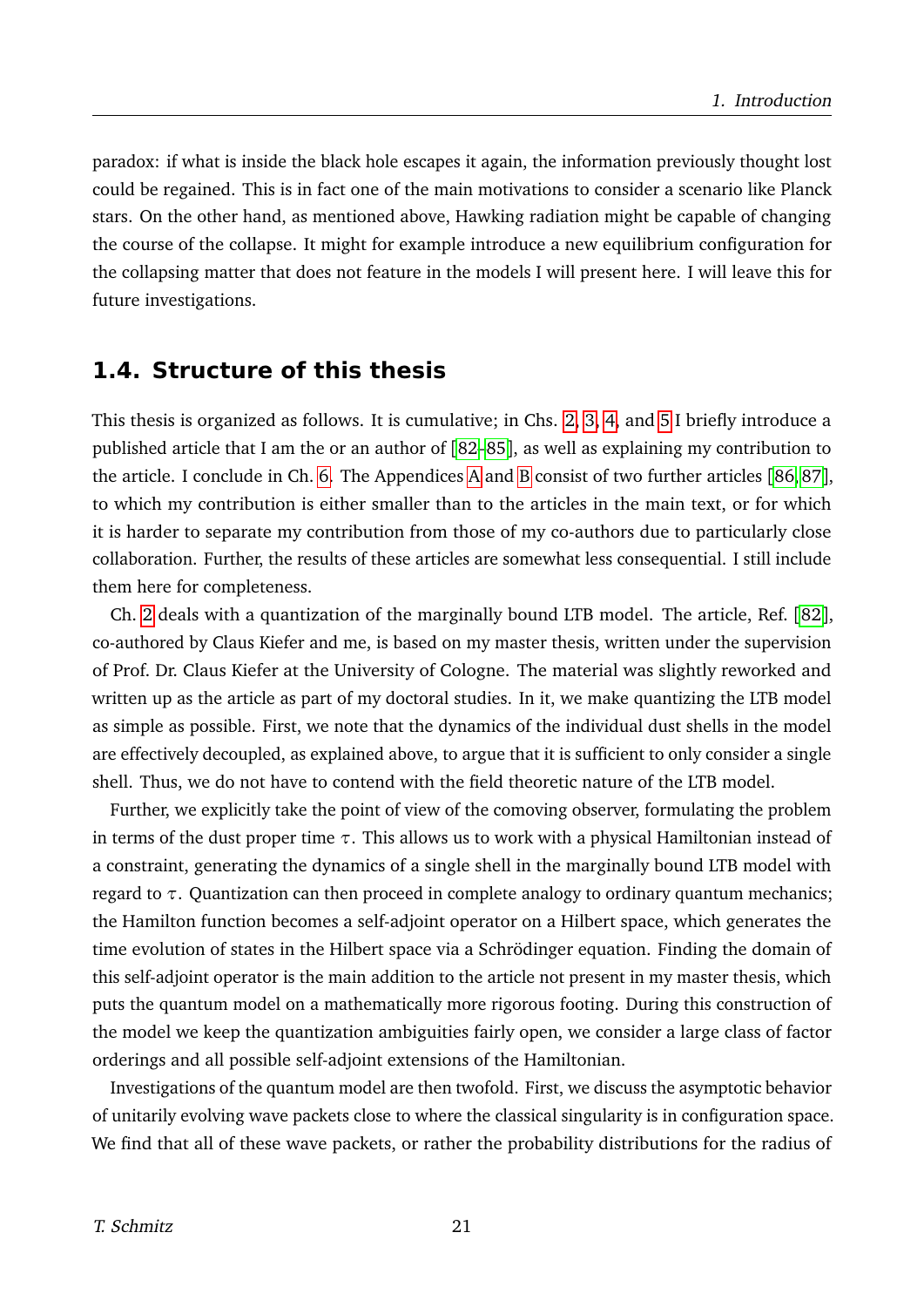the shell based on them, vanish at the classical singularity. This we interpret as the quantum OS model avoiding the singularity. Further, this avoidance takes place regardless of the self-adjoint extension of the Hamiltonian, as long as the parameters controlling the factor ordering are chosen outside of a small range, and for one specific self adjoint extension it even takes place for all factor orderings; the singularity avoidance thus seems to be fairly generic.

Second, we construct a specific wave packet analytically. For this wave packet it is even possible to calculate various expectation values exactly; we then find from the expectation value of the radius of the shell that it avoids the singularity by bouncing. Based on this bouncing trajectory we finally discuss various aspects of a possible quantum corrected, bouncing LTB model: we compute the effective matter content that facilitates the bounce, which turns out to be an ideal fluid with the pressure turning negative close to the bounce. Also, we discuss possible behaviors of this horizon and determine based on the expectation value of the dust shell's velocity how fast it turns from trapping to antitrapping.

Further, we discuss the black hole lifetime. Since the model was explicitly constructed with regard to dust proper time, this is not entirely straightforward: the relevant notion of time for the lifetime is Schwarzschild Killing time, and the Painlevé-Gullstrand coordinate transformation mediating between those two times cannot be defined in the framework of our quantum model. We instead find the lifetime, via an *ad hoc* construction inspired by what was done in Refs. [[54,](#page-28-4)[55](#page-28-5)], to be proportional to the mass of the dust cloud cubed. Unfortunately, this result does not hold up under a more careful investigation of the lifetime in a different framework in Ch. [5.](#page-34-0)

Chs. [3](#page-31-0) and [4](#page-32-0) are two halves of a bigger undertaking: the construction of a quantum OS model. The idea behind this model is to still take the point of view of particular observers, as in Ch. [2,](#page-30-0) but to not restrict oneself to just the comoving observer; the exterior stationary observer will be explicitly included as well. One then has a quantum OS model comprised of two individual quantum models, one for each of the two observers. In this way, the structure of standard quantum mechanics can still be employed to full effect, while hopefully covering some of the blind spots of the approach in Ch. [2,](#page-30-0) most notably with regard to the lifetime and horizon behavior.

In the article in Ch. [3,](#page-31-0) Ref. [[83](#page-29-13)], I construct a consistent phase space formulation of the classical flat OS model, Friedmann interior and Schwarzschild exterior, in preparation for quantization. To this end, I start from the canonical form of the Einstein-Hilbert action restricted to spherically symmetric spacetimes, as used for example in Kuchař's canonical quantization of the Schwarzschild black hole [[88](#page-29-14)], and add to it as matter content dust in a formulation due to Brown and Kuchař [[89](#page-29-15)]. In this formulation, dust proper time *τ* directly appears as a canonical coordinate, and hence it is suited particularly well to my purposes. I then proceed to reduce the phase space separately for interior and exterior in accordance with the OS model: in the interior I impose that the geometry be homogeneous and flat, and in the exterior I let the mass density of the dust vanish.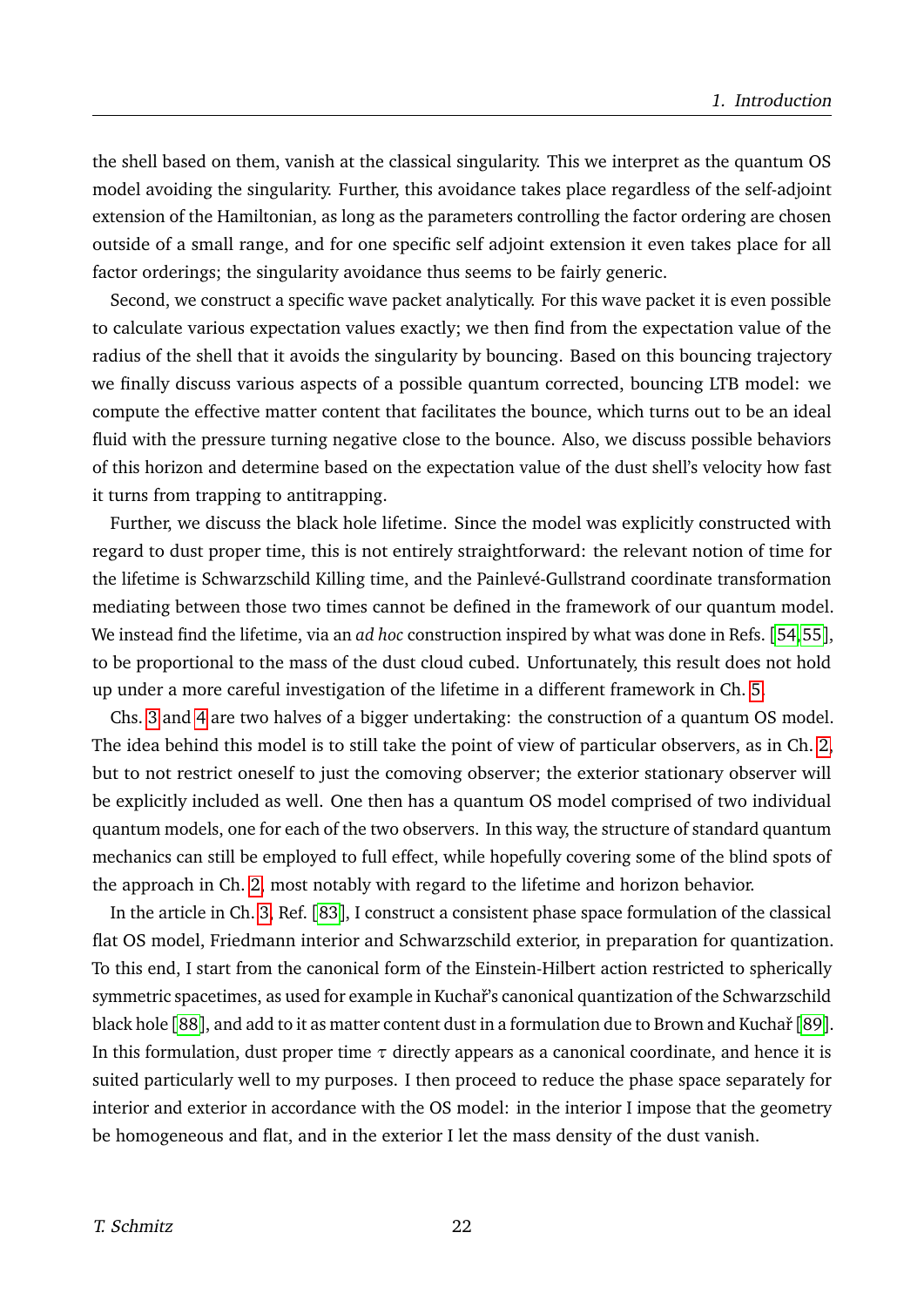In the interior this leads to a Hamiltonian constraint of the form  $P_\tau+H_\tau(R_S,P_S)$ , where  $R_S$  is the radius of the dust cloud,  $P_S$  is its canonically conjugate momentum, and  $P_\tau$  is the momentum to *τ*. I can thus identify *H<sup>τ</sup>* as a physical Hamiltonian, generating evolution with regard to dust proper time; this identification is called *deparametrizing* the constraint. Further, *H<sup>τ</sup>* is identical to the Hamiltonian for single shells in the marginally bound LTB model discussed in Ch. [2.](#page-30-0)

In the exterior, there is more work to be done. Kuchař has shown in Ref. [[88](#page-29-14)] that one can bring the canonical formulation of a Schwarzschild black hole into a *fully deparametrizable* form via a series of canonical transformations; that means that one can find phase space functions which are canonically dual to the system of constraints. The dynamics of the system then simply imply that these phase space functions are superfluous and ultimately non-physical degrees of freedom. In the case of Schwarzschild, the only degree of freedom left over is then the mass of the black hole, which is of course constant. The quantized Schwarzschild black hole behaves accordingly: the quantum constraints imply that states do not depend on the superfluous degrees of freedom, but only on the mass.

The same procedure applies to the exterior in the OS model, only that not the mass of the black hole remains, but instead the degrees of freedom describing the interior. However, since in the case of the OS model one has the surface of the collapsing body as a boundary, which is not present in the case of an eternal Schwarzschild black hole, one has to make sure that this boundary does not spoil the canonical transformations. Taking this seemingly small technicality seriously proves to be worthwhile: it turns out that from the condition that the boundary term resulting from these transformations should vanish, one can find the Painlevé-Gullstrand coordinate transformation in disguise, connecting the exterior geometry to the interior dynamics.

This transformation is then also used to finally replace the dust proper time by Schwarzschild Killing time, by promoting it to a canonical transformation of the interior degrees of freedom. This leads to a second form of the Hamiltonian constraint, explicitly containing the momentum conjugate to Schwarzschild Killing time. However, since this constraint splits up into two branches, one describing the outside of the horizon and one the inside, it is not quite in a deparametrizable form. Further, the functional form of these branches is also much more complicated than what one has to deal with in  $H_\tau$ , containing square roots and hyperbolic functions. These issues will be resolved in Ch. [4.](#page-32-0)

Finally I discuss quantization of the model in its two incarnations. As mentioned above, for the comoving observer the Hamiltonian matches the one discussed in Ch. [2,](#page-30-0) so the investigation done there carries over to the OS model. Although the exterior stationary observer is unfortunately less cooperative, I still present a tentative quantization of the corresponding constraint by bringing both branches into Klein-Gordon form and introducing a further *ad hoc* canonical transformation. The result of this investigation is that a bounce is in principle possible, but the haphazard nature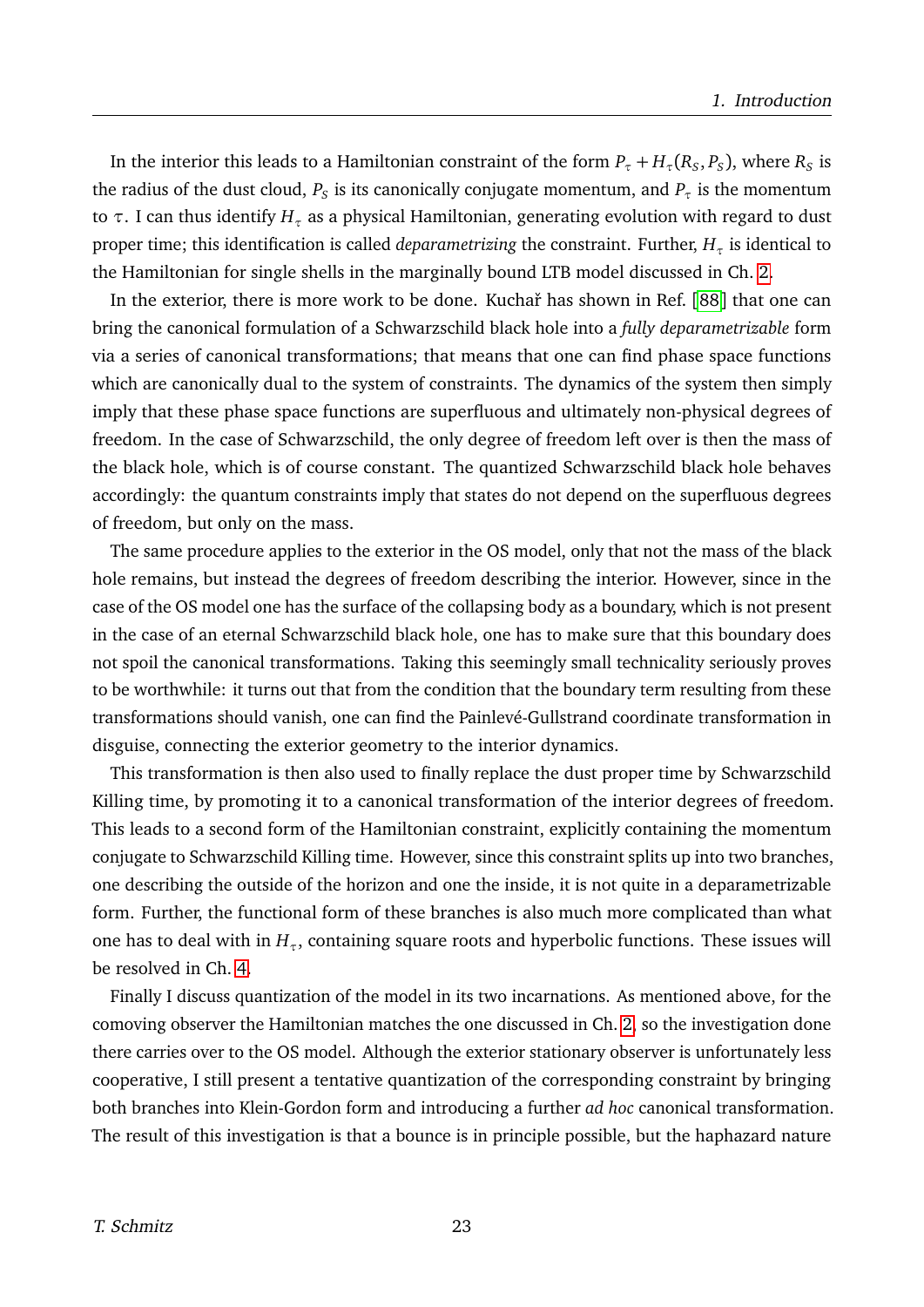of this quantization makes it hard to learn much more from it. What few other aspects of the bounce I speculate about unfortunately turn out to be misleading when compared to the more careful quantization undertaken in Ch. [4.](#page-32-0)

In Ch. [4,](#page-32-0) containing Ref. [[84](#page-29-16)] co-authored by Włodzimierz Piechocki and me, the quantization of the OS model with regard to the two different viewpoints is discussed in much greater detail. Due to the unusual form of the constraint for the exterior observer, we do not use Dirac's prescription for quantization as in the earlier chapters, but rather a method called *affine coherent states quantization* (ACSQ) [[90–](#page-29-17)[92](#page-29-18)]. In this method, one identifies the phase space of the theory one wants to quantize with the affine group; this is applicable to the OS model because the radius of the dust cloud is always positive. It is then possible to construct coherent states on a Hilbert space from elements of the affine group [[93](#page-29-19)]. As is well known, a family of coherent states admits a resolution of the identity; one can construct the identity on the Hilbert space by integrating over projectors on the coherent states. To quantize a phase space function according to ACSQ, one simply inserts that function into the resolution of the identity. In this way, it is at least formally possible to quantize more complicated functions.

Another advantage of ACSQ is that it lends itself well to investigations of quantum corrections to the system in question. Useful for this are *lower symbols* of phase space functions, which are the expectation values of the corresponding operators with regard to coherent states. These can be interpreted as semiclassical or quantum corrected versions of the original phase space functions. Indeed, we show in Ch. [4](#page-32-0) that the lower symbol to a Hamiltonian approximately generates the dynamics of coherent states via the associated Hamilton equations, which can then be interpreted as dynamics of the system in a quantum corrected phase space.

This we apply to the phase space formulation of the OS model from Ch. [3,](#page-31-0) first for the Hamiltonian for the comoving observer. Remarkably, quantizing it via ACSQ yields an operator identical to what one would find via Dirac quantization, which was already discussed in Chs. [2](#page-30-0) and [3.](#page-31-0) This is usually not the case for operators found in ACSQ, and this is not even where this analogy ends: computing the lower symbol of this Hamiltonian we find that it generates exactly the same bouncing trajectory that emerged from the expectation value of the wave packet from Ch. [2.](#page-30-0) Much of the previous analysis can then be applied to the comoving observer in our quantum OS model, as already noted in Ch. [3.](#page-31-0)

Thanks to the advantages of ACSQ, it is also possible to discuss the exterior stationary observer more carefully. First, we explain that one can turn the almost deparametrizable constraint into a proper deparametrizable one by admitting a multivalued physical Hamiltonian with two branches, one for the inside and one for the outside of the horizon. Multivalued Hamiltonians have been discussed in the literature before, see for example Refs. [[94](#page-29-20)[–97](#page-29-21)], but this turns out to not be relevant for our purposes: the operators to both branches of the Hamiltonian are well-defined,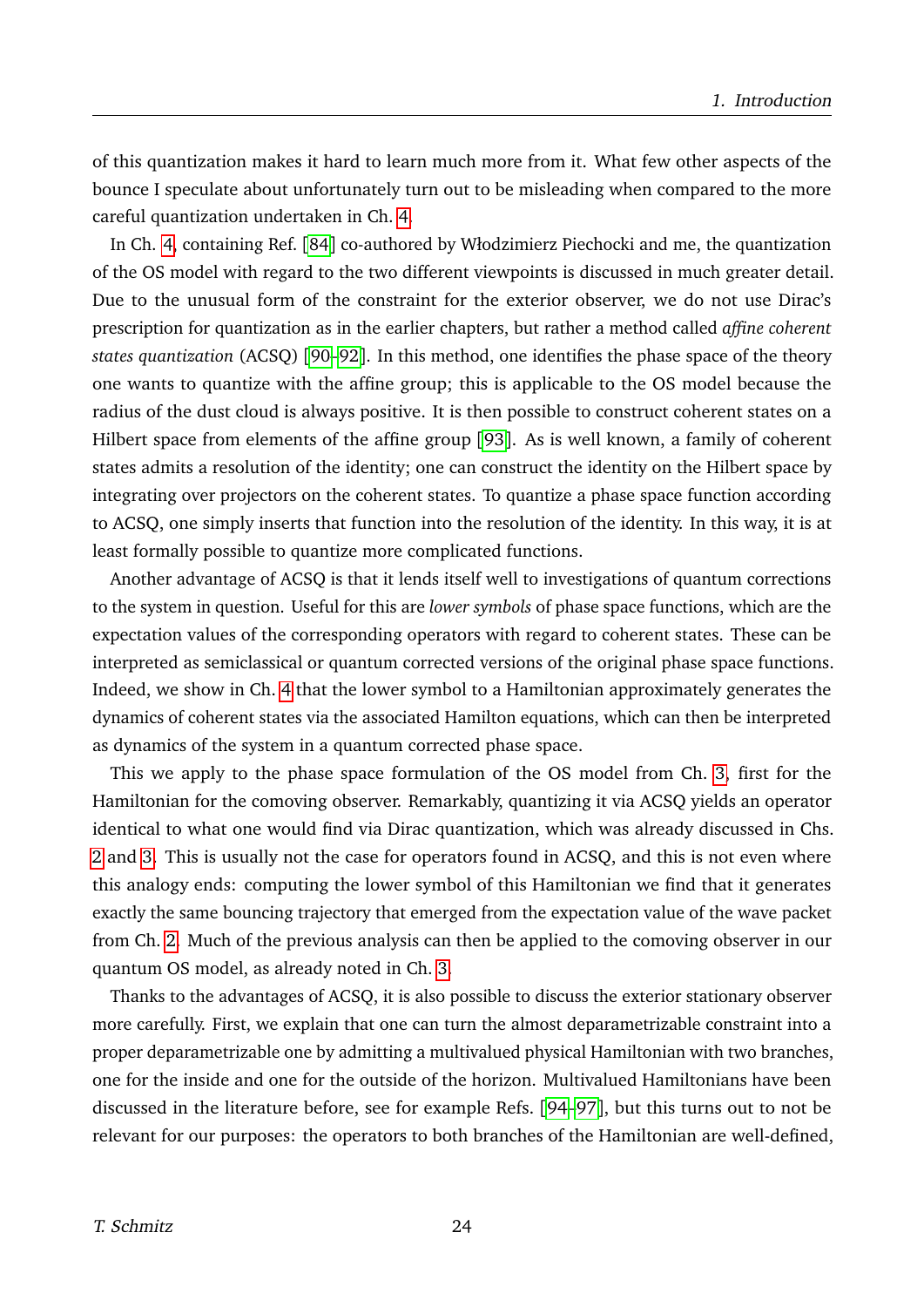but still quite complicated integral operators, hence we restrict our discussion to the quantum corrected dynamics of the lower symbol of the Hamiltonian, where we can treat the two branches as largely independent of one another.

The result of these investigations is that from the viewpoint of the exterior observer the dust cloud can still bounce, but with some unfortunate restrictions. First, this bounce does not occur for every choice of the quantization ambiguities, and how one has to make that choice depends on the mass of the dust cloud; there is no choice for these ambiguities for which every cloud will bounce. Clouds which do not bounce instead behave very similarly to the classical case, they approach the horizon asymptotically. Further, the minimal radius of the bounce is much higher than for the comoving observer: it has to be outside of not only the horizon but also the *photon sphere* at  $R = 3M$ . In the Schwarzschild case, the photon sphere is the outer boundary of the region in which photons can be caught by the gravitational attraction of the central object. Its photon sphere, or its analogue in non-spherically symmetric spacetimes, is closely related to a black hole's shadow [[98](#page-29-22)]. The fact that no photon sphere can form for our quantum OS model from the point of view of the exterior observer thus means that at no stage of the bounce the dust cloud looks like a black hole.

In hindsight it is not hard to see why this happens: in the construction in Ch. [3](#page-31-0) we have apparently ingrained the classical Schwarzschild exterior too deeply into the model, through the use of the Painlevé-Gullstrand coordinate transformation and the classical reduction of the exterior variables. Thus, the model is forced to take the only path it can to unify a bounce and a Schwarzschild exterior, and bounces far away from the horizon. Our efforts to investigate how the exterior is affected by quantum gravitational effects to accommodate a bounce, via the detour over the exterior stationary observer, has thus unfortunately not borne fruit.

Lastly in Ch. [4,](#page-32-0) we also discuss how the two quantum theories for the two observers can be related at the quantum level. We present an approach in which a switch between those observers can be done by modifying the canonical commutation relations. The quantum theories can then be mapped onto each other purely at the level of their operator algebras; this map can not be represented as acting on the Hilbert spaces. Useful for this switch at a technical level is the fact that the identification between affine group and phase space in ACSQ is not unique. This will be the topic of Appendix [B.](#page-42-0)

In Ch. [5,](#page-34-0) containing Ref. [[85](#page-29-10)], I finally directly investigate corrections to the Schwarzschild exterior by determining what kind of exterior geometries can be matched classically to a bouncing Friedmann interior. This can be done via a construction similar to the LTB model: I make an ansatz that contains both the Friedmann interior and also possible exteriors, and then determine from this the boundary conditions for the exterior metric at the surface of the dust cloud. The result is a class of geometries with one free function and a particular boundary condition for this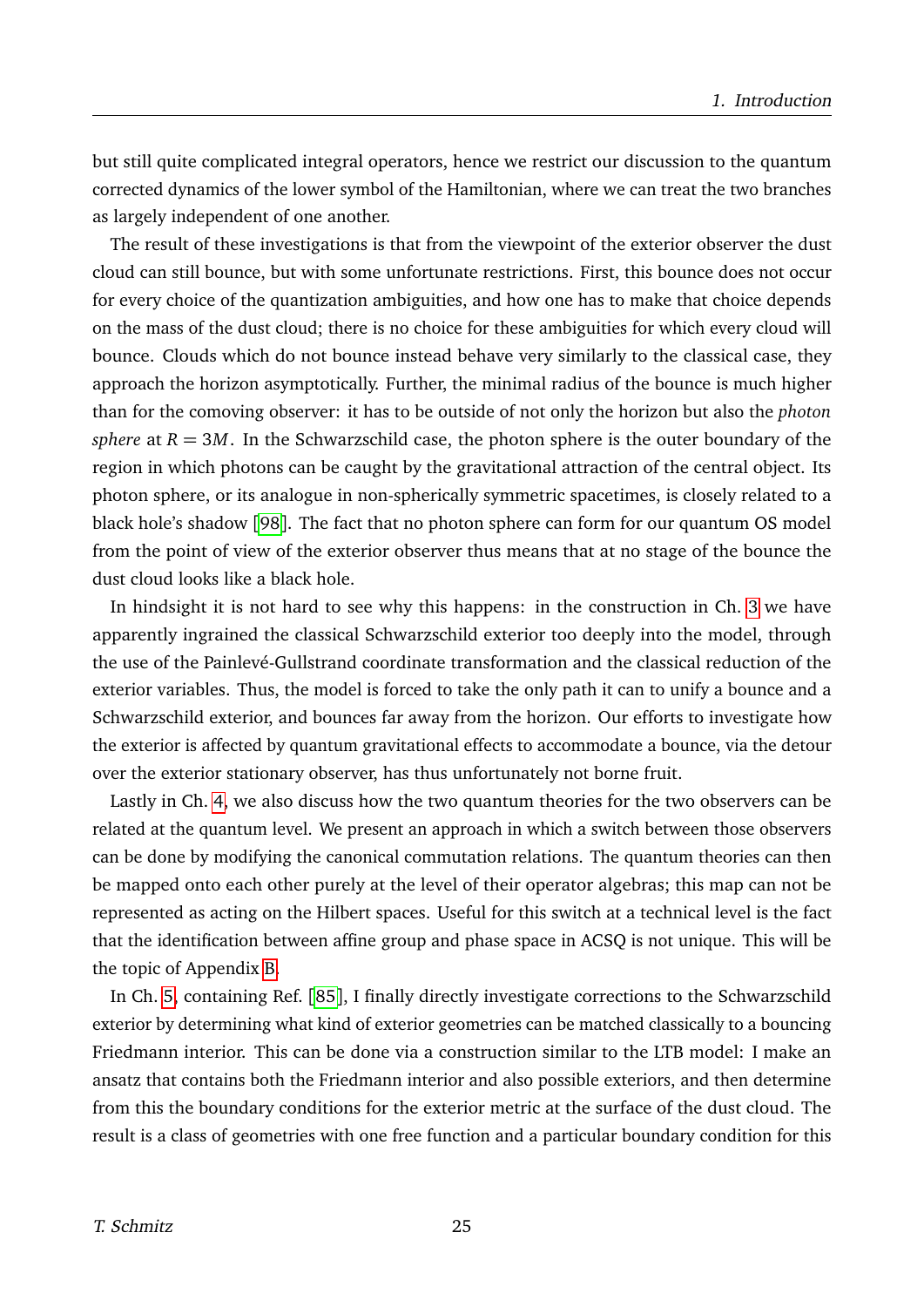function depending on the trajectory of the cloud. This trajectory is kept open to begin with, not fixing a particular form of the bounce.

Since there is then a huge amount of freedom in choosing this free function and with that the exterior, I discuss two particular examples. First, there is a unique static exterior for every trajectory of the interior. I demonstrate that the bounce has to happen in an untrapped region, meaning that should one want a horizon to form in the exterior, there needs to be at least a second one to match it. I further show that this horizon cannot be crossed in finite Killing time. To be able to then still accommodate the bounce, the causal structure of the static exterior is necessarily somewhat complicated: the dust cloud needs to be able to expand towards a different asymptotic infinity than it started its collapse from. When one inserts the bouncing trajectory in comoving time that appeared in Chs. [2.](#page-30-0) [3](#page-31-0) and [4,](#page-32-0) the causal structure that emerges is similar to that of a Reissner-Nordström black hole.

In order to evade these more involved causal structures one thus needs to consider dynamic exteriors. A particularly simple example that I investigate in Ch. [5](#page-34-0) is a generalization of the Schwarzschild spacetime in Painlevé-Gullstrand form, where one allows the mass to vary with dust proper time. This time-dependent mass is fully determined by the bouncing trajectory of the dust cloud. The resulting exterior has a single dynamic horizon, trapping to start with. The horizon contracts when the dust cloud approaches its minimal size, disappears at the moment of the bounce, and emerges again afterwards as antitrapping. I discuss some aspects of this procedure, in particular the timescales involved. With one of these I quantify how long it takes the horizon to transition from trapping to antitrapping. This timescale turns out to have an upper bound proportional to the mass of the dust cloud, and is thus comparatively short.

The other timescale is the familiar black hole lifetime. Due to the non-stationarity of the exterior, we cannot use Killing time as a shorthand for a far-away observer. It is thus not straightforward to find a good definition for this lifetime. I construct it by letting null geodesics be absorbed by the horizon, and tracing them back to spatial infinity. Unfortunately, a familiar result emerges: the black hole lifetime is proportional to the dust cloud's total mass, similar to the transition timescale. I argue that this result also applies to other dynamic exteriors, all with the same classical limit as the one considered by me.

In Appendix [A,](#page-41-0) containing Ref. [[86](#page-29-11)] co-authored by Nick Kwidzinski, Jan J. Ostrowski, Włodzimierz Piechocki, Daniele Malafarina, and me, we construct Hamiltonians for gravitational collapse with a different procedure than in Ch. [3,](#page-31-0) both for the OS model and for single shells in the LTB model. We follow thereby Ref. [[99](#page-29-23)], in which this is done for an isolated shell. The procedure is as follows: we fix the time coordinate in the interior to be dust proper time, and in the exterior Schwarzschild Killing time, and reduce the Einstein-Hilbert action accordingly. During this, the dynamical quantities are the radius of the dust cloud, and the Schwarzschild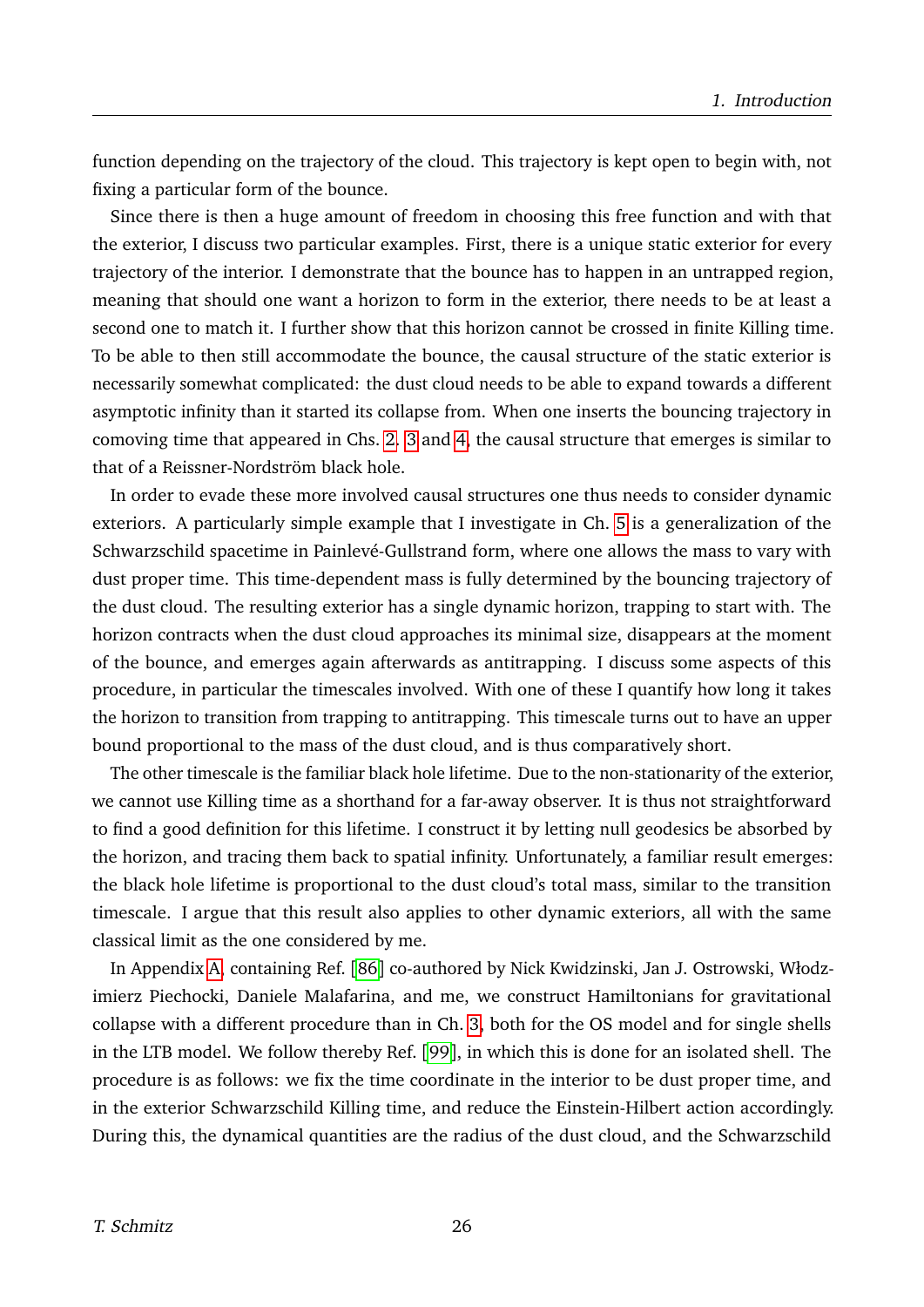mass. Further, the hyperbolic angle between the surfaces of constant dust proper time and those of constant Schwarzschild Killing time turns out to be very useful. The resulting Hamiltonian is then the total mass of the dust cloud. Unfortunately it is of a significantly more complicated form than what I derived in Ch. [3,](#page-31-0) and thus does not seem suitable for quantization.

The largest difference between the approaches in Appendix [A](#page-41-0) and Ch. [3](#page-31-0) lies in the treatment of time. While in Ch. [3](#page-31-0) the two notions of time where identified from the phase space coordinates fairly late in the procedure, the time coordinate in Appendix [A](#page-41-0) was fixed with the foliation of the spacetime right at the beginning, similarly to Ch. [2.](#page-30-0)

Finally, in the article in Appendix [B,](#page-42-0) co-authored by Andrzej Góźdź, Włodzimierz Piechocki, and me, a fairly technical aspect of ACSQ is discussed. I mentioned above that ACSQ is based on an identification of the affine group with the phase space of the to-be-quantized theory. This identification is by no means unique; one can choose to parametrize the affine group differently with the phase space coordinates. We show that different such parametrizations lead to unitarily inequivalent quantum theories.

### **References**

- <span id="page-26-0"></span>[1] A. Einstein, in *The Collected Papers of Albert Einstein, Volume 6: The Berlin Years: Writings, 1914-1917*, edited by A. J. Kox, M. J. Klein, and R. Schulmann (Princeton University Press, Princeton, 1996), pp. 234–242.
- <span id="page-26-1"></span>[2] V. P. Abbot *et al.* (LIGO Scientific Collaboration and Virgo Collaboration), Phys. Rev. Lett. **116**, 061102 (2016).
- <span id="page-26-2"></span>[3] K. Akiyama *et al.* (The Event Horizon Telescope Collaboration), Astrophys. J. **875** (1), L1 (2019).
- <span id="page-26-3"></span>[4] G. F. R. Ellis and B. G. Schmidt, Gen. Relativ. Gravit. **8**, 915 (1977).
- <span id="page-26-4"></span>[5] S. W. Hawking and G. F. R. Ellis, *The Large Scale Structure of Space-Time* (Cambridge University Press, Cambridge, 1973).
- <span id="page-26-5"></span>[6] B. Datt, Z. Phys. **108** 314 (1938).
- <span id="page-26-6"></span>[7] J. R. Oppenheimer and H. Snyder, Phys. Rev. **56**, 455 (1939).
- <span id="page-26-7"></span>[8] R. M. Wald, *General Relativity* (University of Chicago Press, Chicago, 1984).
- <span id="page-26-8"></span>[9] C. W. Misner, K. S. Thorne, and J. A. Wheeler, *Gravitation* (Princeton University Press, Princeton, 2017).
- <span id="page-26-9"></span>[10] E. Poisson, *A Relativist's Toolkit: The Mathematics of Black-Hole Mechanics* (Cambridge University Press, Cambridge, 2004).
- <span id="page-26-10"></span>[11] V. Faraoni, *Cosmological and Black Hole Apparent Horizons*, Lecture Notes in Physics (Springer International Publishing, New York, 2015).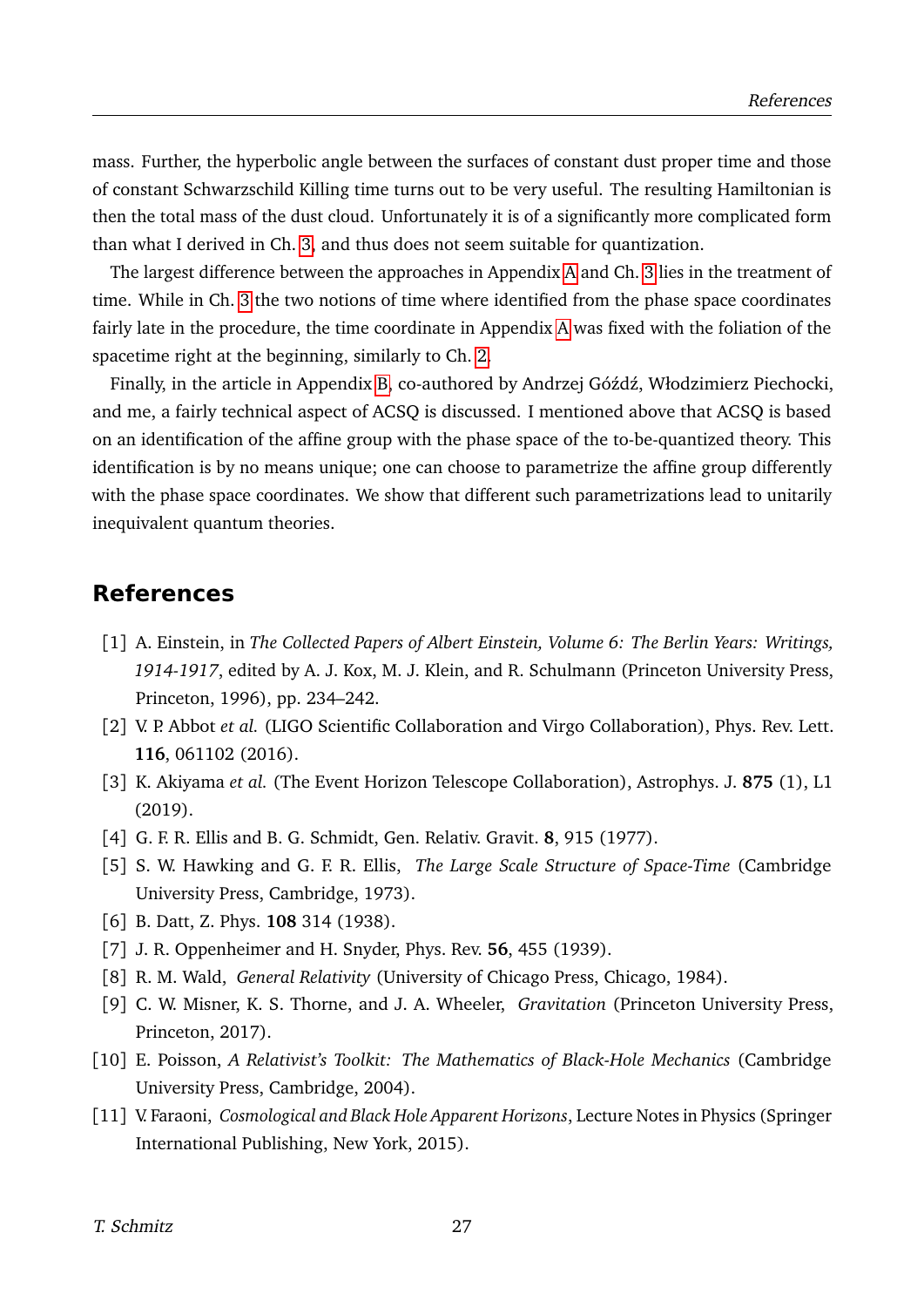- <span id="page-27-0"></span>[12] K. Martel and E. Poisson, Am. J. Phys. **69**, 476 (2001).
- <span id="page-27-1"></span>[13] R. Gautreau and B. Hoffmann, Phys. Rev. D **17**, 2552 (1978).
- <span id="page-27-2"></span>[14] R. J. Adler, J. D. Bjorken, P. Chen, and J. S. Liu, Am. J. Phys. **73**, 1148 (2005).
- <span id="page-27-3"></span>[15] A. G. Lemaître, Gen. Relativ. Gravit. **29**, 641 (1997).
- [16] R. C. Tolman, Proc. Natl. Acad. Sci. USA **20**, 169 (1934).
- <span id="page-27-4"></span>[17] H. Bondi, Mon. Not. R. Astron. Soc. **107**, 410 (1947).
- <span id="page-27-5"></span>[18] A. Krasiński, *Inhomogeneous Cosmological Models* (Cambridge University Press, Cambridge, 1997).
- <span id="page-27-6"></span>[19] S. Surya, Living Rev. Relativity **22**, 5 (2019).
- <span id="page-27-7"></span>[20] M. Reuter and F. Saueressig, New J. Phys. **14**, 055022 (2012).
- <span id="page-27-8"></span>[21] R. Loll, Classical Quantum Gravity **37**, 013002 (2020).
- <span id="page-27-9"></span>[22] A. Perez, Classical Quantum Gravity **20**, R43 (2003).
- <span id="page-27-10"></span>[23] V. E. Hubeny, Classical Quantum Gravity **32**, 124010 (2015).
- <span id="page-27-11"></span>[24] C. Kiefer, *Quantum Gravity*, 3rd ed. (Oxford University Press, Oxford, 2012).
- <span id="page-27-12"></span>[25] J. Mielczarek and T. Trześniewski, Gen. Relativ. Gravit. **50**, 68 (2018).
- <span id="page-27-13"></span>[26] R. Arnowitt, S. Deser, and C. W. Misner, in *Gravitation: an introduction to current research*, edited by L. Witten, (Wiley, New York, 1962), pp. 227–264.
- <span id="page-27-14"></span>[27] J. A. Wheeler, in *Battelle rencontres*, edited by C. M. DeWitt and J. A. Wheeler, (Benjamin, New York, 1968), pp. 242–307.
- <span id="page-27-15"></span>[28] B. S. DeWitt, Phys. Rev. **160**, 1113 (1967).
- <span id="page-27-16"></span>[29] A. Ashtekar, T. Pawlowski, and P. Singh, Phys. Rev. Lett. **96**, 141301 (2006).
- [30] S. Gielen and N. Turok, Phys. Rev. Lett. **117**, 021301 (2016).
- [31] N. Pinto-Neto, Universe **7**, 110 (2021).
- [32] C. R. Almeida, H. Bergeron, J. P. Gazeau, and A. C. Scardua, Ann. Phys. (Berlin) **392**, 206 (2018).
- [33] H. Bergeron, A. Dapor, J. P. Gazeau, and P. Małkiewicz, Phys. Rev. D **89**, 083522 (2014).
- [34] H. Bergeron, E. Czuchry, J. P. Gazeau, and P. Małkiewicz, Universe **6**, 7 (2019).
- <span id="page-27-17"></span>[35] A. Góźdź, W. Piechocki, and G. Plewa, Eur. Phys. J. C 79, 45 (2019); A. Góźdź and W. Piechocki, *ibid.* **80**, 142 (2020).
- <span id="page-27-18"></span>[36] A. Ashtekar, J. Olmedo, and P. Singh, Phys. Rev. D **98**, 126003 (2018).
- <span id="page-27-19"></span>[37] C. Barceló, R. Carballo-Rubio, and L. J. Garay, Classical Quantum Gravity **34**, 105007 (2017).
- <span id="page-27-20"></span>[38] V. P. Frolov and G. A. Vilkovisky, Phys. Lett. B **106**, 307 (1981).
- [39] R. Casadio, Int. J. Mod. Phys. D **09**, 511 (2000).
- <span id="page-27-21"></span>[40] P. Hájíˇcek and C. Kiefer, Nucl. Phys. B **603**, 531 (2001); P. Hájíˇcek, *ibid.* **603**, 555 (2001).
- [41] P. Hájíček and C. Kiefer, Int. J. Mod. Phys. D 10, 775 (2001).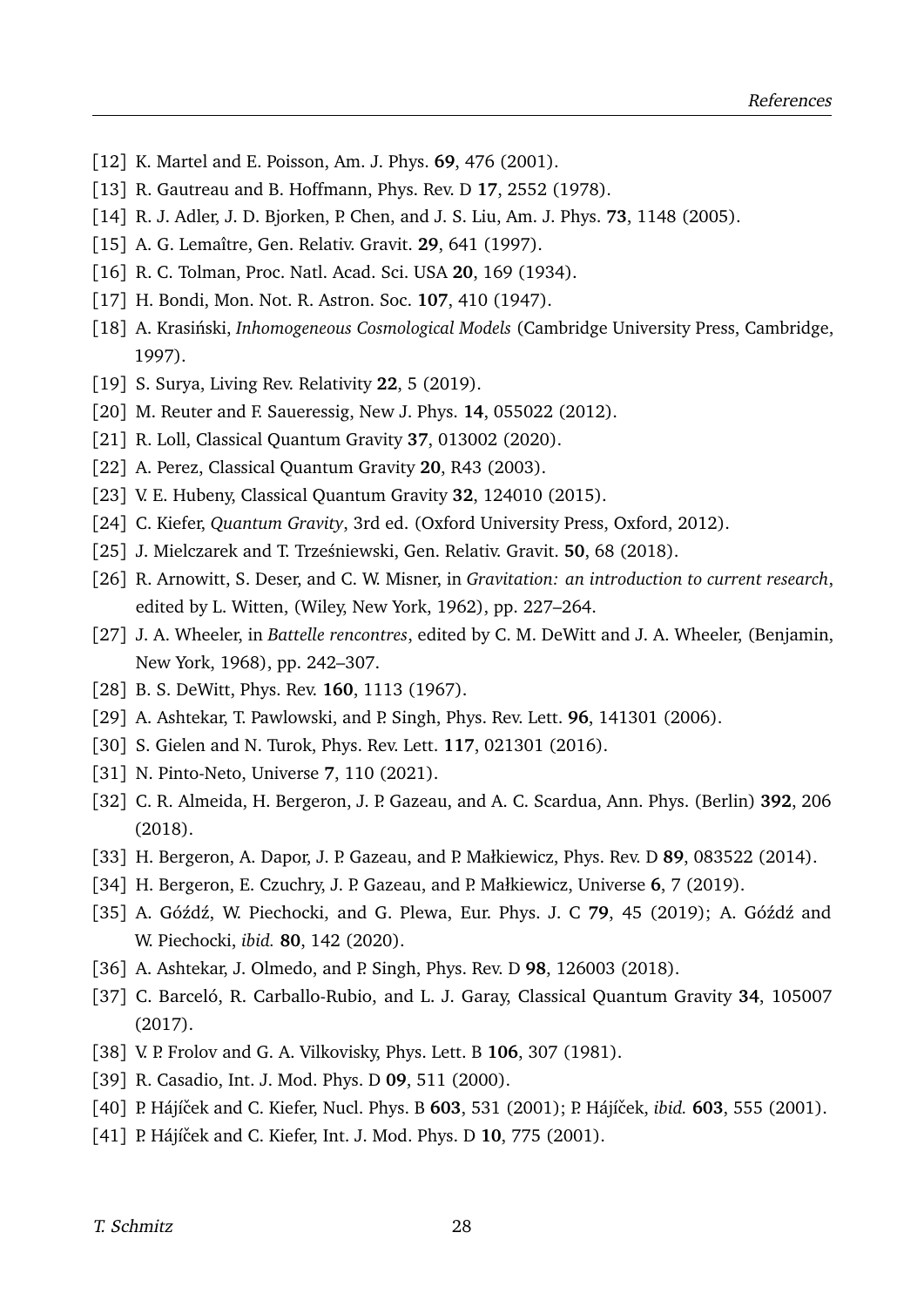- <span id="page-28-2"></span>[42] P. Hájíček, in: *Quantum Gravity: From Theory to Experimental Search*, edited by D. Giulini, C. Kiefer, and C. Lämmerzahl (Springer, Berlin Heidelberg, 2003), pp. 255–299; C. Kiefer, arXiv:1512.08346 [gr-qc].
- [43] J. Ziprick and G. Kunstatter, Phys. Rev. D **80**, 024032 (2009).
- [44] C. Bambi, D. Malafarina, and L. Modesto, Phys. Rev. D **88**, 044009 (2013).
- [45] Y. Liu, D. Malafarina, L. Modesto, and C. Bambi, Phys. Rev. D **90**, 044040 (2014).
- [46] C. Bambi, D. Malafarina, and L. Modesto, Eur. Phys. J. C **74**, 2767 (2014).
- <span id="page-28-15"></span>[47] C. Barceló, L. J. Garay, and G. Jannes, Found. Phys. **41**, 1532 (2011).
- <span id="page-28-16"></span>[48] C. Barceló, R. Carballo-Rubio, and L. J. Garay, Int. J. Mod. Phys. D **23**, 1442022 (2014); C. Barceló, R. Carballo-Rubio, L. J. Garay, and G. Jannes, Classical Quantum Gravity **32**, 035012 (2015).
- <span id="page-28-10"></span>[49] J. G. Kelly, R. Santacruz, and E. Wilson-Ewing, Classical Quantum Gravity **38**, 04LT01 (2021).
- [50] S. Chowdhury, K. Pal, K. Pal, and T. Sarkar, Phys. Lett. B **816**, 136269 (2021).
- <span id="page-28-0"></span>[51] K. Giesel, B.-F. Li, and P. Singh, arXiv:2107.05797 [gr-qc].
- <span id="page-28-1"></span>[52] D. Malafarina, Universe **3**, 48 (2017).
- <span id="page-28-3"></span>[53] M. Ambrus and P. Hájíček, Phys. Rev. D **72**, 064025 (2005).
- <span id="page-28-4"></span>[54] M. Christodoulou, C. Rovelli, S. Speziale, and I. Vilensky, Phys. Rev. D **94**, 084035 (2016).
- <span id="page-28-5"></span>[55] M. Christodoulou and F. D'Ambrosio, arXiv:1801.03027 [gr-qc].
- <span id="page-28-6"></span>[56] H. M. Haggard and C. Rovelli, Phys. Rev. D **92**, 104020 (2015).
- <span id="page-28-17"></span>[57] T. De Lorenzo and A. Perez, Phys. Rev. D **93**, 124018 (2016).
- [58] C. Rovelli and P. Martin-Dussaud, Classical Quantum Gravity **35**, 147002 (2018).
- <span id="page-28-7"></span>[59] C. Rovelli and P. Martin-Dussaud, Classical Quantum Gravity **36**, 245002 (2019).
- <span id="page-28-8"></span>[60] J. Ben Achour, S. Brahma, and J.-P. Uzan, J. Cosmol. Astropart. Phys. 03 (2020) 041.
- [61] J. Ben Achour and J.-P. Uzan, Phys. Rev. D **102**, 124041 (2020).
- [62] J. Ben Achour, S. Brahma, S. Mukohyama, and J.-P. Uzan, J. Cosmol. Astropart. Phys. 09 (2020) 020.
- [63] H. Chakrabarty, A. Abdujabbarov, D. Malafarina, and C. Bambi, Eur. Phys. J. C **80**, 373 (2020).
- <span id="page-28-9"></span>[64] J. Münch, arXiv:2010.13480 [gr-qc].
- <span id="page-28-11"></span>[65] J. Münch, arXiv:2103.17112 [gr-qc].
- <span id="page-28-12"></span>[66] A. Barrau, B. Bolliet, F. Vidotto, and C. Weimer, J. Cosmol. Astropart. Phys. 02 (2016) 022.
- <span id="page-28-13"></span>[67] M. Bojowald, Universe **6**, 125 (2020).
- <span id="page-28-14"></span>[68] S. Hossenfelder, L. Modesto, and I. Prémont-Schwarz, Phys. Rev. D **81**, 044036 (2010).
- [69] L. Mersini-Houghton, Phys. Lett. B **738**, 61 (2014).
- [70] C. Vaz, Nucl. Phys. B **891**, 558 (2015).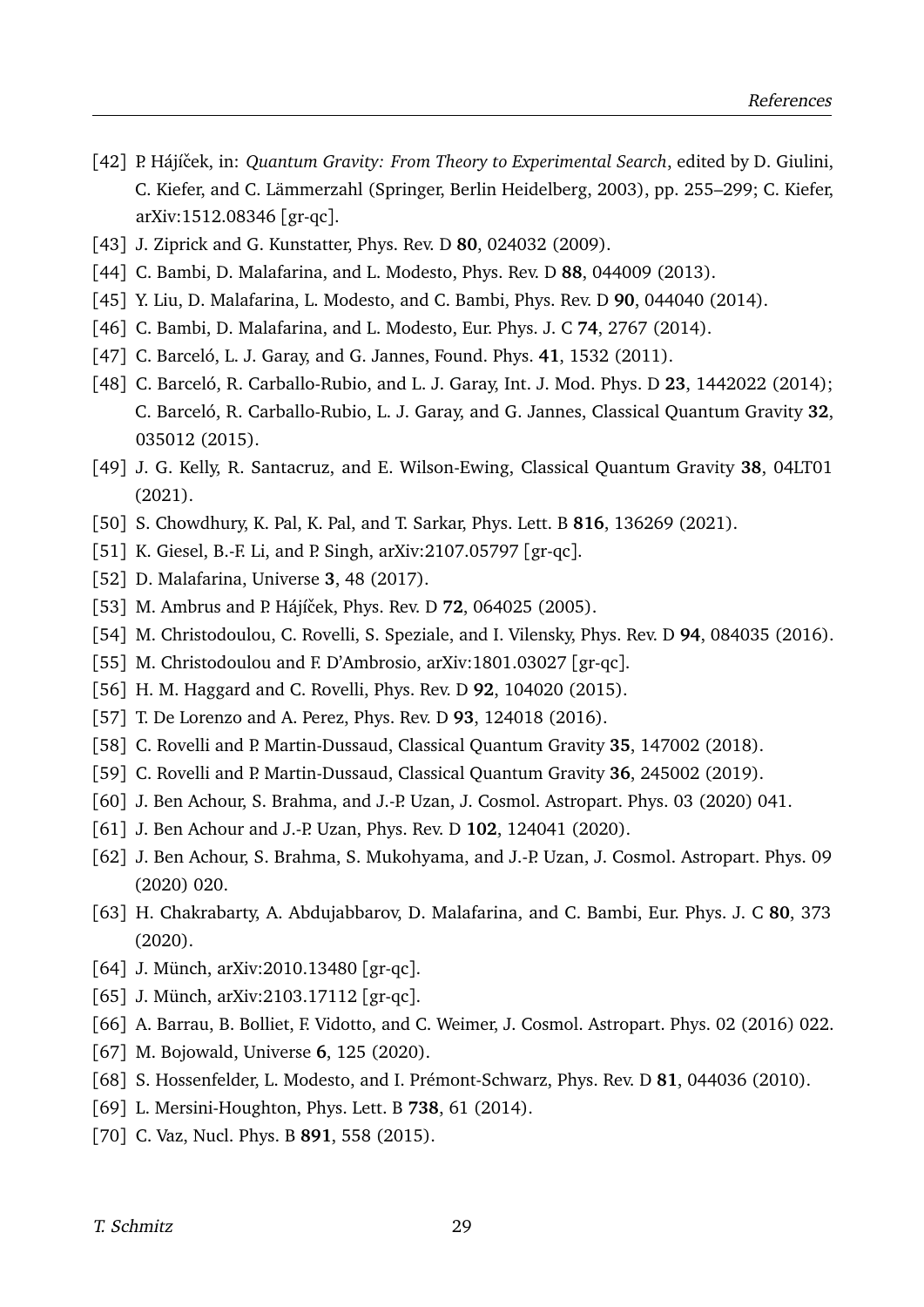- <span id="page-29-0"></span>[71] H. Arfaei and M. Noorikuhani, J. High Energy Phys. 02 (2017) 124.
- <span id="page-29-1"></span>[72] F. Lund, Phys. Rev. D **8**, 3253 (1973).
- [73] Y. Peleg, Phys. Lett. B **356**, 462 (1995).
- <span id="page-29-2"></span>[74] C. Vaz and L. Witten, Phys. Rev. D **64**, 084005 (2001).
- <span id="page-29-3"></span>[75] S. A. Hayward, Phys. Rev. Lett. **96**, 031103 (2006).
- [76] S. Ansoldi, arXiv:0802.0330 [gr-qc].
- <span id="page-29-4"></span>[77] R. Carballo-Rubio, F. Di Filippo, S. Liberati, and M. Visser, Classical Quantum Gravity **37**, 145005 (2020).
- <span id="page-29-5"></span>[78] M. Visser and D. L. Wiltshire, Classical Quantum Gravity **21**, 1135 (2004).
- <span id="page-29-6"></span>[79] S. D. Mathur, Fortsch. Phys. **53**, 793 (2005).
- <span id="page-29-7"></span>[80] C. Rovelli and F. Vidotto, Int. J. Mod. Phys. D **23**, 1442026 (2014).
- <span id="page-29-8"></span>[81] T. De Lorenzo, C. Pacilio, C. Rovelli, and S. Speziale, Gen. Relativ. Gravit. **47**, 41 (2015).
- <span id="page-29-9"></span>[82] C. Kiefer and T. Schmitz, Phys. Rev. D **99**, 126010 (2019).
- <span id="page-29-13"></span>[83] T. Schmitz, Phys. Rev. D **101**, 026016 (2020).
- <span id="page-29-16"></span>[84] W. Piechocki and T. Schmitz, Phys. Rev. D **102**, 046004 (2020).
- <span id="page-29-10"></span>[85] T. Schmitz, Phys. Rev. D **103**, 064074 (2021).
- <span id="page-29-11"></span>[86] N. Kwidzinski, D. Malafarina, J. J. Ostrowski, W. Piechocki, and T. Schmitz, Phys. Rev. D **101**, 104017 (2020).
- <span id="page-29-12"></span>[87] A. Góźdź, W. Piechocki, and T. Schmitz, Eur. Phys. J. Plus 136, 18 (2021).
- <span id="page-29-14"></span>[88] K. V. Kuchař, Phys. Rev. D **50**, 3961 (1994).
- <span id="page-29-15"></span>[89] J. D. Brown and K. V. Kuchař, Phys. Rev. D 51, 5600 (1995).
- <span id="page-29-17"></span>[90] H. Bergeron and J. Gazeau, Ann. Phys. (N.Y.) **344**, 43 (2014).
- [91] J. P. Gazeau and R. Murenzi, J. Math. Phys. (N.Y.) **57**, 052102 (2016).
- <span id="page-29-18"></span>[92] C. R. Almeida, H. Bergeron, J. P. Gazeau, and A. C. Scardua, Ann. Phys. (N.Y.) **392**, 206 (2018).
- <span id="page-29-19"></span>[93] A. M. Perelomov, Commun. Math. Phys. **26**, 222 (1972).
- <span id="page-29-20"></span>[94] M. Henneaux, C. Teitelboim, and J. Zanelli, Phys. Rev. A **36**, 4417 (1987).
- [95] A. Shapere and F. Wilczek, Phys. Rev. Lett. **109**, 200402 (2012).
- [96] L. Zhao, P. Yu, and W. Xu, Mod. Phys. Lett. A **28**, 1350002 (2013).
- <span id="page-29-21"></span>[97] S. Ruz, R. Mandal, S. Debnath, and A. K. Sanyal, Gen. Relativ. Gravit. **48**, 86 (2016).
- <span id="page-29-22"></span>[98] A. Grenzebach, V. Perlick, and C. Lämmerzahl, Phys. Rev. D **89**, 124004 (2014).
- <span id="page-29-23"></span>[99] J. Kijowski, G. Magli, and D. Malafarina, Phys. Rev. D **74**, 084017 (2006).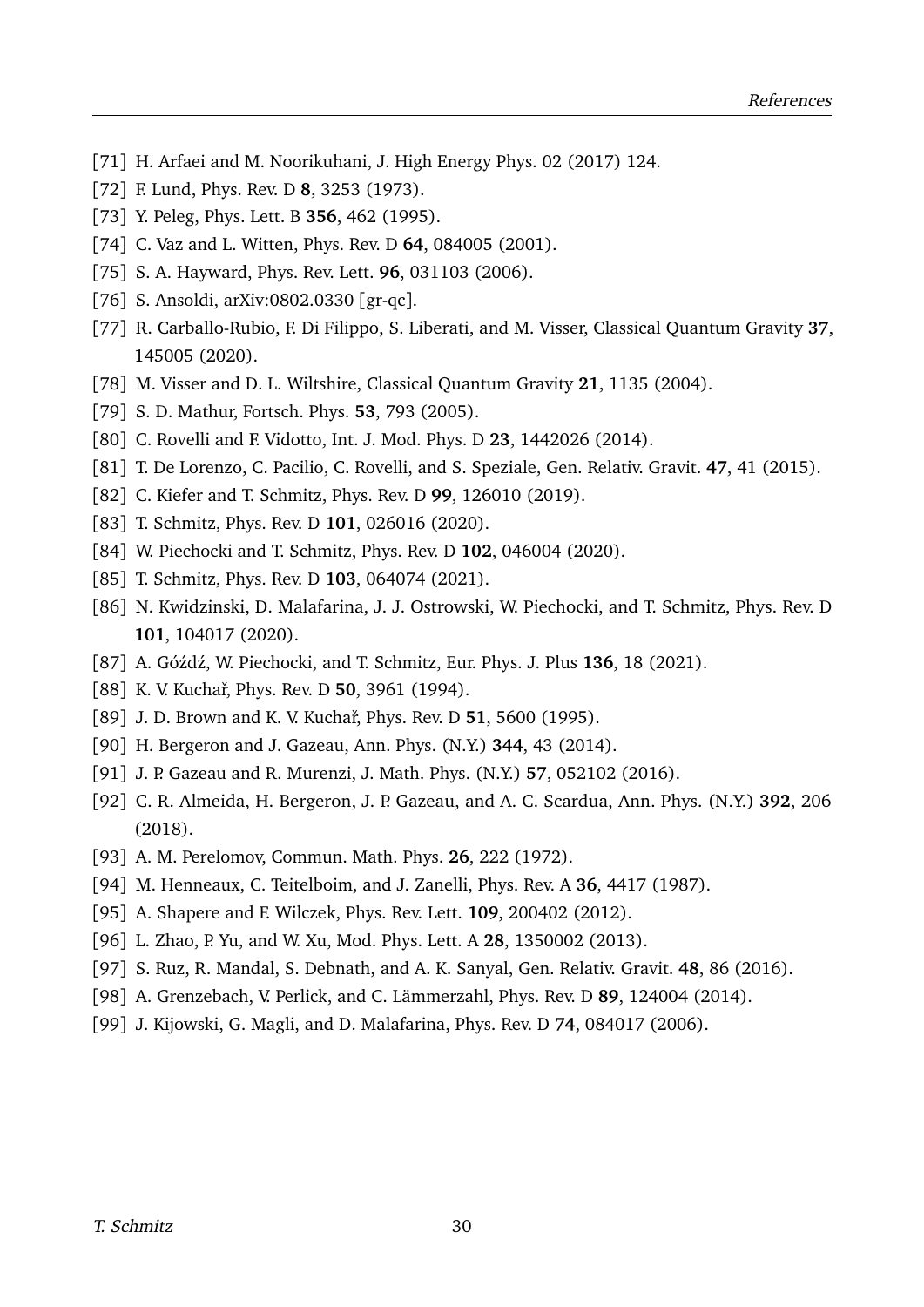# <span id="page-30-0"></span>**2. Singularity avoidance for collapsing quantum dust in the Lemaître-Tolman-Bondi model**

#### **C. Kiefer and T. Schmitz, Phys. Rev. D 99, 126010 (2019)**

This article is concerned with a quantization of the marginally bound LTB model. The individual dust shells in the model are split up, quantized individually, and then reassembled into a complete, quantum corrected dust cloud. The problem is further explicitly formulated with regard to dust proper time, corresponding to the point of view of a comoving observer. Particular care is taken to leave open as many quantization ambiguities as possible, to be able to investigate the robustness of the resulting quantum model and its behavior.

It is shown that the model quite generically avoids the classical singularity, as long as the factor ordering is not of a particular class: unitarily evolving wave packets fall off towards the singularity in such a way that the shell can never actually reach it. By investigating a particular wave packet one can see that this singularity avoidance is facilitated by a bounce. Based on the dynamics of this wave packet, a quantum corrected, bouncing LTB model can be constructed, based on which the behavior of the horizon, the black hole lifetime, and the effective pressures that cause the bounce from a spacetime perspective can be discussed.

Please note that the article is based on my master thesis titled "Singularity Avoidance of the Quantum LTB Model for Gravitational Collapse" supervised by Prof. Dr. Claus Kiefer at the University of Cologne. Accordingly, most of its content can already be found in that thesis, with the exception of the construction of self-adjoint extensions for the Hamiltonian in Sec. IIIB and Appendices A and B; I have reworked them to put the model on a mathematically more rigorous footing. As a consequence, also the results concerning singularity avoidance in Sec. IIIC are slightly changed, but the general sentiment remains the same. The wave packet discussed for the rest of the paper did not need modification.

Over the course of working on my master thesis, the model discussed in the article has been developed by me under the guidance of Claus Kiefer. I wrote the first draft of the article, including the creation of all figures, which Claus Kiefer and I revised into its final form in collaboration.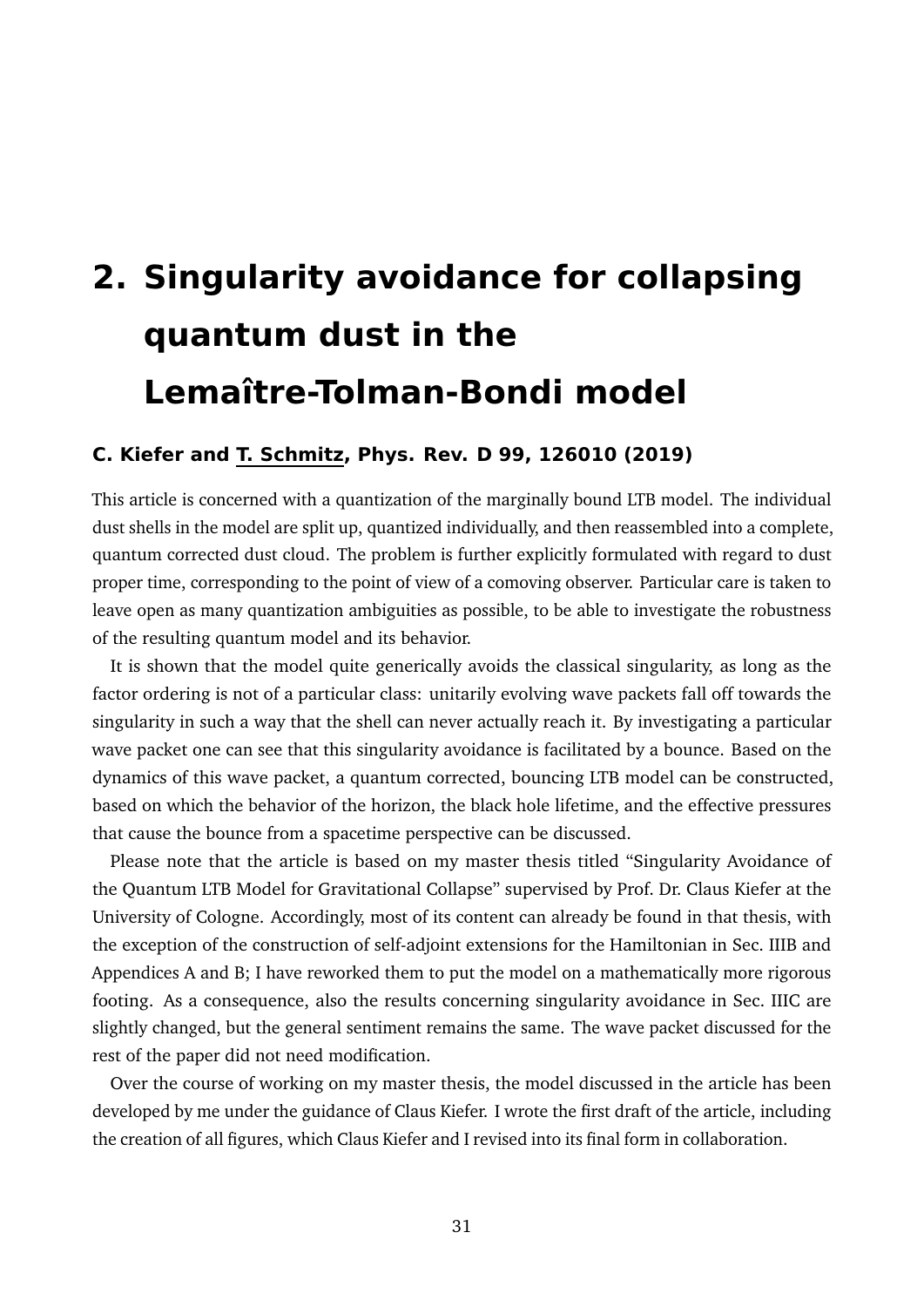# <span id="page-31-0"></span>**3. Towards a quantum Oppenheimer-Snyder model**

#### **T. Schmitz, Phys. Rev. D 101, 026016 (2020)**

In this article, a consistent phase space formulation of the classical OS model is presented, in preparation of the construction of a quantum OS model in Ch. [4.](#page-32-0) This phase space formulation contains the degrees of freedom of the homogeneous dust cloud, and initially field theoretic degrees of freedom describing the spherically symmetric exterior as well. It is however possible to reduce the latter out of the model via an elaborate series of canonical transformations.

Particular care is taken to make sure that the surface of the dust cloud as a boundary to the exterior does not spoil those canonical transformations. From the condition that the resulting boundary terms should vanish, one finds the Painlevé-Gullstrand coordinate transformation in disguise. The same coordinate transformation, promoted to a canonical transformation on phase space, is also used to switch between Schwarzschild Killing time and dust proper time in the interior degrees of freedom. This results in two versions of this formulation of the OS model, one from the point of view of the comoving observer and one from the point of view of the exterior stationary observer. Quantization of these two versions is tentatively discussed, although a detailed construction of the full quantum OS model is left for Ch. [4.](#page-32-0)

The article is single-authored; I have developed both its conceptual and technical aspects and all writing is my own, including the creation of all figures.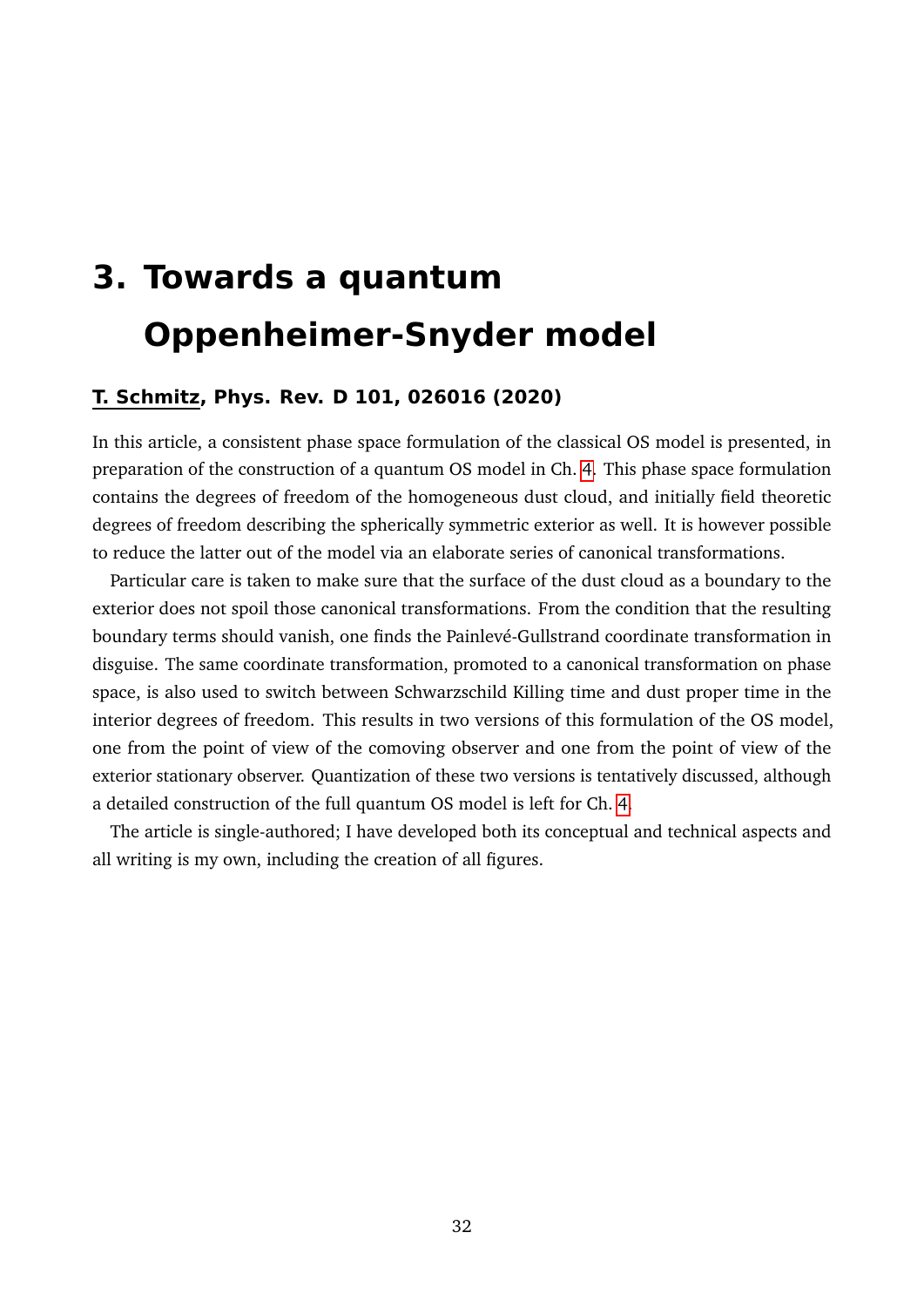# <span id="page-32-0"></span>**4. Quantum Oppenheimer-Snyder model**

#### **W. Piechocki and T. Schmitz, Phys. Rev. D 102, 046004 (2020)**

In this article we present a quantum OS model, based on the classical formulation developed in Ch. [3.](#page-31-0) This model contains two separate quantum models, one using dust proper time as the notion of time, and thus taking the viewpoint of the comoving observer, and one using Schwarzschild Killing time for the exterior stationary observer. The quantization is undertaken using the integral quantization method ACSQ, necessary due to the complicated form of the Hamiltonian for the exterior observer. The focus is on quantum corrected phase space dynamics.

For the comoving observer, the quantum theory according to ACSQ resembles very closely that achieved by Dirac's usual prescription for quantization, which was discussed in Chs. [2](#page-30-0) and [3.](#page-31-0) Thus many of the results of those earlier chapters carry over, in particular the familiar bouncing trajectory reappears.

For the exterior observer, the quantum corrected dynamics can also exhibit a bounce, but unfortunately this bounce is less robust under quantization ambiguities than for the comoving observer, and the minimal radius of the dust cloud is always outside of the photon sphere: nothing resembling a black hole forms during the bounce. The limitations of the model possibly leading to this result are discussed, along with potential avenues to reintroduce black holes.

Finally, a switch between the two quantum theories, and with that between the two observers, by way of modifying the commutation relations is discussed. This switch can be understood as a map between the operator algebras of the two theories, but it cannot be represented as a map between the Hilbert spaces. Integral to how this switch is implemented is a particular feature of ACSQ, discussed in more detail in Appendix [B.](#page-42-0)

The article was co-authored by Włodzimierz Piechocki and me. Włodzimierz Piechocki introduced me to ACSQ and proposed to apply it to the Hamiltonian describing the LTB model in Ch. [2.](#page-30-0) I expanded the scope of the project and applied the method to my canonical formulation of the OS model discussed in Ch. [3,](#page-31-0) which includes the aforementioned Hamiltonian. All calculations were done by me, as well as writing the first draft and creating all figures. I then revised this first draft into the final article with the help of Włodzimierz Piechocki.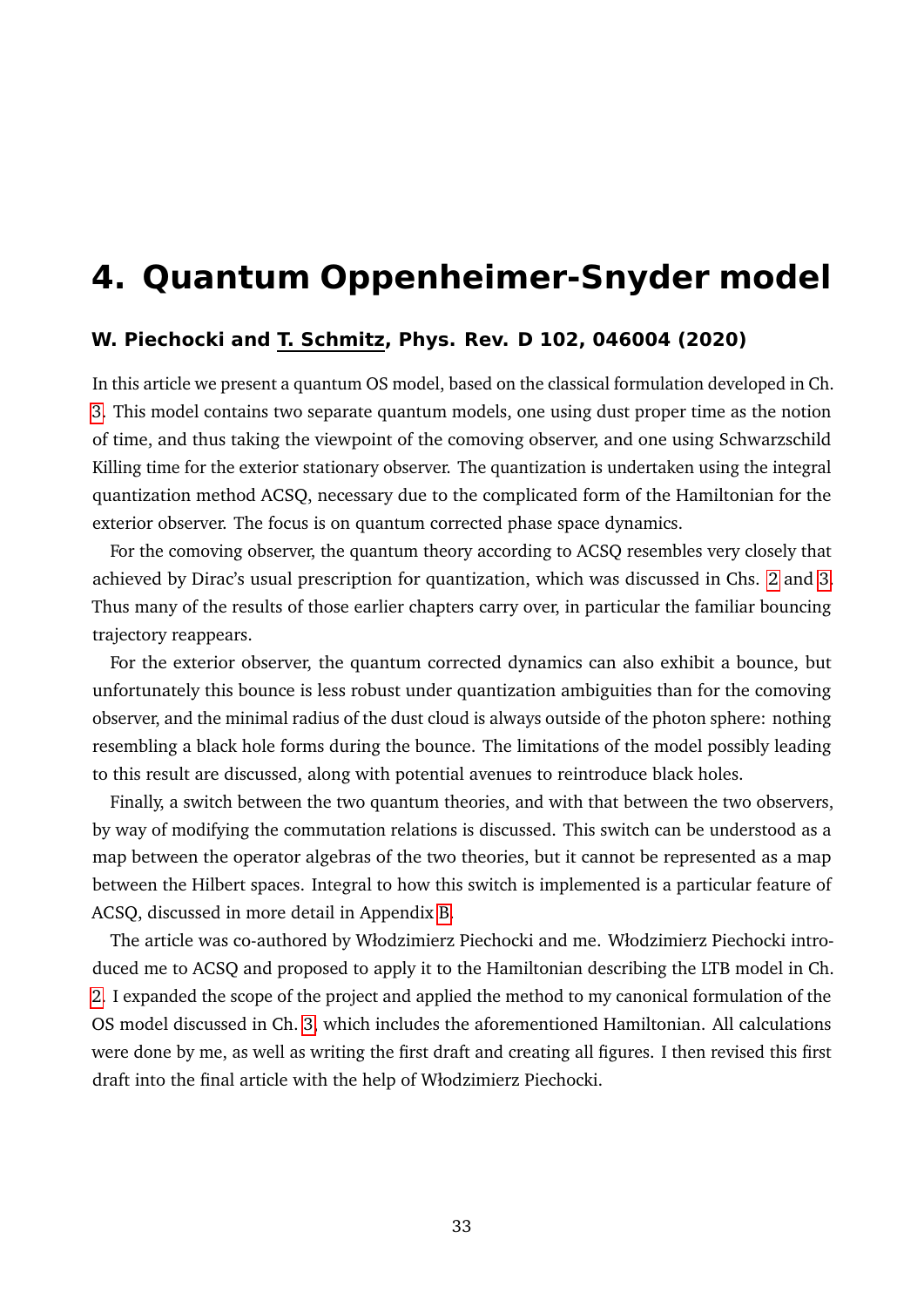Unfortunately I have to add a small erratum at this point: Fig. 2c in the article below was accidentally replaced by a duplicate of Fig. 2b. In place of what is shown in the article as Fig. 2c, the following figure should appear.



(c)  $M = 0.4$  and  $\beta = 5$ .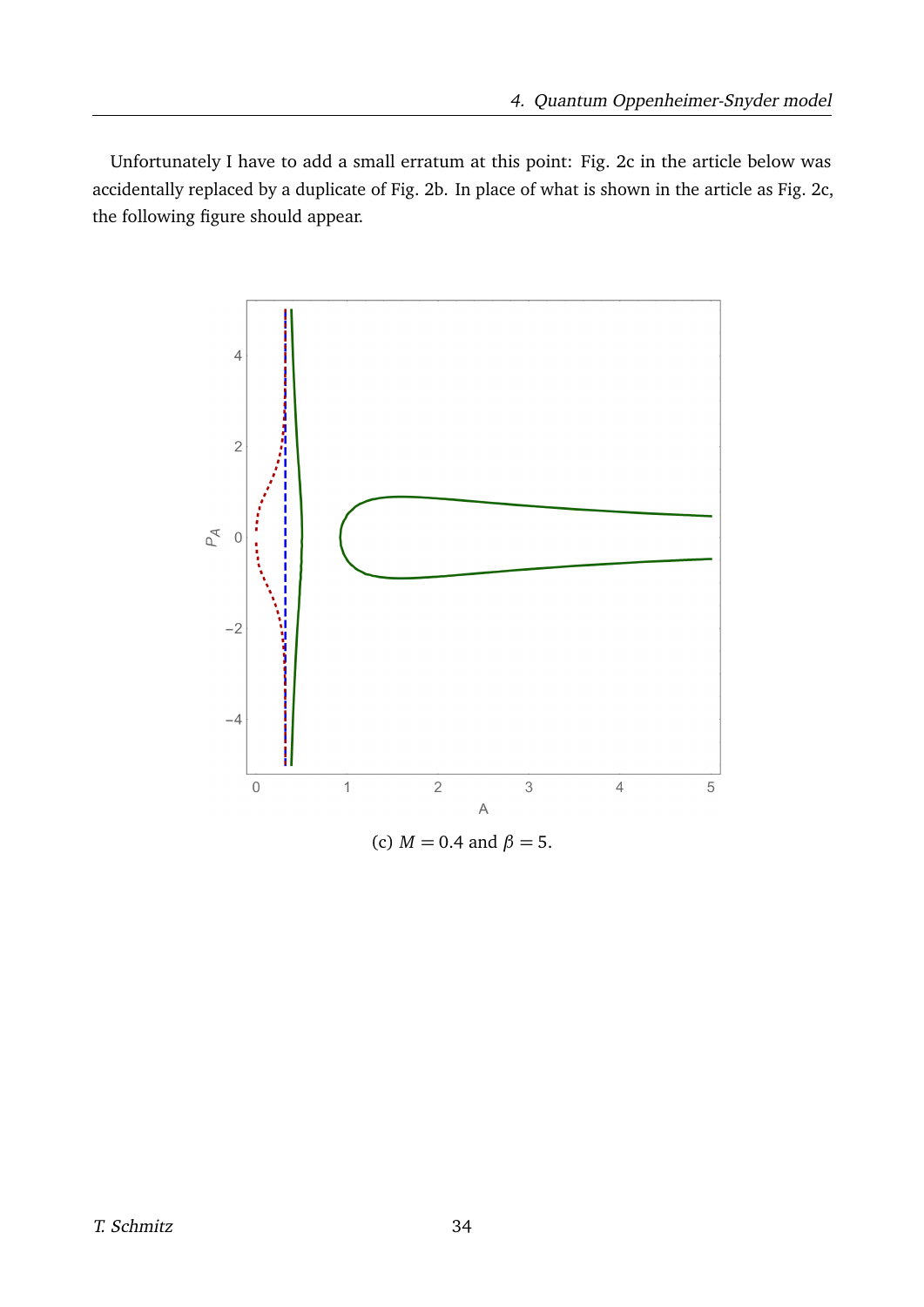# <span id="page-34-0"></span>**5. Exteriors to bouncing collapse models**

#### **T. Schmitz, Phys. Rev. D 103, 064074 (2021)**

In this article, possible exterior geometries of bouncing collapse models are discussed by way of classical matching conditions to a bouncing Friedmann interior. A broad class of exteriors is presented, constructed in a procedure inspired by the classical LTB model. Since this class is quite large, two particular special cases are discussed, both for a general bouncing trajectory and for the specific one from Chs. [2,](#page-30-0) [3](#page-31-0) and [4.](#page-32-0)

For every bouncing trajectory there is a unique static exterior. Those exteriors necessarily have a somewhat involved causal structure; the bounce takes place in an untrapped region, so if an outer horizon exists, there needs to be a complementary inner horizon. Further, the dust cloud needs to re-expand toward a different asymptotic infinity than it started its collapse from. For the specific bouncing trajectory from earlier chapters, a causal structure similar to that of a Reissner-Nordström black hole emerges.

To have a bounce with a more simple causal structure, one necessarily needs to consider dynamic exteriors. A particularly simple example of such an exterior is considered, a generalization of a Schwarzschild exterior where the mass is allowed to vary with dust proper time. There is then just a single horizon, but its position varies with time: it starts out as trapping, retracts and disappears during the bounce, and reemerges as antitrapping afterwards. Two timescales are discussed, one for the transition of the horizon from trapping to antitrapping, and the black hole lifetime. Both have an upper bound proportional to the total mass of the dust cloud. The latter of these results seems to be fairly general, it should also apply to other dynamic exteriors.

The article is single-authored; I have developed both its conceptual and technical aspects and all writing is my own, including the creation of all figures.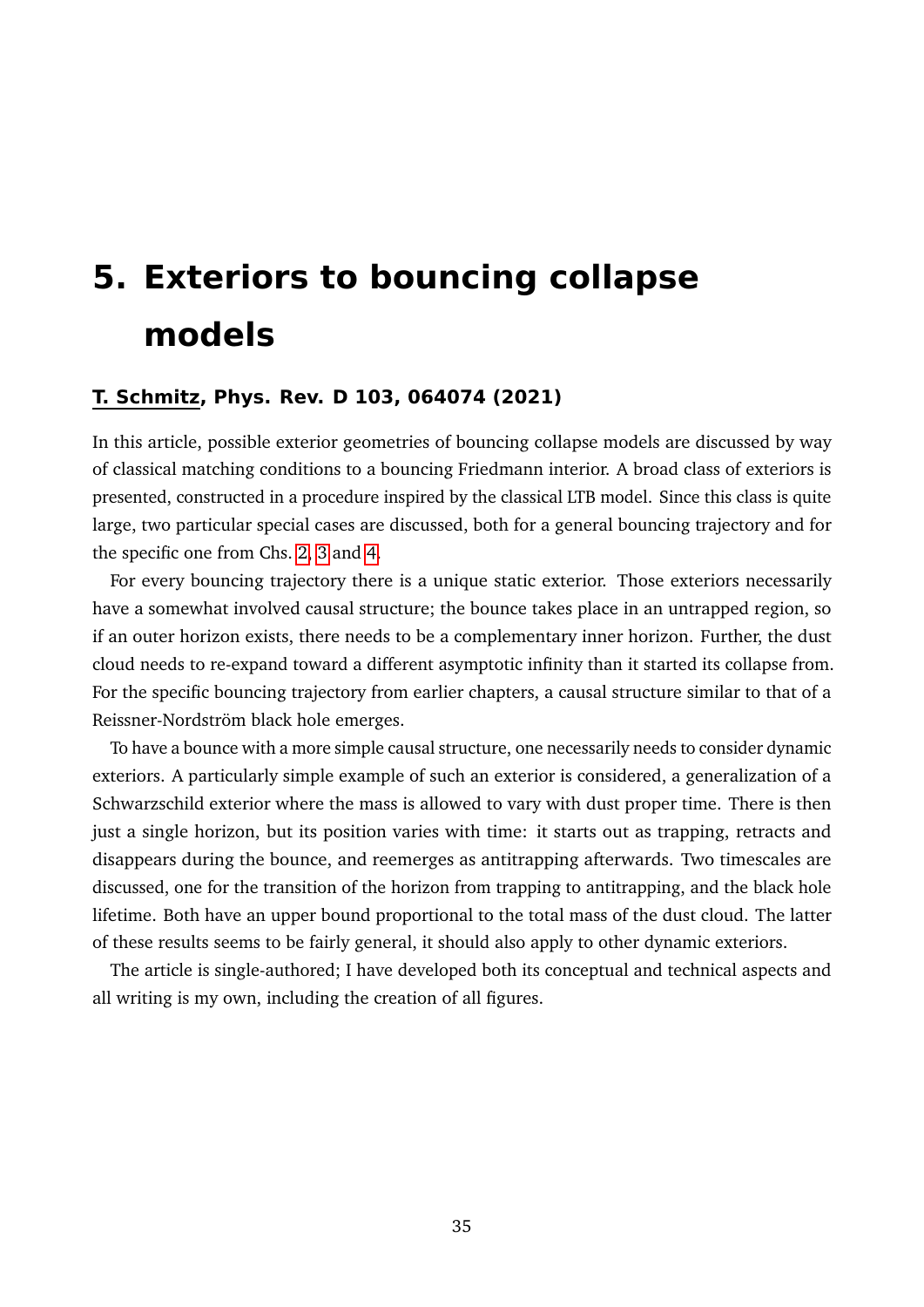# <span id="page-35-0"></span>**6. Conclusions**

In this thesis we have seen that quantum gravitational effects can lead to an avoidance of the classical singularity in gravitational collapse via a bounce: the collapse is halted at a minimal radius before the singularity forms, and is followed by a re-expansion. We have investigated this scenario via the construction of a few toy models. As already discussed in the introduction, this bounce emerges in different models for gravitational collapse across various approaches to quantum gravity, and in addition in Ch. [2](#page-30-0) we have shown that it is robust with respect to the quantization ambiguities in the model discussed there.

Unfortunately, a fully consistent model for bouncing collapse has turned out to be outside of the grasp of our investigations. In the quantum OS model in Ch. [4,](#page-32-0) from the point of view of the exterior stationary observer the bounce takes place outside of the photon sphere; no horizon ever forms, and the bouncing object never resembles a black hole. When we directly constructed exterior geometries to a bouncing interior through a classical matching procedure in Ch. [5,](#page-34-0) it emerged that one can either have stationary ones with involved causal structures, or dynamic exteriors for which the black hole lifetime is too short.

It might be the case that it is futile to search for a consistent *semiclassical* bounce, described in terms of a spacetime, and one would be better advised to focus on its quantum nature. The investigations in the spin foam formalism in  $\lceil 1, 2 \rceil$  $\lceil 1, 2 \rceil$  $\lceil 1, 2 \rceil$  $\lceil 1, 2 \rceil$  show that considering purely quantum gravitational properties with no direct analogue in a spacetime picture can lead to a longer black hole lifetime. In Ch. [2](#page-30-0) a similar if more makeshift construction based on discrete states for the bounce was shown to yield a lifetime proportional to  $M^3$ , where  $M$  is the total mass of the collapsing matter, a result that we also could not confirm in a quantum-corrected spacetime picture. Further examples are the idea of a grey horizon in Ref. [[3](#page-39-2)] and Ch. [2,](#page-30-0) and the appealing bounce model from Refs. [[4,](#page-39-3) [5](#page-39-4)], for which the authors had to forego exact covariance.

Additional support for this assertion comes from Chs. [2](#page-30-0) and [4,](#page-32-0) where we have found that the minimal radius of the collapsing matter during the bounce is far in the sub-Planckian regime, scaling with *M*<sup>−</sup>1*/*<sup>3</sup> . This could be taken as an indication that the region around the bounce is truly quantum gravitational, and a spacetime description of it is insufficient. The black hole as an intermediate state during the bounce would then have a small quantum core at its center. The properties of this core cannot be expected to be largely agnostic with regard to different quantum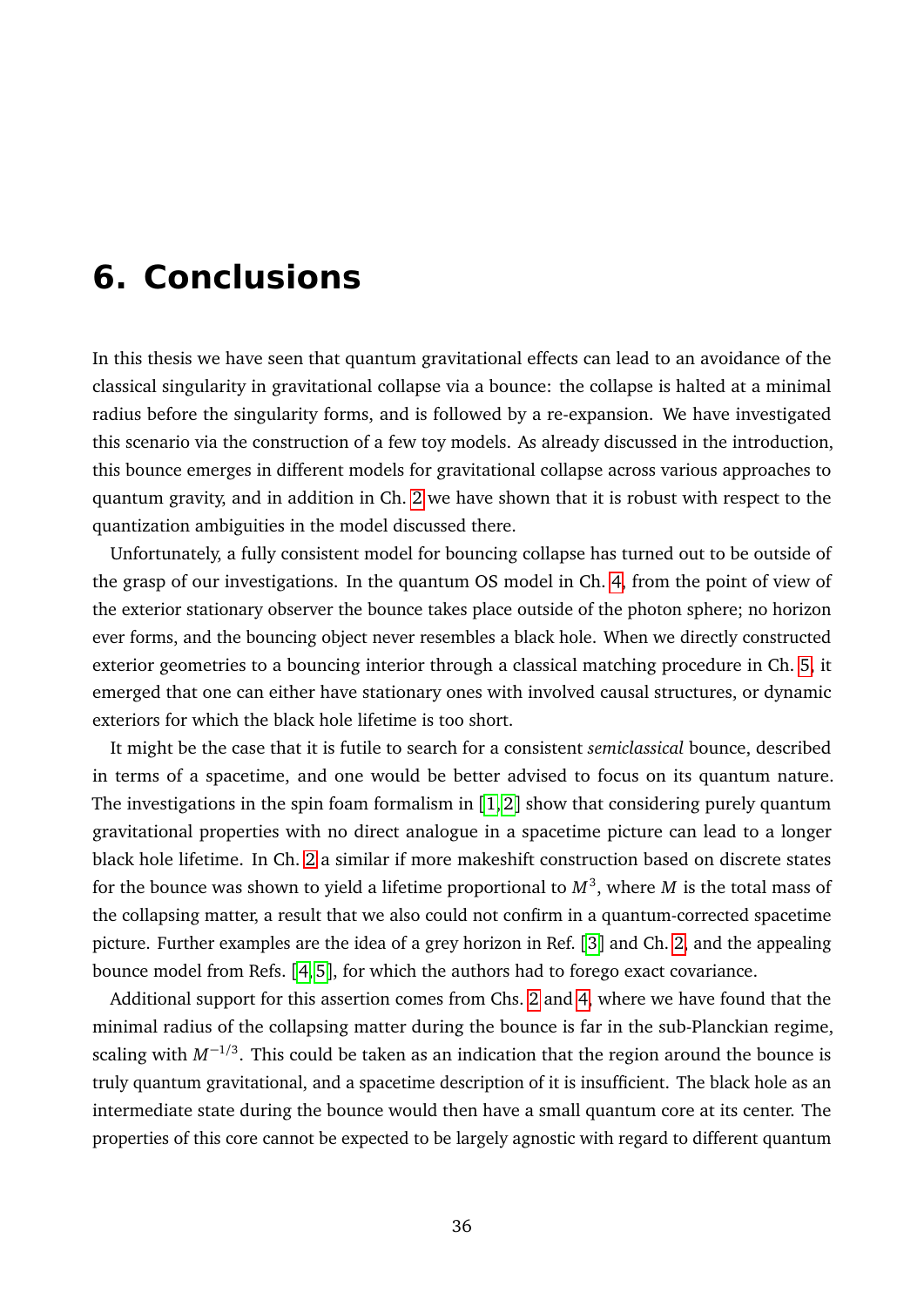gravity approaches.

However, all that we have observed of black holes so far points toward them being described reasonably well in terms of a spacetime geometry. Those properties of bouncing collapse that truly cannot be expressed in these terms should hence have observable effects small enough to be out of reach today, or be hidden behind horizons in what one might call quantum censorship. Going beyond the spacetime picture necessarily has to be succeeded by an investigation of these observational aspects in a second step. It might thus be worthwhile to also interrogate other assumptions and simplifications we have made use of to build our models.

For example, in Ch. [5](#page-34-0) we have assumed an exact matching between bouncing Friedmann interior and the exterior geometry, meaning the surface of the bouncing dust cloud as the matching surface does not carry any additional energy. Non-exact matching plays a role in the model from Refs. [[4,](#page-39-3) [5](#page-39-4)], and was discussed in general terms in Ref. [[6](#page-39-5)].

Further, the inverse scaling of the minimal radius of the bounce with the mass of the dust cloud in Chs. [2](#page-30-0) and [4](#page-32-0) suggests that an initially homogeneous bouncing dust cloud might necessarily turn inhomogeneous close to the bounce: generalizing the relationship between mass and minimal radius to other shells in the dust cloud than the outermost one, one finds that shells closer to the center, with less mass contained inside them, should have a larger minimal radius than shells closer to the surface. The cloud would then turn inside out, a process that certainly cannot emerge from investigations restricted to homogeneity.

Another simplifying assumption was to only consider marginally bound dust clouds, corresponding to flat interiors in the OS model. More relevant for astrophysical considerations would be dust clouds starting their collapse at rest from a finite radius, corresponding to closed OS models. Close to the singularity there is not much of a difference in the behavior of the dust cloud in those two cases. However, during the re-expansion, the different initial conditions could become relevant again, as explained for example in Refs. [[7,](#page-39-6) [8](#page-39-7)]: where the flat cloud expands outwards indefinitely, the closed one would re-collapse from the radius it started its initial collapse from, leading to oscillations between collapse and expansion. With some additional dissipative mechanisms, these oscillations could stabilize into a new equilibrium configuration. We have already mentioned that the closed case is technically more demanding to treat, especially when considering the exterior stationary observer, but constructing a concrete closed bouncing model to investigate these assertions would certainly be worth the trouble.

In this scenario consisting of multiple bounces, a short lifetime of every individual bounce would even be an advantage, since it shortens the time it takes for the stable compact object to form. It has also been argued elsewhere that a short lifetime makes bouncing collapse more robust with regard to instabilities of the antitrapping horizon, namely Eardley's instability due to classical accretion [[9](#page-39-8)], and instabilities due to backreaction from quantum fields [[10](#page-39-9)]. In the latter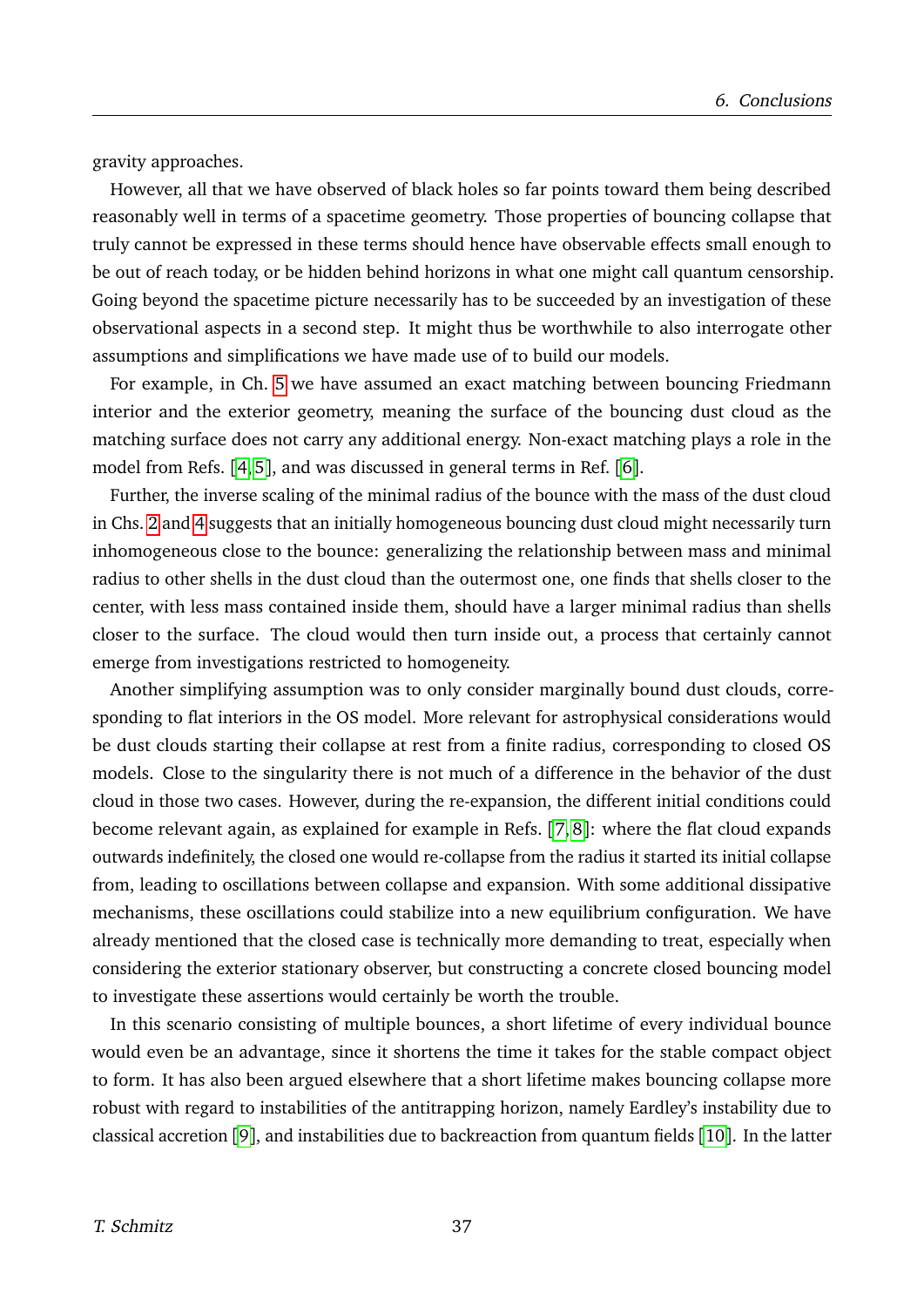reference, a different scenario was proposed as an alternative to oscillations between collapse and expansion: a time-asymmetry was introduced into the model, such that the white hole horizon can exist for short enough to not be unstable, but the black hole horizon has a long lifetime to be consistent with observations. Taking into account the possibility of a similar time-asymmetry in the exterior geometries from Ch. [5](#page-34-0) would be interesting for future investigations.

These possible instabilities highlight that one should not be content to consider collapse models in isolation, both in the sense that astrophysical black holes do not exist in a vacuum, and also by allowing other (matter) fields in the models to begin with. Regarding the latter, it has already been shown in Ref. [[11](#page-39-10)] that backreaction from Hawking radiation can halt the classical collapse close to the horizon. One could follow the same procedure to introduce Hawking evaporation into a bouncing collapse model, for example with an exterior in accordance with Ch. [5.](#page-34-0)

Allowing interactions with an environment also opens up the possibility to discuss decoherence. Decoherence has been applied before to quantum cosmology and also black holes, see for example Refs. [[12](#page-39-11)[–14](#page-39-12)] and for an overview Ref. [[15](#page-39-13)]. In particular, it has been shown in Ref. [[13](#page-39-14)] that for quantized two-dimensional dilatonic black holes, interaction with a scalar field leads on the one hand to Hawking radiation, and on the other hand to a re-emergence of classical black holes through decoherence. Thus the question presents itself whether bounces would be suppressed via this mechanism, and whether a new avenue for singularity avoidance would appear. Concretely, an investigation of this could for example involve coupling a bouncing model to an environment of one's choice, and finding the pointer basis for the bouncing model via a so-called predictability sieve [[16](#page-39-15)]; the pointer basis, the basis selected by the environment through decoherence, is then the one that best preserves its purity throughout these environmental interactions.

Relatedly, a further interesting question concerns the behavior of entropy during the bounce. Through their Bekenstein-Hawking entropy, black holes are considered highly entropic systems, hence letting one disappear via a bounce or otherwise is no small feat. A similar issue is much discussed in the context of Hawking evaporation. There, small remnants as the endstate of evaporation are usually considered unphysical, since such remnants would need to carry a large amount of entanglement entropy. However, much of this discussion of black hole entropy is based on stationary, eternal black holes and their *event* horizons. Black holes from bouncing collapse only have apparent horizons, with finite lifetime and possibly non-stationary according to Ch. [5,](#page-34-0) so it should be carefully considered which arguments carry over, and which do not.

A complete discussion of this would also require including more realistic matter models. Astrophysical collapse and black holes as they exist in the universe are much more complicated systems than we have considered with our simple models, hence one could make the models almost arbitrarily more involved. A further obvious avenue for such an improvement would be to add rotation. This is a technically quite demanding ask, one only needs to compare the line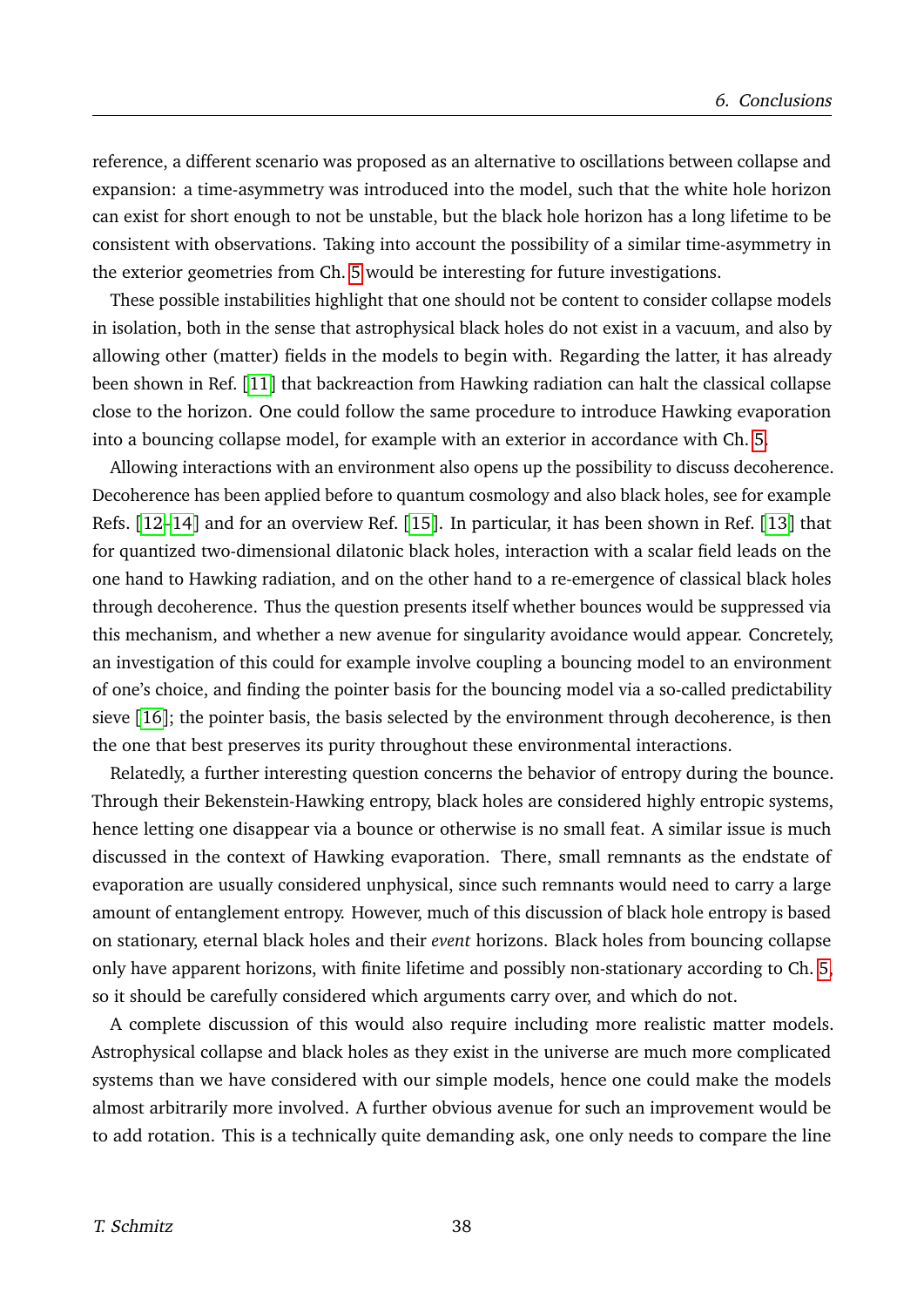elements for a Schwarzschild and a Kerr black hole to appreciate the difference in complexity, but this step will eventually need to be taken if one wants to connect the bouncing models to potential observations.

Possible observable effects of bouncing collapse have been discussed before [[17–](#page-39-16)[21](#page-39-17)], largely qualitatively due to the simple nature of the bouncing collapse models available. Particularly the relationship between lifetime and mass of the black hole is important, as it determines the mass of black holes that can be observed to bounce today. In light of the astrophysical observations connected to black holes in recent years, namely the detection of gravitational waves and the imaging of a black hole's shadow, naturally the question emerges whether one could find signatures of quantum gravitational corrections there. So far, all observations agree very well with the classical predictions of GR, but there are indications that with increased precision of the measurements some quantum gravity predictions could be tested [[22–](#page-39-18)[25](#page-39-19)]. Previous investigations in this direction wisely consider fairly arbitrary departures from classical GR, but it would be interesting to see how in particular the shadow for a dynamical exterior with a non-stationary horizon in the vein of Ch. [5](#page-34-0) would be modified around the bounce.

In summary one can say that plenty of work remains to be done. As we have seen, there are quite a few avenues one can follow to improve on the existing bouncing collapse models, and hopefully find a consistent such scenario. While the investigations presented in this thesis were not entirely successful in this regard, I believe that they will still be useful in future endeavors. For example, how the LTB model was quantized in Ch. [2](#page-30-0) by splitting it up into individual shells, to be reassembled afterwards, can be adapted to other approaches to quantum gravity. The construction in Chs. [3](#page-31-0) and [4](#page-32-0) can be generalized to closed quantum OS models to investigate possible oscillations between collapse and expansion. The same can be done for the exteriors in Ch. [5.](#page-34-0) Further, the method of finding possible exteriors in Ch. [5](#page-34-0) via an LTB-like geometry is quite general and much more convenient than directly considering the matching conditions.

Bouncing collapse might so far resist our efforts to fully explain how it might emerge from a full theory of quantum gravity in a way that is consistent, both with present observations and our rich conceptual understanding of black holes, but it is still a promising scenario for singularity avoidance in quantum gravitational collapse; it only relies on basic features of quantum theories and GR, and accordingly indications in its favor are found across many different approaches to quantum gravity. Aside from presenting exciting possible observational windows into quantum gravity, by necessitating quantum modifications of the geometry as far away from the singularity as the near-horizon region, it is also a fascinating subject of study on purely conceptual grounds, forcing us to re-evaluate many aspects of black holes usually taken for granted.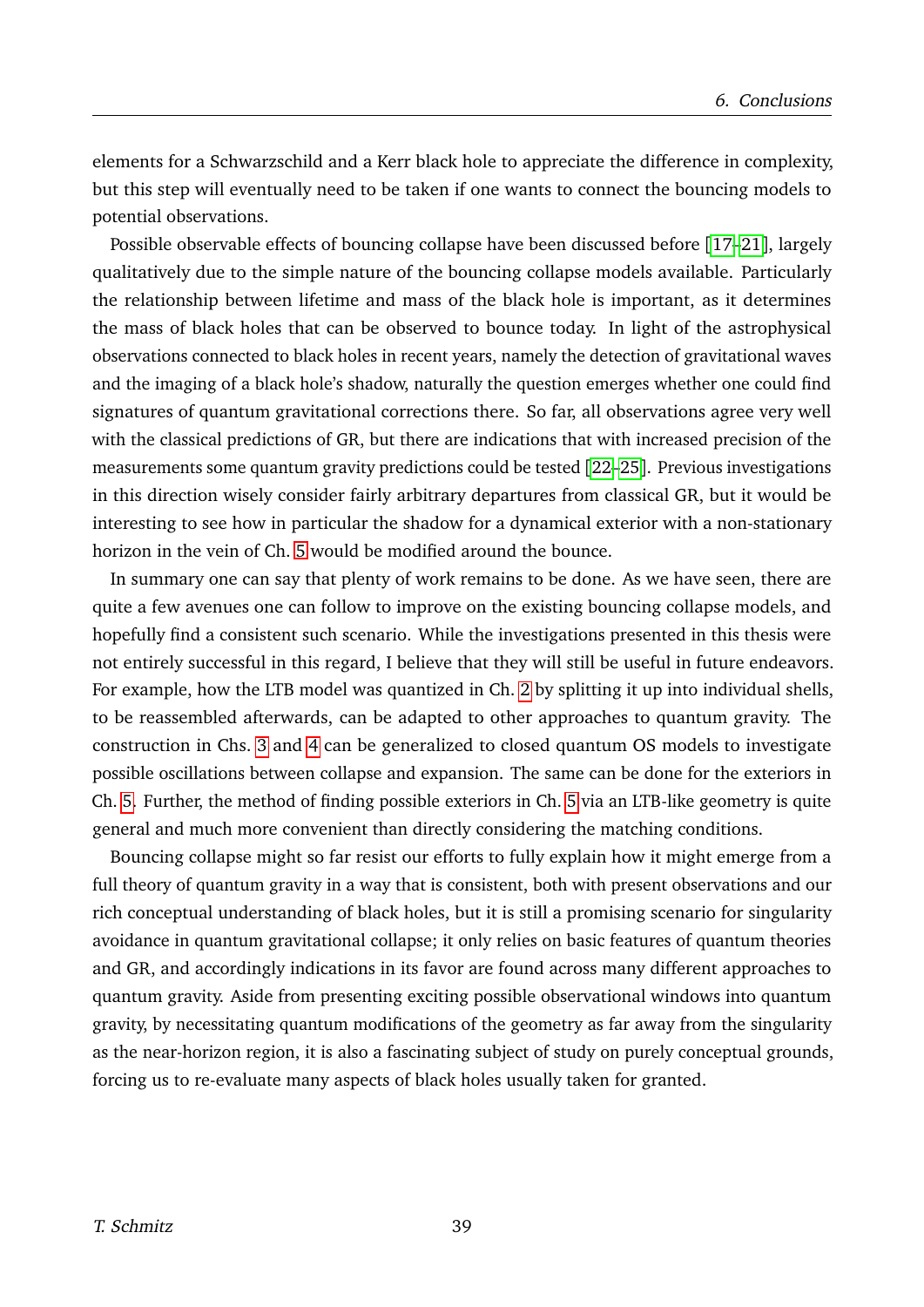### **References**

- <span id="page-39-0"></span>[1] M. Christodoulou, C. Rovelli, S. Speziale, and I. Vilensky, Phys. Rev. D **94**, 084035 (2016).
- <span id="page-39-1"></span>[2] M. Christodoulou and F. D'Ambrosio, arXiv:1801.03027 [gr-qc].
- <span id="page-39-2"></span>[3] P. Hájíˇcek and C. Kiefer, Nucl. Phys. B **603**, 531 (2001); P. Hájíˇcek, *ibid.* **603**, 555 (2001).
- <span id="page-39-3"></span>[4] J. G. Kelly, R. Santacruz, and E. Wilson-Ewing, Classical Quantum Gravity **38**, 04LT01 (2021).
- <span id="page-39-4"></span>[5] J. Münch, arXiv:2103.17112 [gr-qc].
- <span id="page-39-5"></span>[6] J. Ben Achour, S. Brahma, and J.-P. Uzan, J. Cosmol. Astropart. Phys. 03 (2020) 041.
- <span id="page-39-6"></span>[7] C. Barceló, L. J. Garay, and G. Jannes, Found. Phys. **41**, 1532 (2011).
- <span id="page-39-7"></span>[8] C. Barceló, R. Carballo-Rubio, and L. J. Garay, Int. J. Mod. Phys. D **23**, 1442022 (2014); C. Barceló, R. Carballo-Rubio, L. J. Garay, and G. Jannes, Classical Quantum Gravity **32**, 035012 (2015).
- <span id="page-39-8"></span>[9] C. Barceló, R. Carballo-Rubio, and L. J. Garay, J. High Energy Phys. 01 (2016) 157.
- <span id="page-39-9"></span>[10] T. De Lorenzo and A. Perez, Phys. Rev. D **93**, 124018 (2016).
- <span id="page-39-10"></span>[11] L. Mersini-Houghton, Phys. Lett. B **738**, 61 (2014).
- <span id="page-39-11"></span>[12] C. Kiefer and H. D. Zeh, Phys. Rev. D **51**, 4145 (1995).
- <span id="page-39-14"></span>[13] J.-G. Demers and C. Kiefer, Phys. Rev. D **53**, 7050 (1996).
- <span id="page-39-12"></span>[14] C. Kiefer, Classical Quantum Gravity **18**, L151 (2001).
- <span id="page-39-13"></span>[15] C. Kiefer, *Quantum Gravity*, 3rd ed. (Oxford University Press, Oxford, 2012).
- <span id="page-39-15"></span>[16] W. H. Zurek, Rev. Mod. Phys. **75**, 715 (2003).
- <span id="page-39-16"></span>[17] A. Barrau and C. Rovelli, Phys. Lett. B **739**, 405 (2014).
- [18] A. Barrau, C. Rovelli, and F. Vidotto, Phys. Rev. D **90**, 127503 (2014).
- [19] A. Barrau, B. Bolliet, F. Vidotto, and C. Weimer, J. Cosmol. Astropart. Phys. 02 (2016) 022.
- [20] F. Vidotto, Found. Phys. **48**, 1380 (2018).
- <span id="page-39-17"></span>[21] A. Barrau, K. Martineau, and F. Moulin, Universe **4**, 102 (2018).
- <span id="page-39-18"></span>[22] S. B. Giddings and D. Psaltis, Phys. Rev. D **97**, 084035 (2018).
- [23] S. B. Giddings, Universe **5**, 201 (2019).
- [24] A. Held, R. Gold, and A. Eichhorn, J. Cosmol. Astropart. Phys. 06 (2019) 029.
- <span id="page-39-19"></span>[25] F. Moulin, A. Barrau, and K. Martineau, Universe **5**, 202 (2019).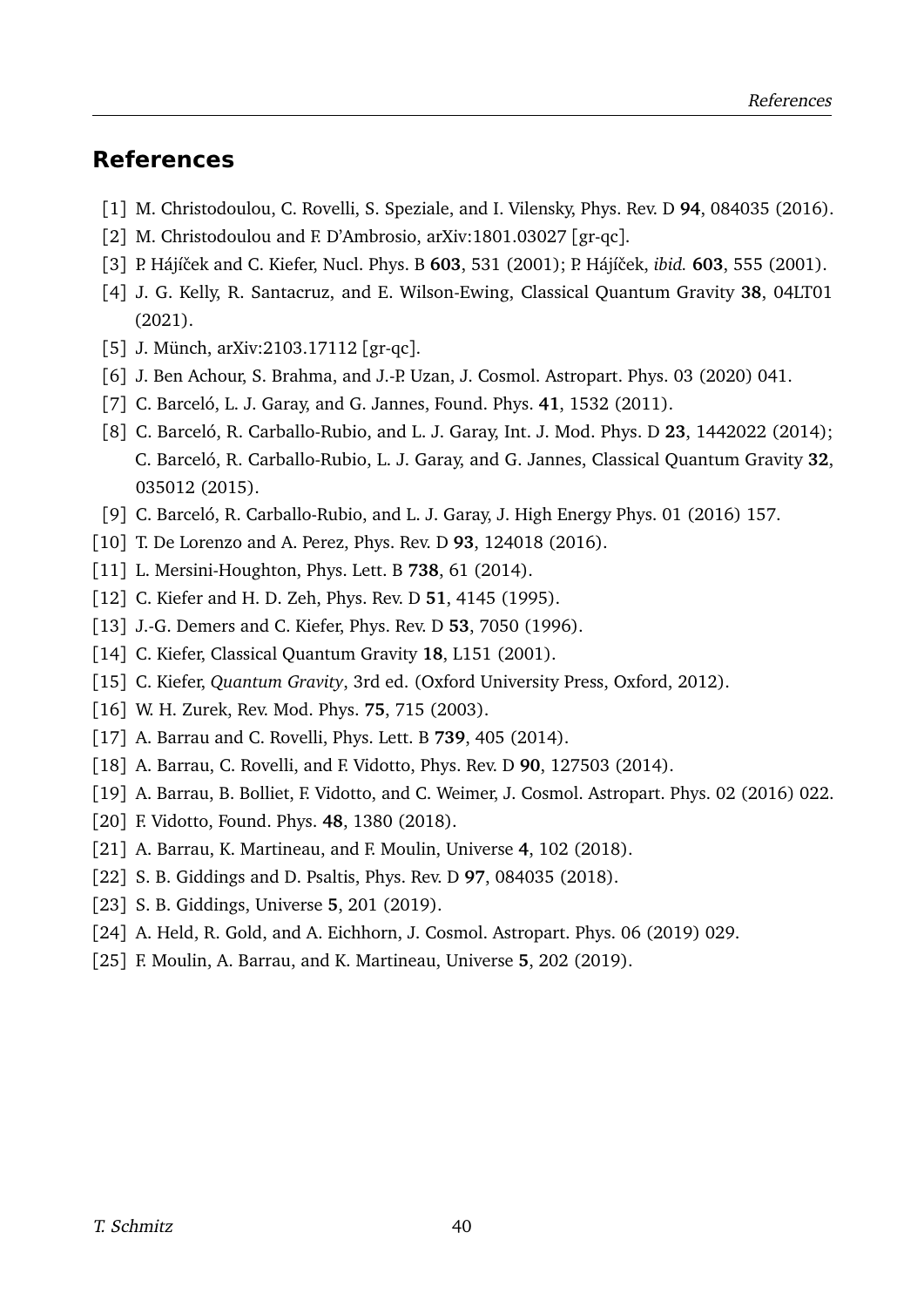## <span id="page-40-0"></span>**Acknowledgements**

First of all I would like to thank Prof. Dr. Claus Kiefer for his support and guidance over the years, and for always knowing when to let me follow my curiosity, and when to gently nudge me in the right direction. His influence, from my bachelor to my doctoral studies, undeniably shaped the physicist I am today. I am also grateful to Jun.-Prof. Dr. Nele Callebaut for being the second reviewer of this thesis, and to Prof. Dr. Andreas Eckart and PD Dr. Rochus Klesse for rounding out the thesis defense committee.

I would further like to thank Rochus Klesse, along with my other teaching colleagues at the University of Cologne, for making even correcting exams an occasionally enjoyable experience.

Over the last few years I was lucky to be a part of the Gravitation and Relativity group in Cologne, and I am grateful to its past and present members for contributing to a supportive and stimulating enviroment: Friedrich Hehl, Leonardo Chataignier, Yi-Fan Wang, Tatevik Vardanyan, Alex Hermanns, Mario Montero, Atharva Rawte, Shreyas Tiruvaskar, Enes Aktas, Ayesha Khan, Willem van der Feltz, Christina Koliofoti, Ali Lezeik, Sandeep Suresh Cranganore, Branislav Nikolic, Nick Kwidzinski, Dimitrios Gkiatas, Sebastian Arenas, Anirudh Gundhi, Dennis Piontek, David Wichmann, Jens Boos, Manuel Krämer, and Sebastian Schuster, thank you for many conversations over lunch, occasionally even about physics. Thanks in particular to Tatevik, Leo, and Alex for proofreading this thesis.

I would also like to express my gratitude towards Nick Kwidzinski, Jan J. Ostrowski, Włodzimierz Piechocki, Daniele Malafarina, Andrzej Góźdź, Johannes Münch, and Roberto Casadio for productive collaborations and insightful discussions. I am particularly grateful to Włodzimierz Piechocki for his invitation to Warsaw, and for drawing my attention to affine coherent states quantization on that occasion. On a similar note I want to thank the Bonn-Cologne Graduate School for Physics and Astronomy for financing some of my travels over the course of my doctoral studies, enabling me to broaden my scientific horizons and to meet such lovely like-minded people as Alba Romero.

Finally, thank you to Tim, Christoph and Nick for many much needed diversions. Thank you to my parents Gaby and Michael and my brother Jan for their unwavering support whatever I decide to pursue. And thank you, Ilona. Without you I would be someone else entirely.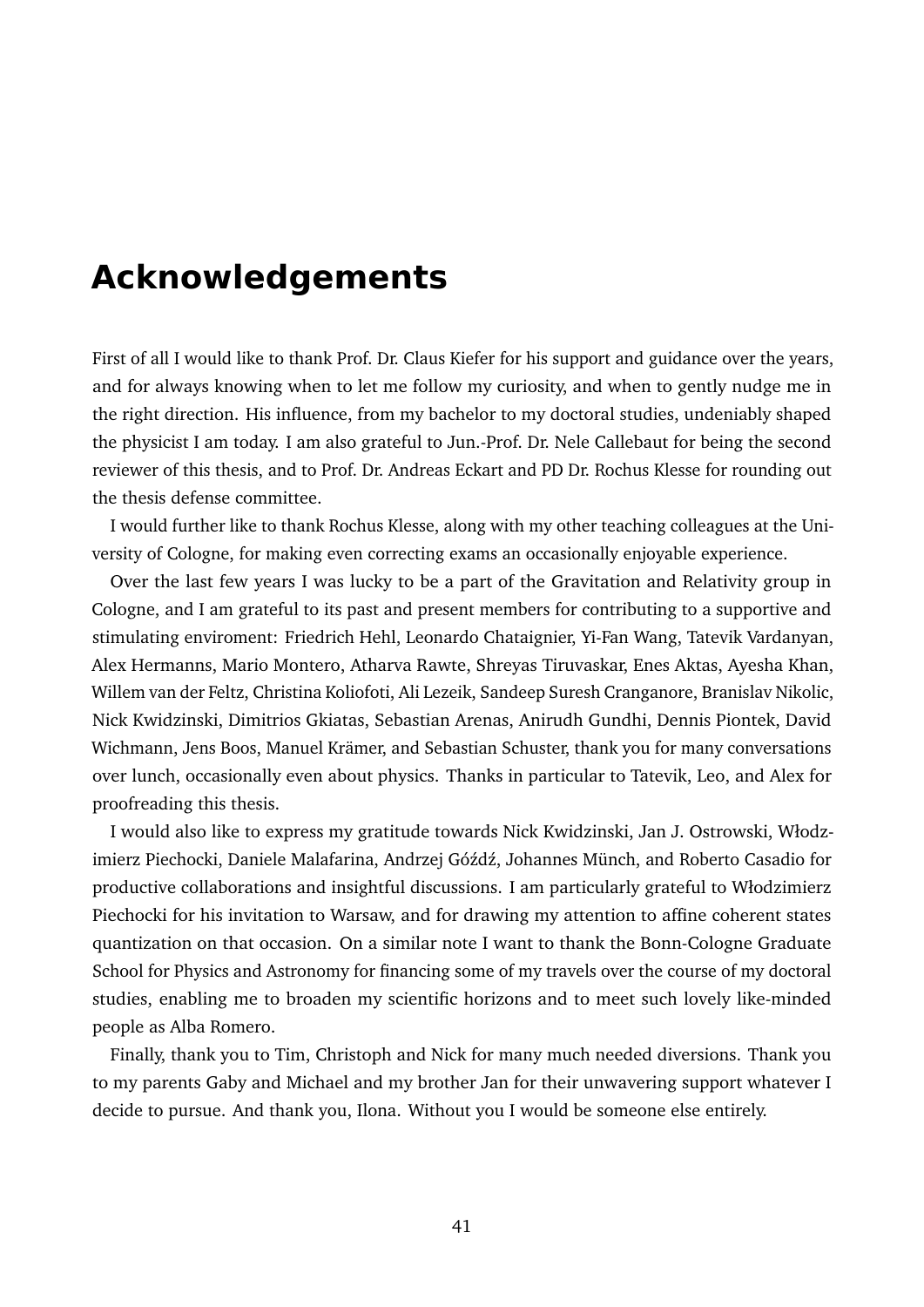# <span id="page-41-0"></span>**A. Hamiltonian formulation of dust cloud collapse**

## **N. Kwidzinski, D. Malafarina, J. J. Ostrowski, W. Piechocki, and T. Schmitz, Phys. Rev. D 101, 104017 (2020)**

Hamiltonians for both the OS model and single shells in the LTB model are derived in an approach where the foliation of the spacetime is fixed, in contrast to what was done in Ch. [3.](#page-31-0) In the interior, surfaces of constant dust proper time are considered, and in the exterior surfaces of constant Schwarzschild Killing time. The hyperbolic angle between these surfaces turns out to be a useful quantity, which makes the derivation of the Hamiltonian much more tractable. The value of this Hamiltonian turns out to match the total mass of the dust cloud, but is unfortunately of a much more involved form than what was found in Ch. [3.](#page-31-0)

The article was co-authored by Nick Kwidzinski, Jan J. Ostrowski, Włodzimierz Piechocki, Daniele Malafarina, and me. The project originally started with Nick Kwidzinski, Włodzimierz Piechocki and Daniele Malafarina. I then joined after some time and worked closely with Nick Kwidzinski to construct a canonical theory for the OS model, see Sec. III A and B, and Sec. IV. This process was guided by Włodzimierz Piechocki and Daniele Malafarina. Jan J. Ostrowski then applied our methods to the LTB model. Writing and revisions were done by everyone collaboratively. Nick Kwidzinski and I wrote the first draft of the sections mentioned above.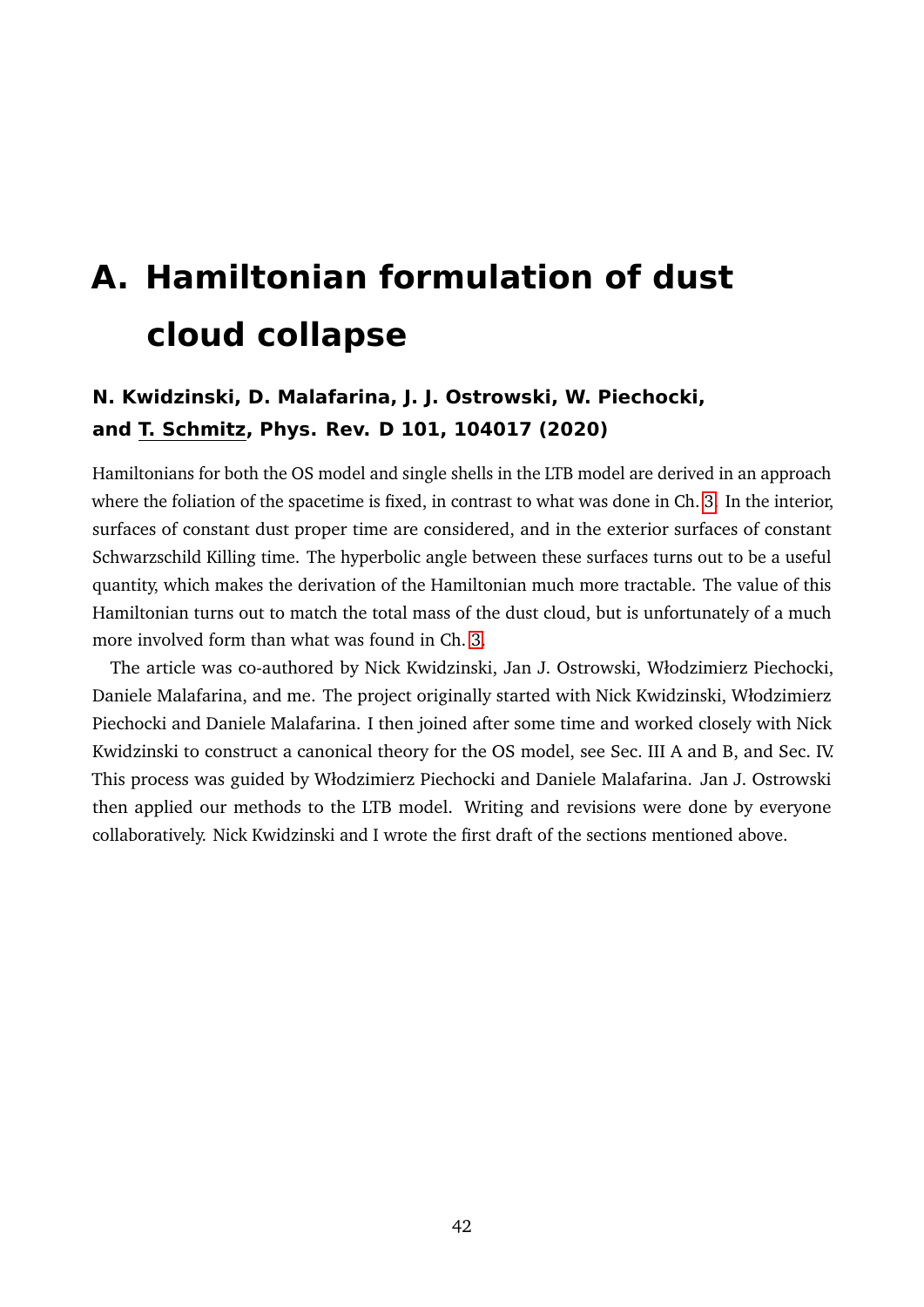# <span id="page-42-0"></span>**B. Dependence of the affine coherent states quantization on the parametrization of the affine group**

## **A. Gó´zd´z, W. Piechocki, and T. Schmitz, Eur. Phys. J. Plus 136, 18 (2021)**

During the construction of a quantum theory via ACSQ one has to identify the phase space of the corresponding classical theory with the affine group: the affine group is *parametrized* with the phase space coordinates. It is shown that different such parametrizations lead to unitarily inequivalent quantum theories.

The article was co-authored by Andrzej Góźdź, Włodzimierz Piechocki, and me. The project was based on my observation that different parametrizations of the affine group in ACSQ lead to different quantization maps. Włodzimierz Piechocki and Andrzej Góźdź then worked out a proof for the unitary inequivalence of the resulting quantum theories. In collaboration we revised their manuscript. I further investigated how one can choose a suitable quantization by considering commutation relations in different quantum theories, which can be found in Appendix B in the final article.